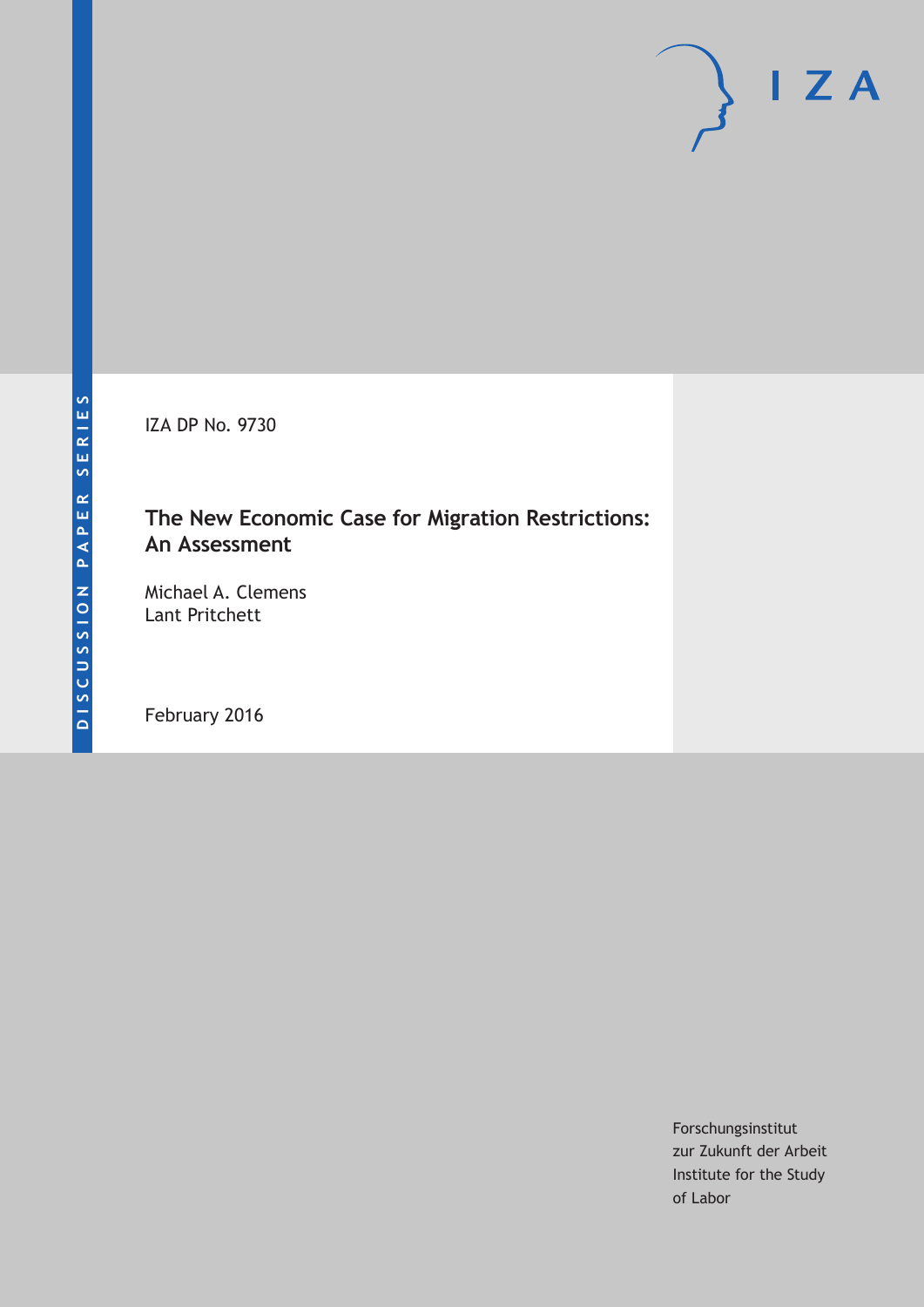# **The New Economic Case for Migration Restrictions: An Assessment**

## **Michael A. Clemens**

*Center for Global Development and IZA* 

## **Lant Pritchett**

*Harvard Kennedy School and Center for Global Development* 

Discussion Paper No. 9730 February 2016

IZA

P.O. Box 7240 53072 Bonn Germany

Phone: +49-228-3894-0 Fax: +49-228-3894-180 E-mail: iza@iza.org

Any opinions expressed here are those of the author(s) and not those of IZA. Research published in this series may include views on policy, but the institute itself takes no institutional policy positions. The IZA research network is committed to the IZA Guiding Principles of Research Integrity.

The Institute for the Study of Labor (IZA) in Bonn is a local and virtual international research center and a place of communication between science, politics and business. IZA is an independent nonprofit organization supported by Deutsche Post Foundation. The center is associated with the University of Bonn and offers a stimulating research environment through its international network, workshops and conferences, data service, project support, research visits and doctoral program. IZA engages in (i) original and internationally competitive research in all fields of labor economics, (ii) development of policy concepts, and (iii) dissemination of research results and concepts to the interested public.

IZA Discussion Papers often represent preliminary work and are circulated to encourage discussion. Citation of such a paper should account for its provisional character. A revised version may be available directly from the author.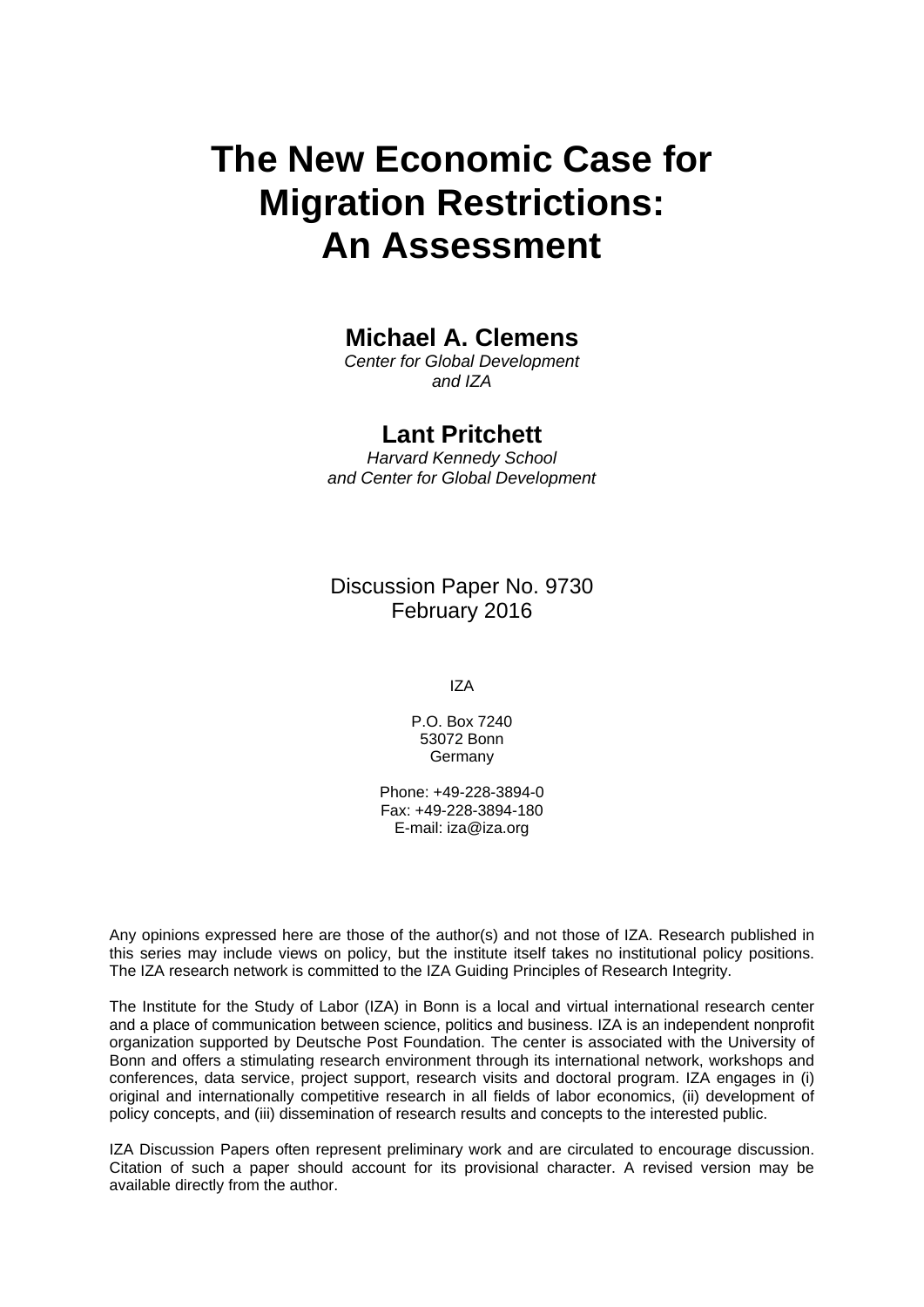## **ABSTRACT**

## **The New Economic Case for Migration Restrictions: An Assessment\***

For decades, migration economics has stressed the effects of migration restrictions on income distribution in the host country. Recently the literature has taken a new direction by estimating the costs of migration restrictions to global economic efficiency. In contrast, a new strand of research posits that migration restrictions could be not only desirably redistributive, but in fact globally efficient. This is the new economic case for migration restrictions. The case rests on the possibility that without tight restrictions on migration, migrants from poor countries could transmit low productivity ("A" or Total Factor Productivity) to rich countries – offsetting efficiency gains from the spatial reallocation of labor from low to high-productivity places. We provide a novel assessment, proposing a simple model of dynamically efficient migration under productivity transmission and calibrating it with new macro and micro data. In this model, the case for efficiency-enhancing migration barriers rests on three parameters: *transmission*, the degree to which origin-country total factor productivity is embodied in migrants; *assimilation*, the degree to which migrants' productivity determinants become like natives' over time in the host country; and *congestion*, the degree to which transmission and assimilation change at higher migrant stocks. On current evidence about the magnitudes of these parameters, dynamically efficient policy would not imply open borders but would imply relaxations on current restrictions. That is, the new efficiency case for some migration restrictions is empirically a case against the stringency of current restrictions.

JEL Classification: F22, J61, O11

Keywords: immigration, migration, migrant, wages, impact, globalization, labor, GDP, productivity

Corresponding author:

 $\overline{\phantom{a}}$ 

Michael A. Clemens Center for Global Development 2055 L Street NW Washington, DC 20036 USA E-mail: mclemens@cgdev.org

<sup>\*</sup> We gratefully acknowledge support from Good Ventures, the Development Research Institute at New York University, and the John Templeton Foundation. We thank Hannah Postel for excellent research assistance. We thank Thorsten Beck, Arnaud Chevalier, Matt Collin, Diego Daruich, Bill Easterly, Ben Elsner, Corrado Giuletti, Chad Jones, Devesh Kapur, Bob Lawson, Henry Ma, Elie Murard, Dani Rodrik, Justin Sandefur, Massimiliano Tani, Felipe Valencia Caicedo, and seminar participants at New York University and at IZA Institute for the Study of Labor. This paper represents the opinions of the authors alone and does not necessarily represent the views of Harvard University, the Center for Global Development, or their boards and funders.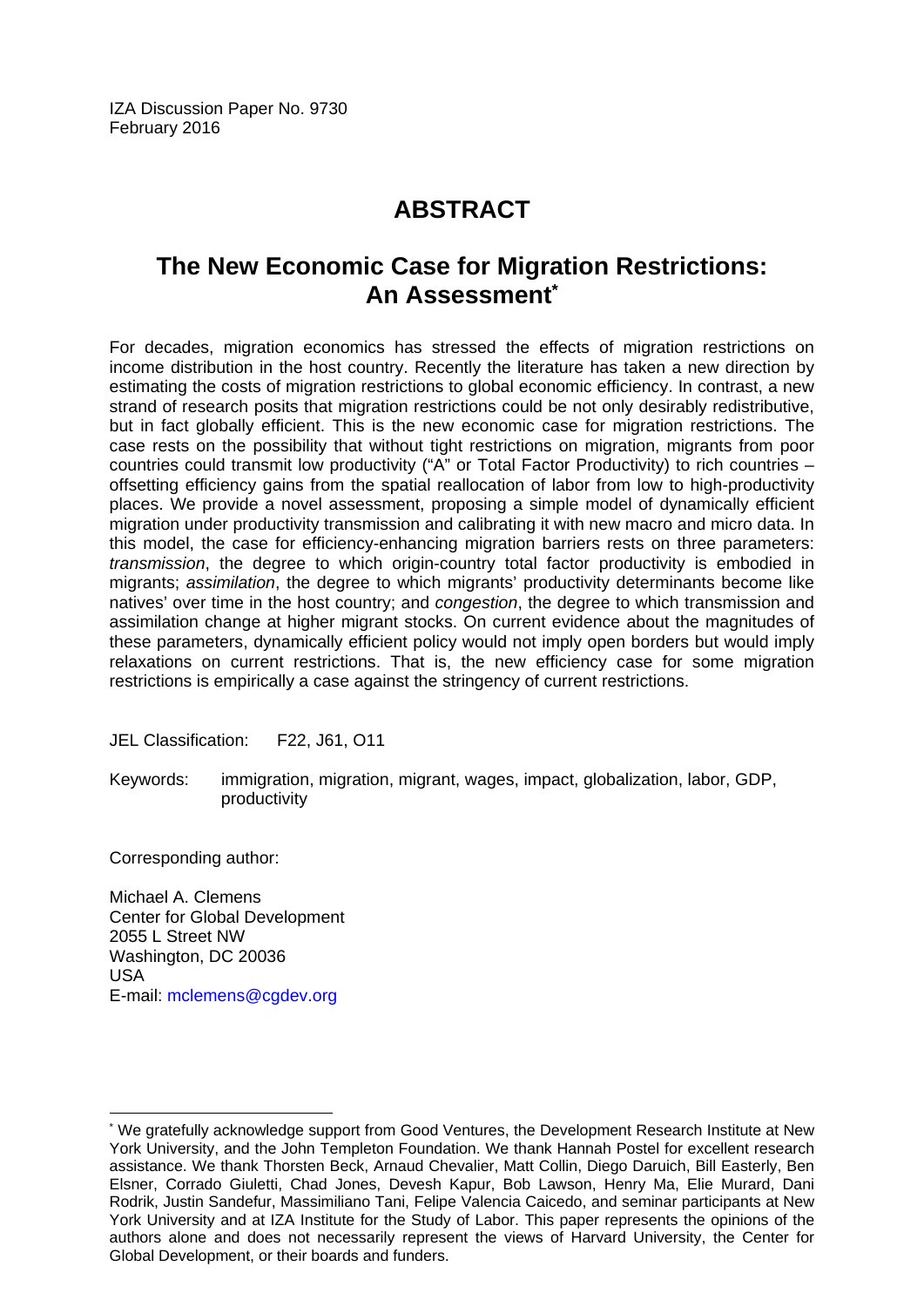## 1 Introduction

Economics was born of studying the  $18<sup>th</sup>$ -century efficiency losses from trade barriers. In the 21st century, the efficiency losses from remaining restrictions on trade are relatively small. Much larger, but much less studied, the recent literature suggests, are the efficiency losses from restrictions on migration. Wage gaps on the order of 1,000% for similar workers between countries may imply large inefficiencies in the spatial allocation of labor, suggesting global costs of migration restrictions in the trillions of dollars per year [\(Clemens](#page-50-0) [2011\)](#page-50-0). This is a new direction for migration economics, which has traditionally stressed wage effects in the host country and migrant selection.

In this paper, we review the literature on the global efficiency consequences of migration and assess a new strand of that literature. This is the *new economic case for migration restrictions*, which argues that migration barriers could in fact raise global economic efficiency, rather than reduce it. This new case articulates in economic terms what has long been a major political argument for migration restrictions. It argues that without restrictions, migration flows from poor to rich countries would be large and rapid, sufficient to transmit low productivity to rich countries via the cultures and institutions migrants could carry. This could offset and even negate the global efficiency gains from spatial reallocation of labor. This 'Epidemiological Case' is the argument that reducing migration restrictions could result in *too much* migration to raise global efficiency by reallocating labor for low to high productivity places, and could in fact reduce efficiency by lowering productivity in high productivity places.

We first consider, and reject, one possible existing counterargument to the new economic case for migration restrictions. This counterargument posits that, in the absence of migration restrictions, additional migration flows would be in fact be very low (or one author suggests, even zero). This, it is claimed, is because international wage gaps represent mostly or entirely the disutility of migrating rather than the disequilibrium produced by binding restrictions. This 'Contingent Valuation Case' is the argument that reducing migration restrictions could result in *too little* migration to decrease global efficiency (or increase it by much).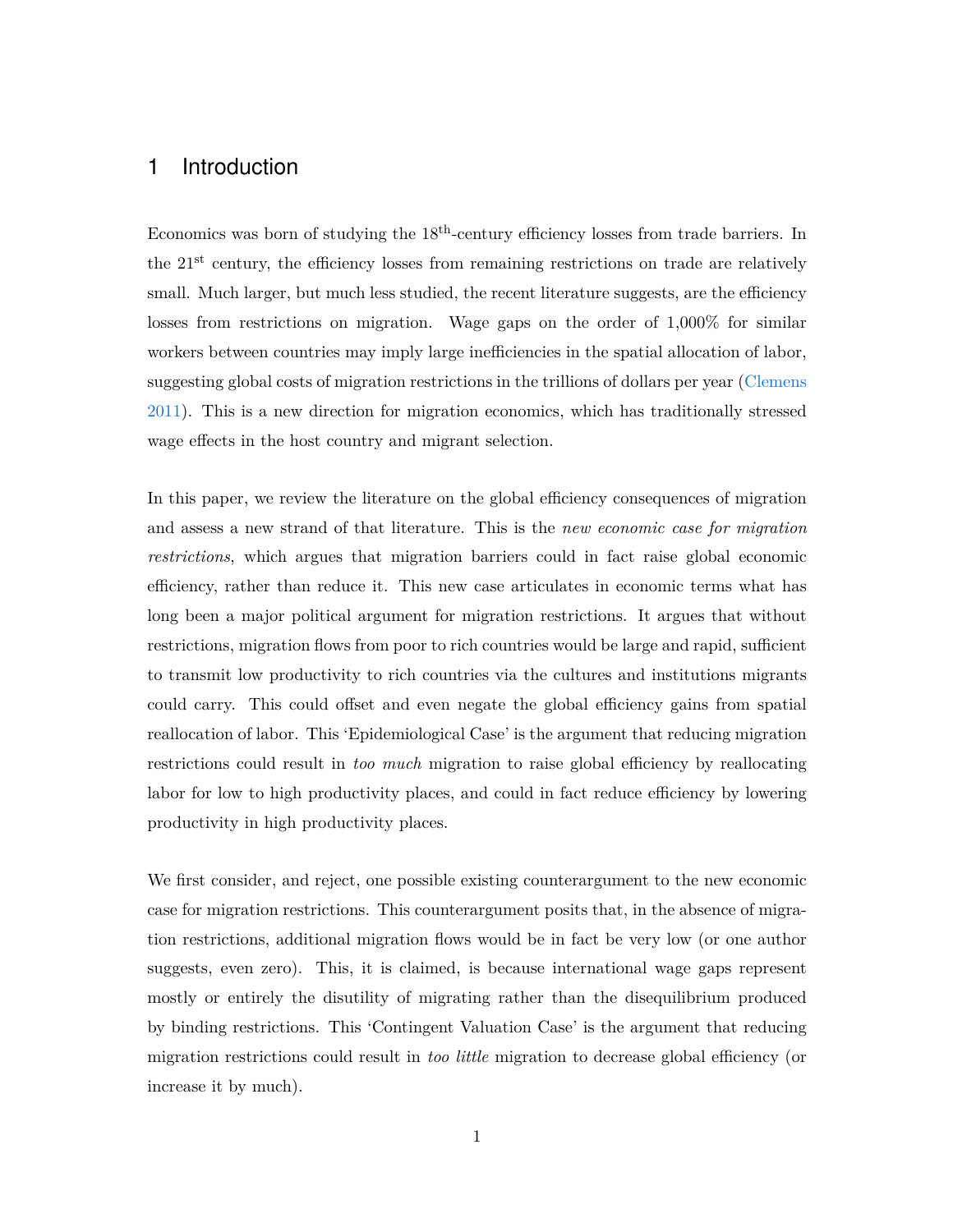We then present a new and different counterargument to the new economic case for migration restrictions. We propose a simple model of dynamically efficient migration to clarify what evidence could in principle support the Epidemiological Case for offsetting inefficiencies in migrant-destination countries. The Epidemiological Case requires evidence that migrants transmit large fractions of their home-countries' productivity, that this effect on productivity lasts long after immigration, and possibly that the marginal negative effect rises at high migrant stocks. The evidence in the literature, and new evidence presented here from global macroeconomic data and United States immigrant microdata, offer little empirical basis for the Epidemiological Case. In other words, the new efficiency case for migration restrictions has little basis, but not because few people wish to migrate. Rather, it has little basis because, while there is plausibly some volume and speed of migration that could offset the efficiency gains by eroding productivity in migrant-destination countries, that volume and speed would be far in excess of current rates. On current evidence, the efficiency case for migration restrictions in principle is in fact an efficiency case against most migration restrictions *de facto*.

We conclude by highlighting the infancy of this literature. While the efficiency effects of trade restrictions have inspired centuries of research and many thousands of studies, the efficiency effects of migration restrictions are just beginning to capture the attention of economists. A first step is to establish the global efficiency effects of migration restrictions. If these are large and negative, then reducing those restrictions is potential Pareto-improving (Kaldor-Hicks optimal), and an important area of research lies in designing mechanisms to reduce any gaps between potential and realized Pareto improvements. Such mechanisms, which have been critical to the broad global reduction of trade barriers, are a first-order determinant of the national-level efficiency effects of reducing migration restrictions. National and sub-national effects are certainly important, but not to the exclusion of global effects.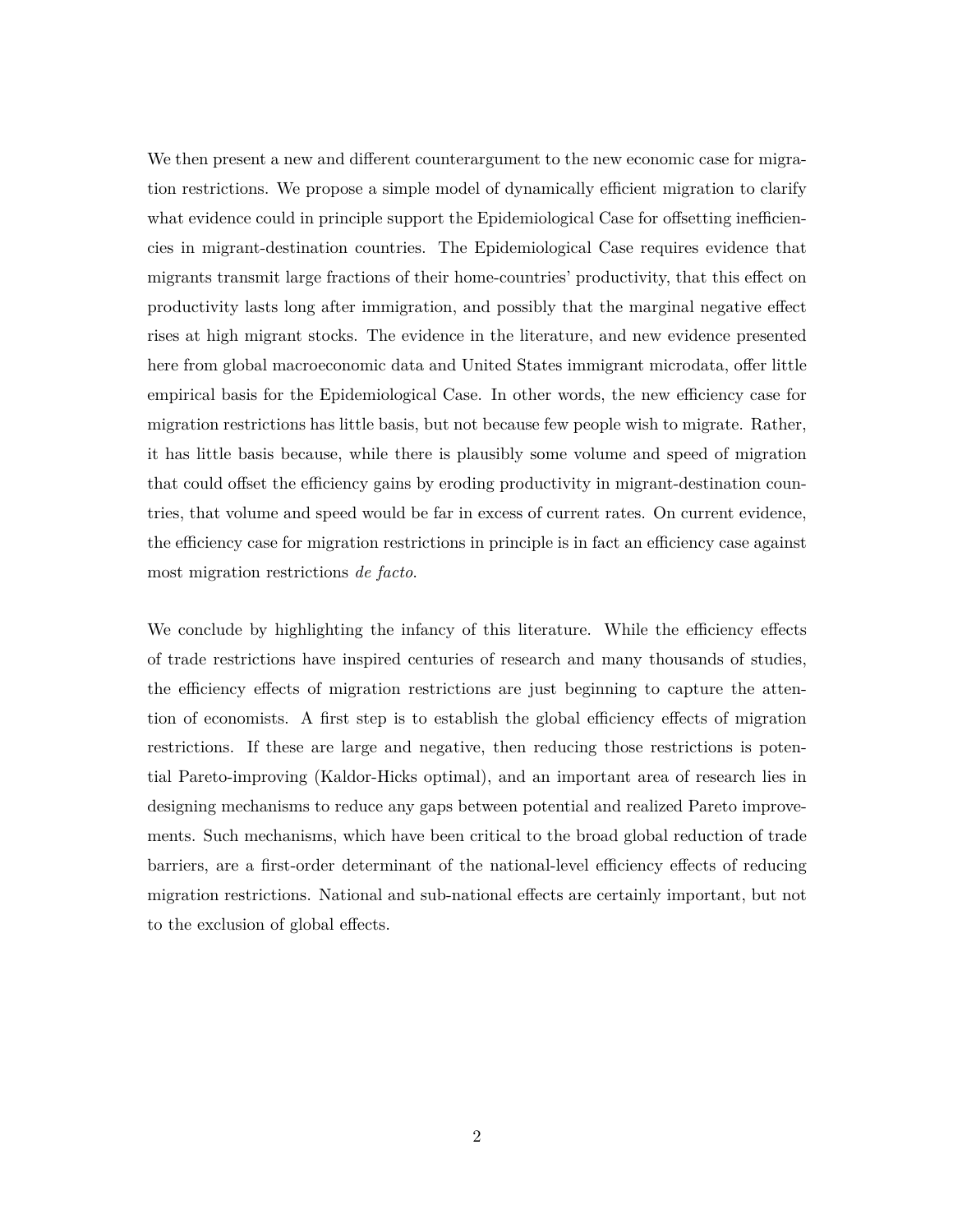## 2 The efficiency cost of migration restrictions

Economists studying international migration have traditionally focused on two areas. They have stressed income distribution effects in migrant-destination or "host" countries [\(Borjas](#page-49-0) [2003;](#page-49-0) [Card](#page-50-1) [2005;](#page-50-1) [Ottaviano and Peri](#page-54-0) [2012\)](#page-54-0), and the 'quality' selection of migrants [\(Chiquiar and Hanson](#page-50-2) [2005\)](#page-50-2). With a few exceptions, empirical researchers have mostly ignored the macroeconomic efficiency effects of international migration. "There seems to be an implicit premise in existing research," writes Hanson (2009) in a comprehensive review, "that knowing how immigration affects wages is sufficient to know how it affects national income."

But this literature is largely uninformative about the effects of migration on efficiency. This is for the same reason that measuring the partial-equilibrium effects of import tariffs on goods prices, or the relative quality of imported goods, would be largely uninformative about the overall effects of trade barriers on the wealth of nations [\(Bhagwati](#page-49-1) [2000\)](#page-49-1).

#### 2.1 Macro evidence

A recent literature signals an important shift in migration economics towards efficiency rather than distribution. This research estimates that international migration barriers create a very large global deadweight loss, amounting to substantial fractions of global production.

Remarkably, no one prior to [Hamilton and Whalley](#page-51-0) [\(1984\)](#page-51-0) attempted to explicitly characterize this deadweight loss. Their macro estimates suggested that something very important had been ignored: the gains to relaxing migration restrictions could rival or exceed world GDP. That is, a more efficient spatial allocation of labor could raise global output by 50–150%. Decades passed before a series of follow-up studies confirmed the broad magnitude of the Hamilton and Whalley results with more refined macro models [\(Moses](#page-53-0) [and Letnes](#page-53-0) [2004,](#page-53-0) [2005;](#page-53-1) [Iregui](#page-52-0) [2005;](#page-52-0) [Walmsley and Winters](#page-54-1) [2005;](#page-54-1) [Klein and Ventura](#page-52-1) [2007,](#page-52-1) [2009;](#page-52-2) [van der Mensbrugghe and Roland-Holst](#page-54-2) [2009;](#page-54-2) surveyed in [Clemens](#page-50-0) [2011\)](#page-50-0). The mag-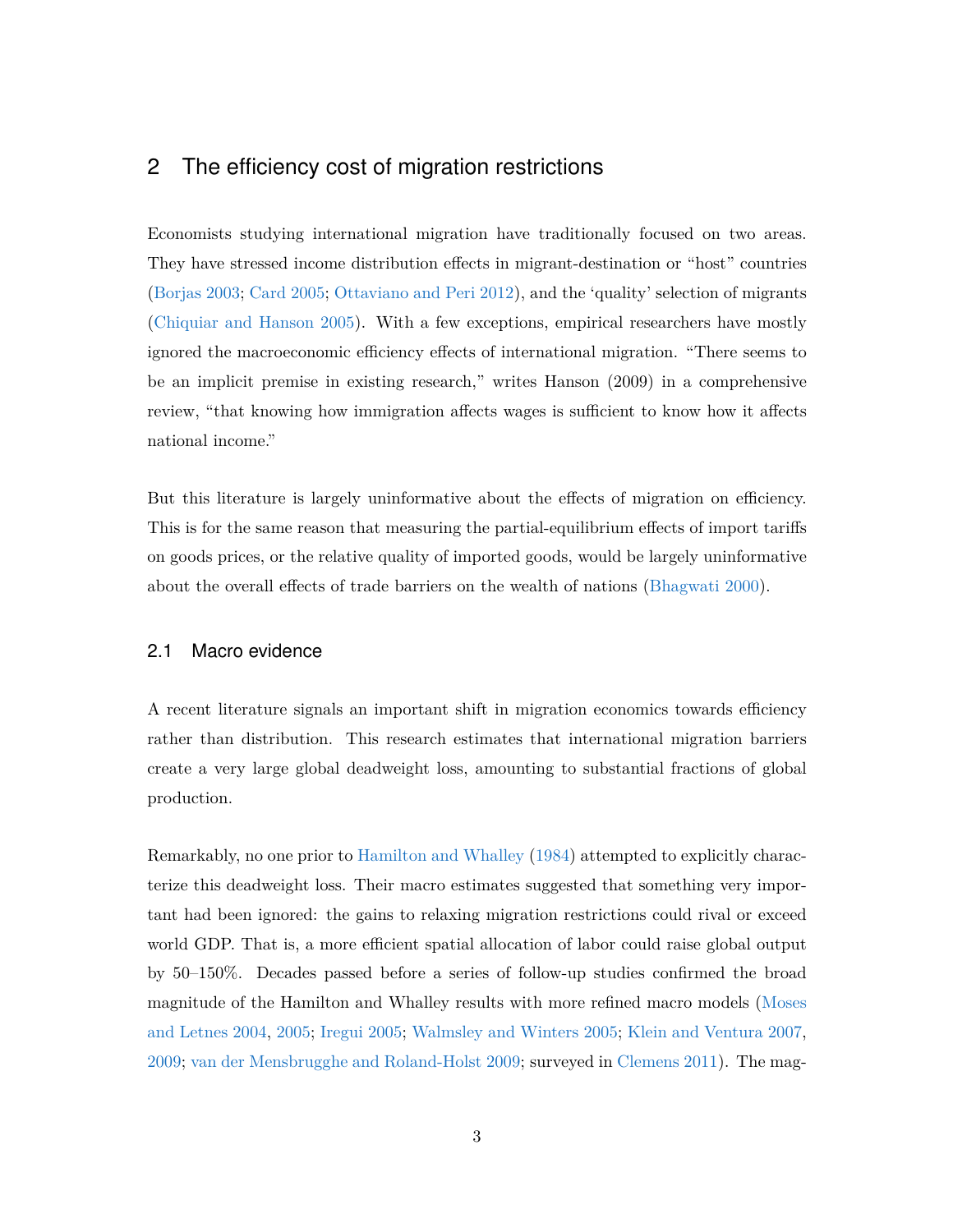nitude of these estimates has been corroborated in a series of recent studies [\(Benhabib and](#page-49-2) [Jovanovic](#page-49-2) [2012;](#page-49-2) [Kennan](#page-52-3) [2013;](#page-52-3) [di Giovanni et al.](#page-51-1) [2015;](#page-51-1) [Bradford](#page-50-3) [2015\)](#page-50-3). Barriers to labor mobility, then, could cost the world on the order of half of potential production—leaving "trillion dollar bills on the sidewalk" [\(Clemens](#page-50-0) [2011\)](#page-50-0).

These macro findings are congruent with sixty years of research on economic growth [\(Pritchett](#page-54-3) [2006\)](#page-54-3). That literature has found that there are very large and persistent differences in Total Factor Productivity (TFP) between countries [\(Jones](#page-52-4) [2016\)](#page-52-4). In cross-country growth accounting, the economic productivity of labor in rich countries exceeds that in poor countries by an order of magnitude. This difference persists even after accounting for differences in human capital stocks, and is not shrinking over time for most poor countries. In the early growth literature, total factor productivity was modeled as the common knowledge of "blueprints" or "technology", expected to diffuse somewhat quickly from leaders to followers. But this view has collapsed in the modern growth literature, with strong implications for migration. If TFP itself has limited mobility between countries, and given that full capital mobility will not produce income convergence [Caselli and](#page-50-4) [Feyrer](#page-50-4) [\(2007\)](#page-50-4), the focus of inquiry into limits on the spread of global prosperity shifts to labor mobility. Barriers to labor mobility, in this sense, appear to constitute the most impoverishing categorical distortion to the global economy.

### 2.2 Micro evidence

On the micro side, there is now overwhelming evidence that the same worker's labor can be factor multiples more valuable in one country than in another. Workers from 42 developing countries in the United States earn PPP adjusted wages about PPP\$15,000 higher than observably identical workers in the origin countries earning about PPP\$5,000 per year [\(Clemens et al.](#page-50-5) [2009\)](#page-50-5). Workers from the lowest-productivity countries earn a "place premium" of around 1,000% more simply by working in the United States rather than in their countries of origin. Location itself appears responsible for most of the productivity of any given worker on earth. Using globally-comparable microdata, [Milanovic](#page-53-2) [\(2015\)](#page-53-2) finds that country of residence is by far the most important determinant of global income inequality—dominating education, social class, and all other observable personal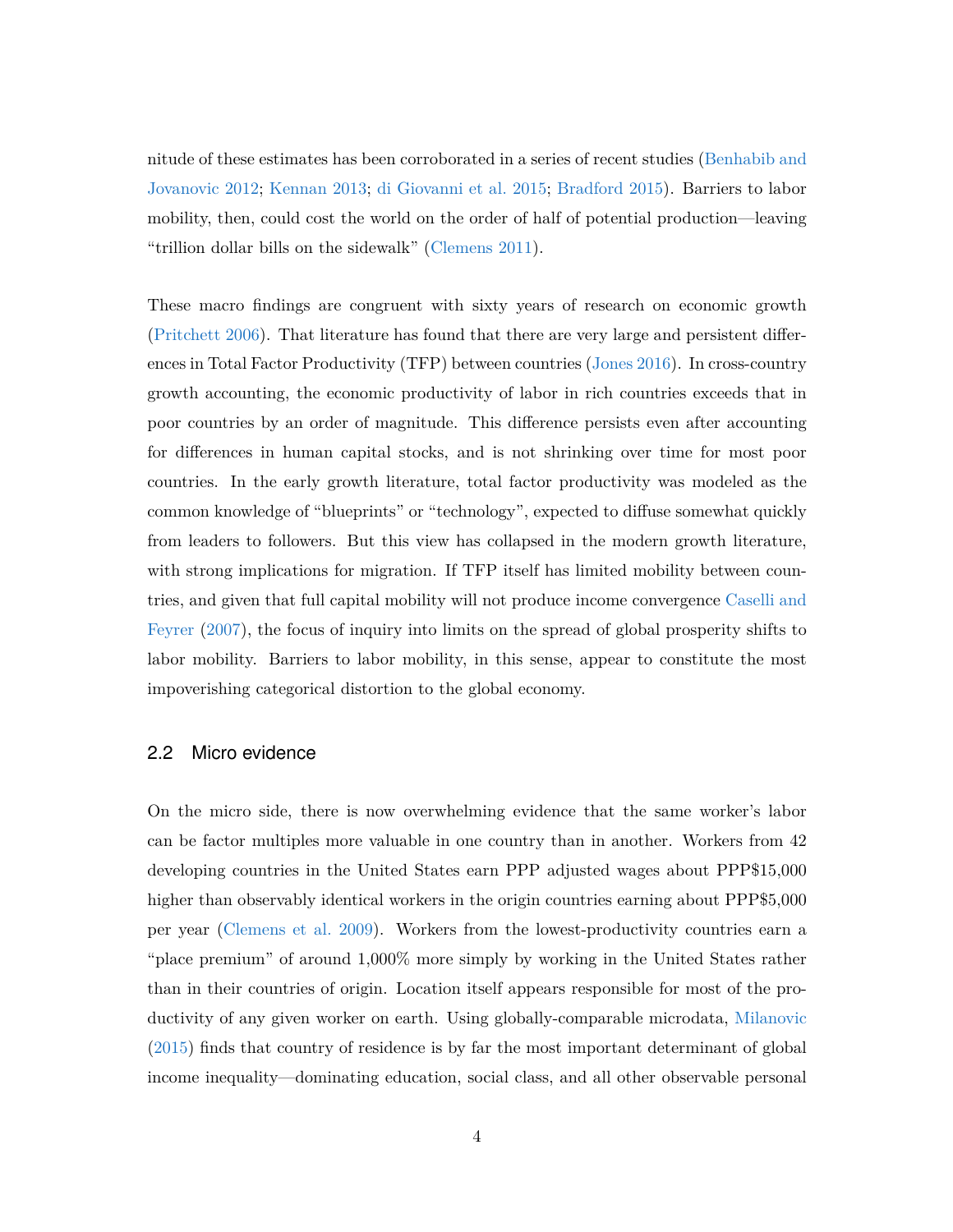characteristics.

The magnitude of these estimates is robust to any plausible degree of migrant self-selection on the unobserved determinants of earnings. This is because the same finding obtains within narrowly-defined low-skill occupations with little scope for high returns to unobserved human capital. The real wage of McDonald's employees—people performing nearly identical low-skill tasks with little plausible return to unobserved talent—differs by an order of magnitude between rich and poor countries [\(Ashenfelter](#page-48-0) [2012,](#page-48-0) Table 3). The earnings of waiters between the top 10 and bottom 30 countries differ by roughly PPP\$15,000 per year [\(Pritchett and Smith](#page-54-4) [2016\)](#page-54-4). Furthermore, the magnitude of these gains is similar in studies of naturally randomized visa lotteries with essentially no selfselection by migrants, both for workers with low skill [McKenzie et al.](#page-53-3) [\(2010\)](#page-53-3) and high skill [\(Clemens](#page-50-6) [2013\)](#page-50-6). The microdata reveal such wage differentials both in the production of outputs that are strictly non-tradable [\(Ashenfelter](#page-48-0) [2012\)](#page-48-0) and perfectly tradable [\(Clemens](#page-50-6) [2013\)](#page-50-6).

These estimates suggest very large price wedges across space, pointing to very large efficiency losses. The size of the wedge, and the number of workers affected, imply Harberger triangles of macroeconomic importance.

This convergent evidence could be offset, in principle, by evidence that barriers to migration per se cause large gains for non-migrants. But the evidence on the effects of immigration on capital productivity is uniformly positive [\(Lewis and Peri](#page-53-4) [2015\)](#page-53-4). This suggests that barriers to immigration produce important losses to capital in destination countries.

And for non-migrant labor, the consensus of the literature fails to detect large offsetting gains to average workers caused by restrictions on immigration. Existing estimates of the effect of immigration on average destination-country wages, cumulatively over decades, are uniformly close to zero [\(Borjas](#page-49-0) [2003;](#page-49-0) [Ottaviano and Peri](#page-54-0) [2012\)](#page-54-0). While there is meaningful debate about the distribution of effects across workers there is no quantitatively important debate about average effects. The published work suggesting even a small neg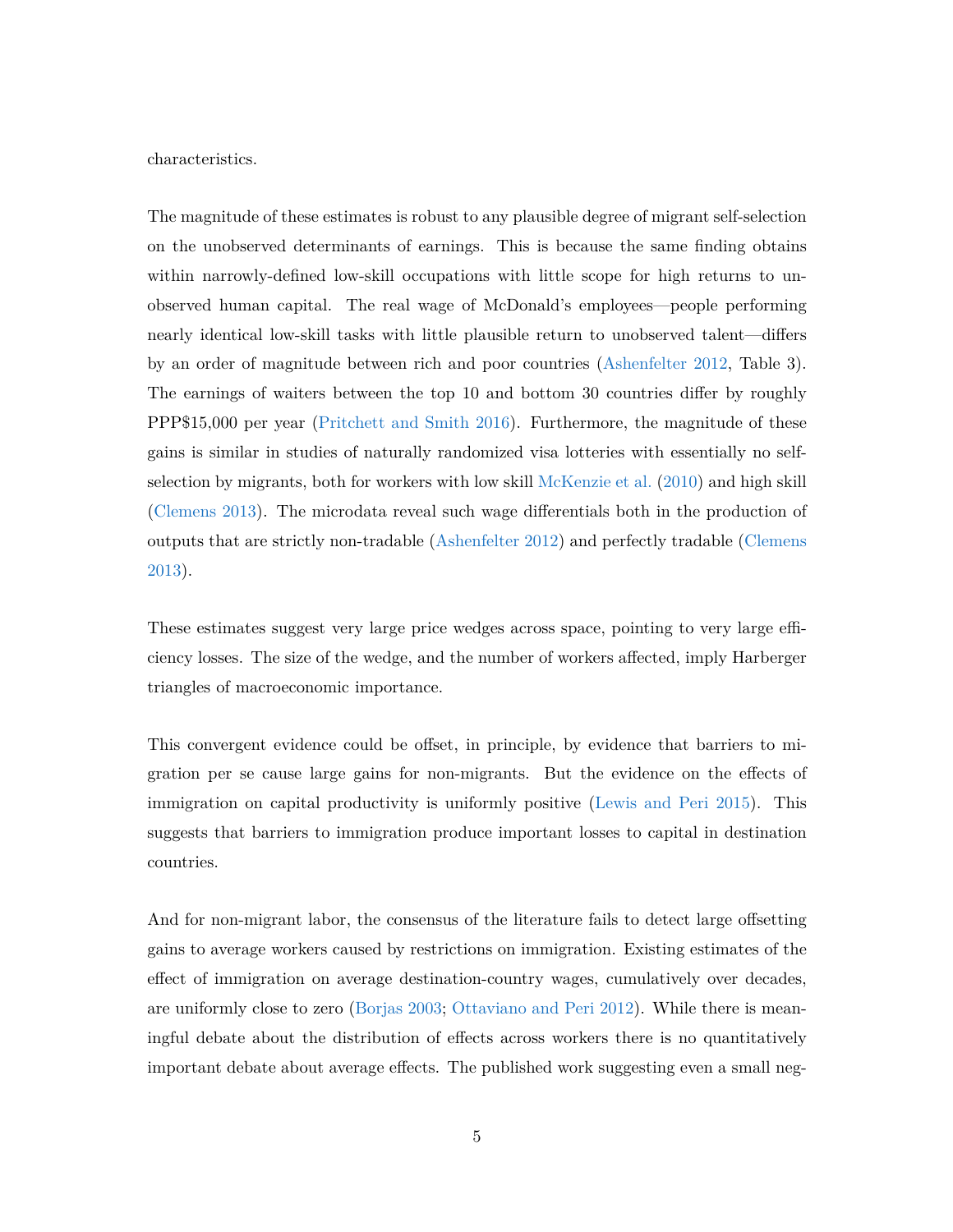ative impact on average wages is highly sensitive to functional form and discretionary parameter selection, as well as transitory pending capital adjustment [\(Borjas](#page-49-3) [2014;](#page-49-3) [Card](#page-50-7) [and Peri](#page-50-7) [2016\)](#page-50-7). In the comprehensive survey of global evidence by [Bodvarsson and van](#page-49-4) [den Berg](#page-49-4) [\(2013,](#page-49-4) p. 157), "A comparison of the evidence from all the studies . . . makes it clear that, with very few exceptions, there is no strong statistical support for the view held by many members of the public, namely that immigration has an adverse effect on native-born workers in the destination country." There is likewise no evidence of substantial, general labor market harms to non-migrants in the countries that migrants depart. Evidence from several developing countries, surveyed by [Mishra](#page-53-5) [\(2014\)](#page-53-5), indicates that emigration tends rather to improve wage and employment conditions for non-migrants.

#### 2.3 The policy importance of efficiency costs

Distributional effects are important, of course. [Card](#page-50-8) [\(2009\)](#page-50-8) finds that inequality of U.S. residents has risen somewhat due to immigration (though inequality among native workers has not). But efficiency effects matter much more than the relative attention they have received in the literature would suggest. If a reduction in restrictions increases efficiency, this implies that policy can create Pareto-improvement by using aggregate gains to compensate losers. Economists use this standard of Kaldor-Hicks optimality in nearly all discussions in other policy areas—such as economic growth policies, competition market regulation/deregulation, international trade, monetary policy, and environmental regulation.

In those policy areas, economists' default policy response is instruments-to-targets—that is, each policy intervention (instrument) should address a specific market failure or redistributional goal (target) rather than having each policy consider all possible effects. For instance, in debates about trade policy import restrictions are often justified (usually by non-economists) as "saving jobs" but at such a large cost per job that import restrictions are generally a very inefficient instrument for job creation. Or often policies like "rent control" are politically advocated based on distributional impacts whereas economists point out that controlling rents is a very blunt and inefficient instrument to distribute income. Migration economics seems to have mostly missed this step.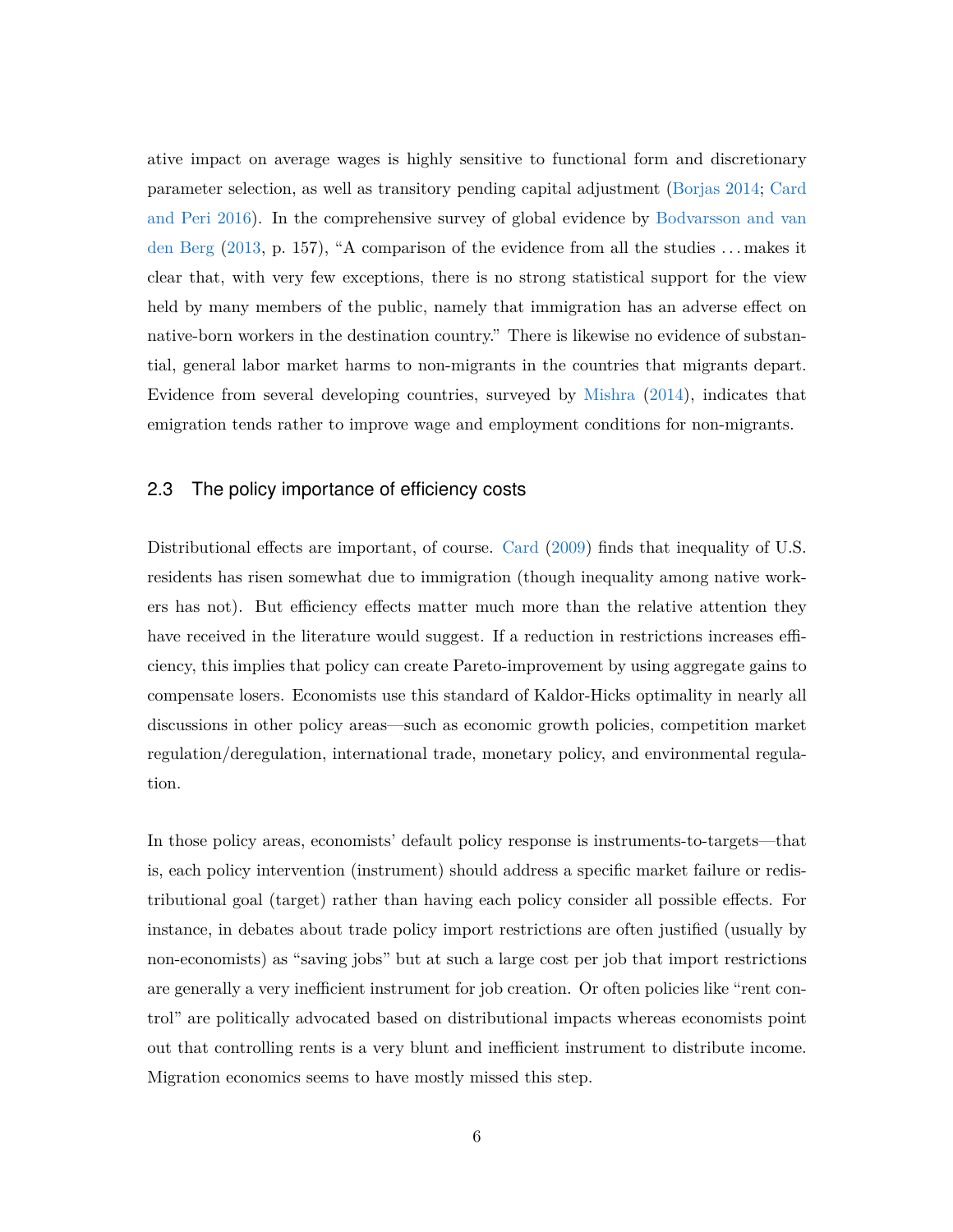Often migration restrictions are espoused because, for instance, migrants could be a net fiscal cost as they would use more in social programs than they would pay in taxes. Empirically, migrants to OECD countries on average make a positive net fiscal contribution [\(OECD](#page-53-6) [2013\)](#page-53-6). But even in theory, fiscal effects are a "second best" case for migration restrictions. The fiscal impact of migrants is the result of the design of tax/transfers and relaxation of migration restrictions, jointly. If migration is shown to have positive efficiency effects, then there exists some combination of relaxation of migration conditions and tax/transfer design that is Pareto-improving. Here again, inquiry into efficiency effects is the indispensable first step.

Permitting people to move from low-productivity places to high-productivity places appears to be by far the most efficient generalized policy tool, at the margin, for poverty reduction. Almost all policies intended to raise the incomes of people in poor places do so either modestly or not at all. A successful in situ anti-poverty program might raise the per-capita consumption of the world's poorest households by US\$54 per year [\(Banerjee](#page-49-5) [et al.](#page-49-5) [2015\)](#page-49-5). A two-year, six-component in situ intervention—guided by some of the top minds in development economics and backed by formidable financial and organizational resources—produced the equivalent annual consumption gain of the wage differentials of working in a rich versus poor country for one day. The harm to the poor from policies that produce such large losses for the poor cannot be systematically offset by the gains to any known in situ development intervention.

## 3 The Epidemiological Case for efficient migration restrictions

A new literature departs from the standard distributional case for migration restrictions. It responds to the efficiency literature on migration by offering a new economic case for migration restrictions. This posits that migrants from poor countries carry with them, and transmit to rich countries, that which makes poor countries poor. On this view, low productivity is something that spreads from poor countries to rich countries via cultures and institutions carried by migrants, like disease or pollution. This is known as the Epidemiological Model [\(Fernández](#page-51-2) [2011;](#page-51-2) [Algan and Cahuc](#page-48-1) [2014,](#page-48-1) p. 85).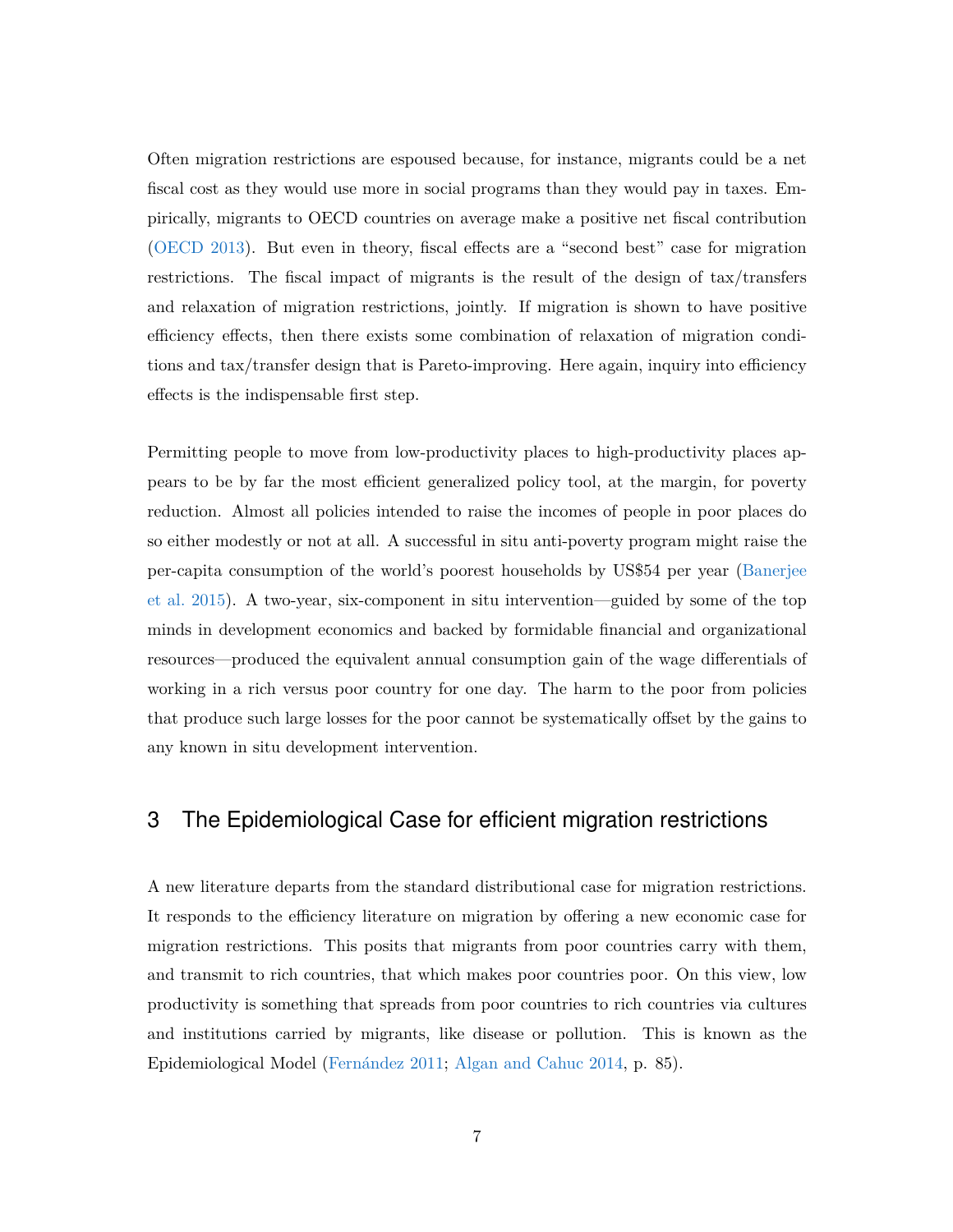If migrants sufficiently impoverished the countries they arrive in, this would offset the global gains to migration. In principle, if this effect had sufficient magnitude, migration barriers would raise global output relative to the counterfactual. The concern that migrants could spread harmful cultures and institutions is old, persistent, and politically important, expressed by analysts from [Isaac](#page-52-5) [\(1947,](#page-52-5) p. 110–140) to [Wolf](#page-54-5) [\(2015\)](#page-54-5) and many in between. What is new is the articulation of this longstanding political concern in economic terms, important enough to impinge on the global efficiency effects of migration. [Collier](#page-50-9) [\(2013,](#page-50-9) pp. 34, 68, 100) states it thus:

*"Migrants are essentially escaping from countries with dysfunctional social models. It may be well to reread that last sentence and ponder its implications. . . . The cultures—or norms and narratives—of poor societies, along with their institutions and organizations, stand suspected of being the primary cause of their poverty. . . . So, uncomfortable as it may be, there are large cultural differences that map into important aspects of social behavior, and migrants bring their culture with them . . . [with] the potential risk that the social model will become blended in such a way that damagingly dilutes its functionality: remember that in economic terms, not all cultures are equal."*

Citing part of the above, [Borjas](#page-49-6) [\(2015\)](#page-49-6) models world GDP and parameterizes with *λ* the fraction of poor countries' low Total Factor Productivity (TFP) that 'comes with' migrants, eliminating large fractions of productivity in now-rich countries. Simulating the global gain to eliminating migration restrictions, he writes,

*"if λ were equal to 0.5, the net gain falls from \$40 trillion to \$8.8 trillion. In addition, if λ were equal to 0.75, the net gains become negative because now the entire world's workforce is largely operating under the inefficient organizations and institutions that were previously isolated in the South but have now spilled over to the North."*

No theory or model is offered regarding how TFP is determined such that low income migrants reduce TFP. Moreover, no empirical evidence is offered to support the claim that transmission of this type exists. All that is demonstrated is that *if* migration reduces TFP *then* the gains are lower, but "if *A* then *B*" holds little interest unless *A* is true.

One might suppose that any force eliminating a large share of global GDP could be detected. And if it could be detected, migration could be restricted at the point where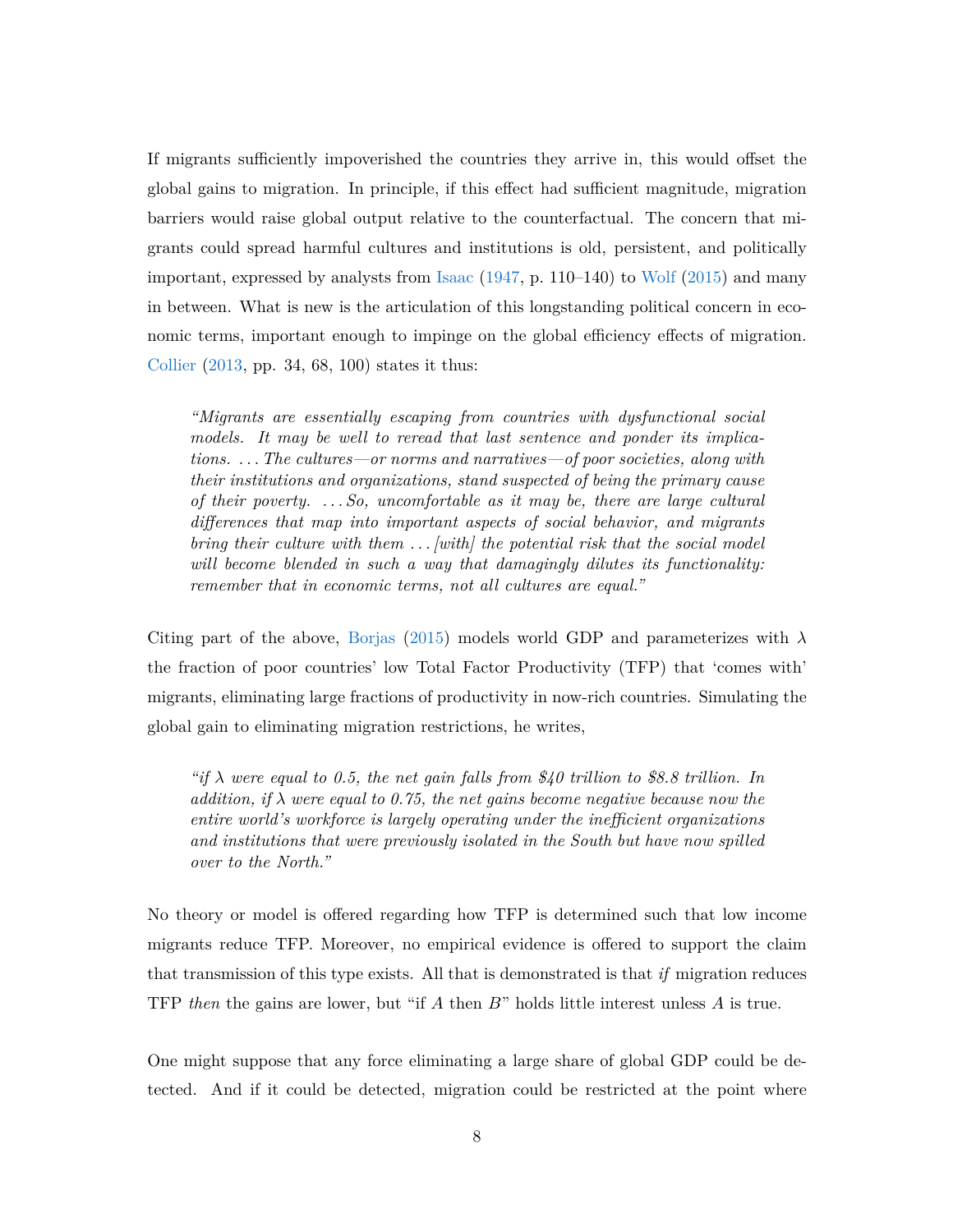marginal cost comes to exceed marginal benefit. But [Collier](#page-50-9) [\(2013,](#page-50-9) pp. 41–50) sketches a model in which any effect of migration on institutions could be self-reinforcing and nonlinear. This is because, he argues, the arrival of some migrants today means even more tomorrow, and thus slower assimilation tomorrow. In this way, both the number of migrants and the impact-per-migrant rise over time, in an irreversible spiral. In this sense he compares relaxing migration restrictions to polluting the atmosphere with carbon: allowing migration flows in excess of an unknown "safe" threshold constitute "serious policy mistakes" that are later "difficult to correct". This danger would justify precautionary restrictions on migration even when its effects at the margin are positive: "Analogous to climate change, we do not know how large an unabsorbed diaspora would need to be before it significantly weakened the mutual regard on which the high-income societies depend" [\(Collier](#page-50-9) [2013,](#page-50-9) p. 257). Collier, too, offers no evidence regarding the point at which this irreversibility might occur, or what evidence could in principle contradict his claim.

Culture and norms have been shown to be transmissible by migrants [\(Fisman and Miguel](#page-51-3) [2007;](#page-51-3) [Fernández](#page-51-2) [2011;](#page-51-2) [Alesina et al.](#page-48-2) [2013b\)](#page-48-2). What remains unknown is nearly everything about the magnitude of this transmission and its effects on the economy: 1) what fraction of origin-country TFP is determined by culture, 2) what fraction of any effect of culture on TFP arises from interactions between individuals of similar culture, and what fraction is transmitted with individuals to places where they interact with individuals of other cultures, and thus 3) what fraction of destination-country TFP is determined by transmitted culture. [Beugelsdijk and Maseland](#page-49-7) [\(2011,](#page-49-7) pp. 213–225) review the many remaining problems with measuring 'culture'—including reducing of 'culture' to 'trust', and measuring the trust or trustworthiness of individuals with a simple survey question about whether other people can be trusted—as well as establishing a causal relationship between culture and economic performance.<sup>[1](#page-11-0)</sup>

<span id="page-11-0"></span><sup>1</sup>[Algan and Cahuc](#page-48-3) [\(2013\)](#page-48-3) find that 'inherited trust'—the answer to a question about generalized trust of others in the descendants of 1930s migrants to the United States—correlates with contemporaneous economic outcomes in the countries of migrant origin. They interpret this as the effect of trust on growth, with a large magnitude. [Fernández](#page-51-2) [\(2011,](#page-51-2) p. 505) observes that this correlation could arise from persistent traits of migrant-origin countries that 1) affected the trust of people in the 1930s and their descendants and 2) continue to affect economic performance in the home country today. Algan and Cahuc attempt to address this concern with long time lags—persistence of trust across four generations of U.S. immigrants. But [Müller et al.](#page-53-7) [\(2012\)](#page-53-7) show that this persistence is not robust to using different waves of the same trust survey, both before and after the wave used by Algan and Cahuc, raising questions about robustness of the result. Beyond this, any feature of a country that lastingly affects both trust and development for more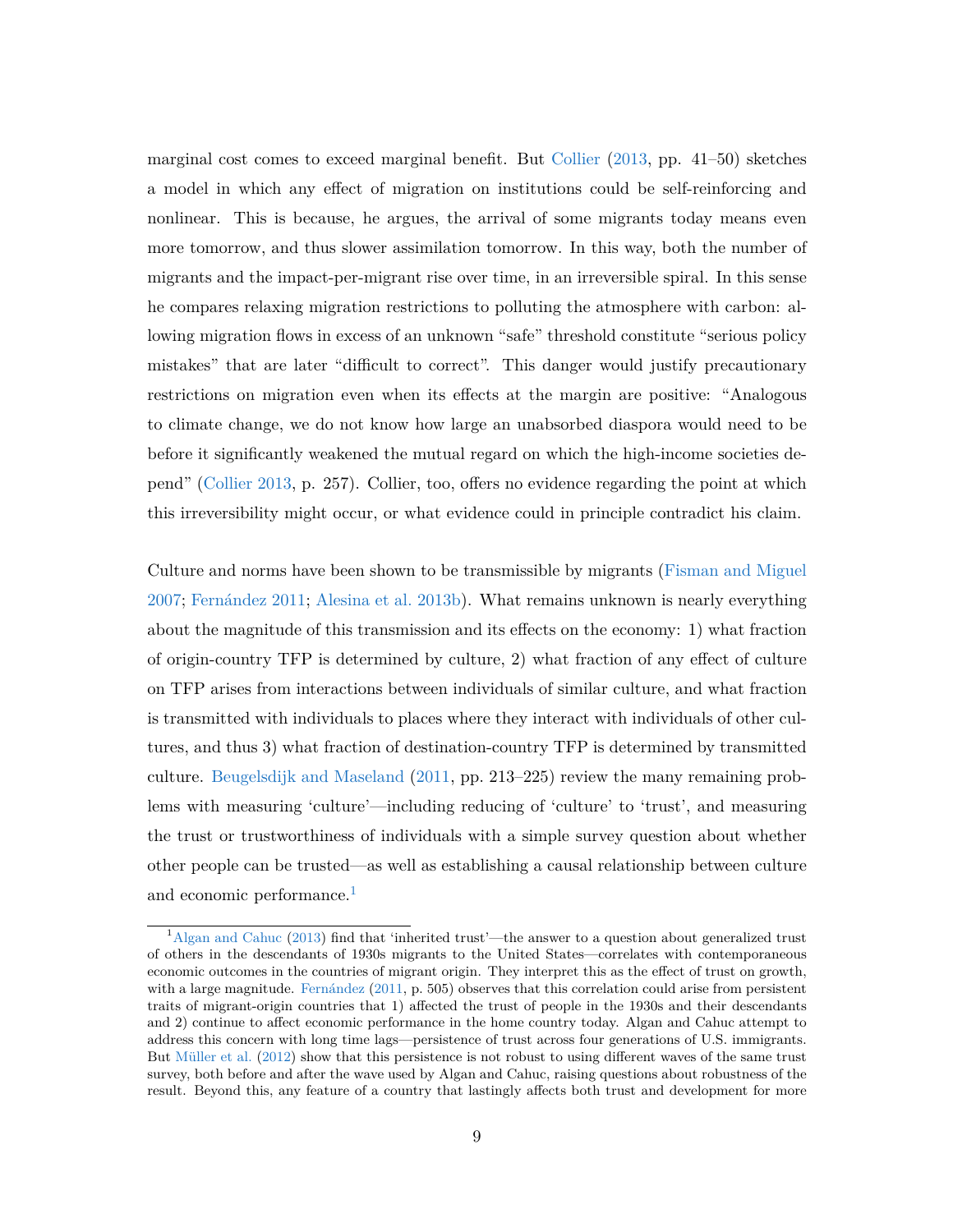There is observed persistence of incomes from migrant-origin countries to migrant-destination countries. People in rich countries whose ancestors came from poor countries tend to have lower incomes than other people in rich countries [\(Putterman and Weil](#page-54-6) [2010\)](#page-54-6)—though this correlation is far from perfect as Indians have the highest household income of any ethnic group in America [\(Chakravorty et al.](#page-50-10) [2016\)](#page-50-10). But this has no necessary implication regarding the quantitative contribution of portable 'culture' to this outcome. For example, the relatively low incomes of Americans of African and Native American descent could be mostly or even completely determined by destination-country institutions that massively expropriated human capital, land, and physical capital from many of the ancestors of people in those groups. The finding of persistence by itself is uninformative about the magnitude of a pure and transmissible effect of origin-country 'culture' on productivity, in either migrant-origin countries or migrant-destination countries.

Beyond this, there is a set of conjectures about the social/political conditions in which high productivity institutions/policies are created and maintained. For instance, one argument is that "homogeneity" leads to "trust" leads to "market supporting institutions" leads to high productivity. If such a causal chain exists, it is difficult to demonstrate. Countries whose residents exhibit a greater diversity of country-of-birth also exhibit better economic performance [\(Alesina et al.](#page-48-4) [2013a\)](#page-48-4). Subnational regions that receive greater numbers of immigrants have experienced greater income growth [\(Lewis and Peri](#page-53-4) [2015\)](#page-53-4). Countries that received more immigrants during 1990–2010 had more positive changes in indicators of economic governance [\(Clark et al.](#page-50-11) [2014\)](#page-50-11).

This evidence certainly does not rule out the Epidemiological Case for efficient migration barriers at some level. Although the Epidemiological Case remains conjectural, it is sophisticated and sets out what must be established to build an efficiency case for migration restrictions of some degree. At low levels of migration, an additional migrant has no impact on Total Factor Productivity (or even might improve TFP). But it is possible that

than four generations could generate correlation in the absence of causation. For instance, the incidence of slavery going back several centuries affects levels of trust in Africa today [\(Nunn and Wantchekon](#page-53-8) [2011\)](#page-53-8) as well as affecting economic outcomes in Africa today [\(Nunn](#page-53-9) [2008\)](#page-53-9). And it is plausible that the experience of slavery affects levels of trust among Americans descended from African immigrants today. This would generate correlation between 'inherited trust' in the U.S. and contemporary economic outcomes in the countries of origin that does not arise from the causation of economic outcomes by trust.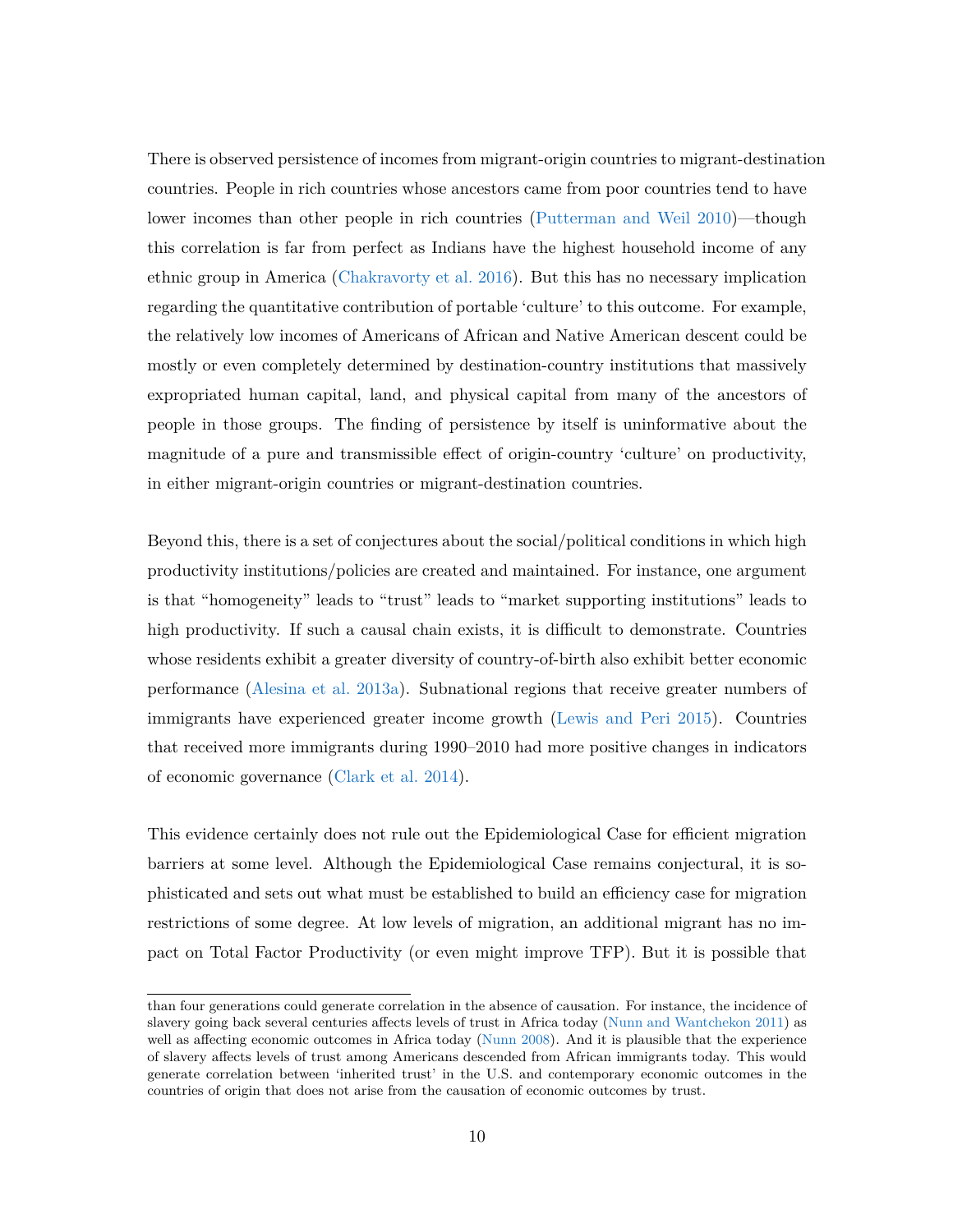at some sufficiently high level of migration the underlying conditions that maintain high and rising TFP—whatever those are—might be nonlinearly undermined. In such a case, past some threshold, additional migration would begin to deteriorate host country TFP and hence might worsen economic well-being for the host country—or at the extreme, migration restrictions could be potential-Pareto-improving (Kaldor-Hicks optimal).

In other words, the Epidemiological Case could form a logically coherent basis for an efficiency case against open borders in general equilibrium. It cannot by itself provide an efficiency case for tightening or loosening migration restrictions from current levels, without empirical evidence on where the threshold stands. Similarly, believing that a firm's marginal costs can exceed the output price at some production level is not informative about whether current production is wastefully low, or how it could be known if it were too low. But it is of theoretical and empirical interest to explore further where the hypothesized migration threshold might stand, which is what we do in the second half of this paper.

## 4 A faulty counterargument: Compensating Differentials

The literature has raised one main objection to the new economic case for migration restrictions. It argues that migration restrictions do not greatly deter international migration, thus in the absence of migration restrictions there would be only limited additional migration. This idea rests on the Compensating Differential Case that migrants' disutility from migration is the principal constraint on international migration. This disutility is thus responsible for most of the large international wage gaps observed in the global labor market. On this view, migration restrictions do not raise global efficiency, but neither do they much reduce it.

In one of the two extant graduate-level textbooks on migration economics, [Borjas](#page-49-3) [\(2014,](#page-49-3) p. 168) claims that the enormous wage differences between poor and rich countries may represent entirely a compensating differential for the psychic costs of migration. Borjas writes: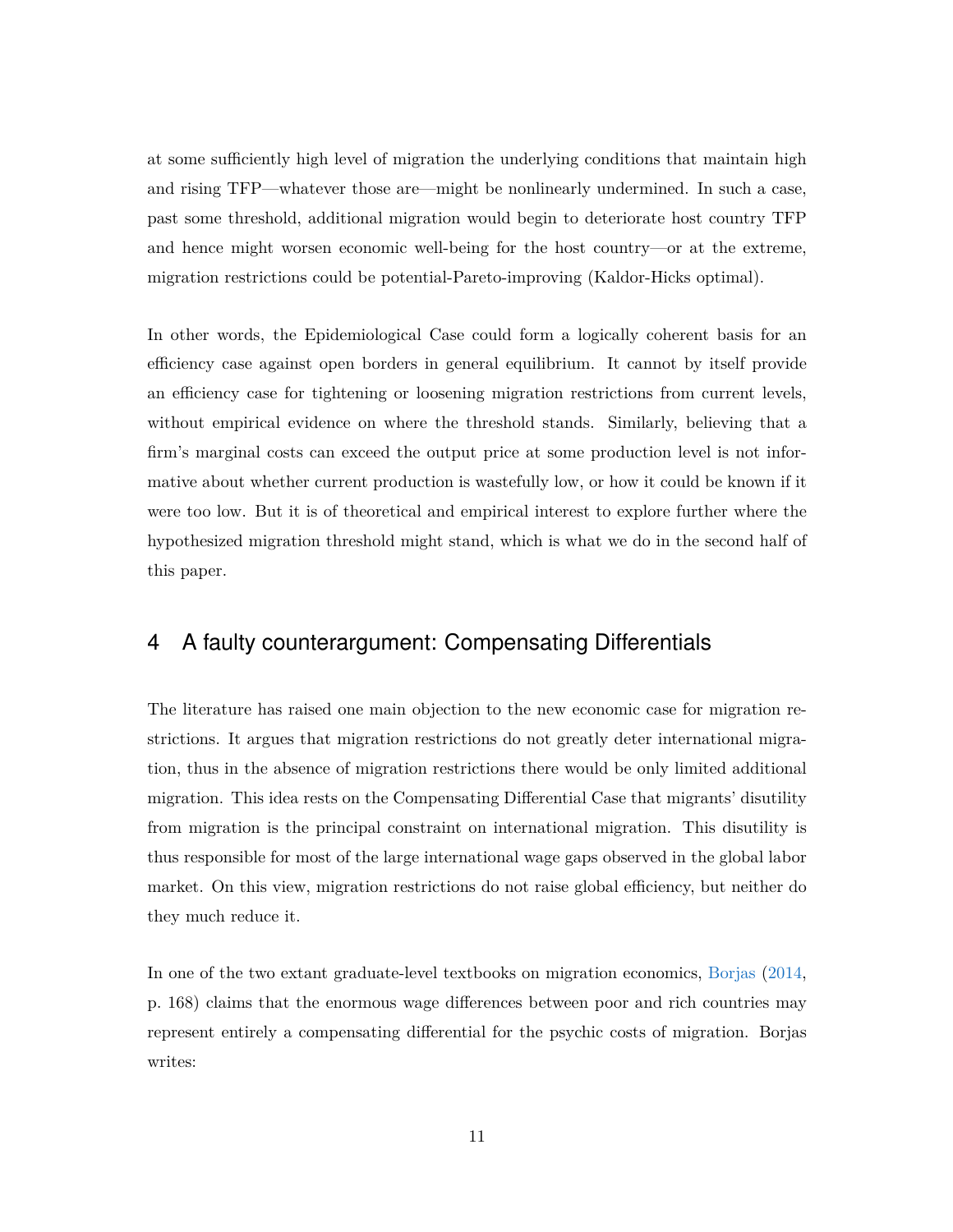*"[L]arge wage differences across regions can persist for a very long time simply because many people choose not to move. In a world of income-maximizing agents, the stayers are signaling that there are substantial psychic costs to mobility, perhaps even on the order of hundreds of thousands of dollars per person, and that they are willing to leave substantial wage gains on the table. [Kennan](#page-52-6) [and Walker](#page-52-6) [\(2011,](#page-52-6) p. 232), for instance, estimate that it costs \$312,000 to move the average person from one state to another within the United States. . . . If moving costs were indeed in that range, it is easy to show that the huge global gains from migration become substantially smaller and may even vanish after taking moving costs into account."*

He then notes that if the psychic cost of migration from poor to rich countries is US\$140,000, "only half of what is typically reported in existing studies"—that is, in [Kennan and](#page-52-6) [Walker'](#page-52-6)s study of U.S. interstate movement—then "the entire present value of the global gains from migration is wiped out" [\(Borjas](#page-49-3) [2014,](#page-49-3) p. 168). No other cost scenario is mentioned.

This quantitative claim is obviously erroneous. The absolute amount of willingness-topay depends on the absolute level of income.[2](#page-14-0) Consider identical logic applied to hospital births. The average cost of a hospital birth in the United States is near US\$20,000. If one inferred that the opportunity cost of a hospital birth in Malawi or Haiti is US\$10,000— "only half of what is typically reported in existing studies [of the United States]"—one could conclude that the demand for hospital births in Malawi and Haiti must be essentially zero, because parent's "willingness to pay" cannot be multiples of their income. But in fact, 75% of Malawian women do demand birthing services in formal medical facilities [\(DHS](#page-51-4) [2011,](#page-51-4) p. 109). The willingness to pay for a hospital birth of rich people is obviously

<span id="page-14-0"></span> $2A$  correction this basic would not merit discussion if the error did not figure prominently in the field's leading graduate textbook. [Caplan](#page-50-12) [\(2014\)](#page-50-12) is the first to point out this error. He points out other errors, notably the fact that the relevant cost in this case is the marginal cost for potential migrants, while Kennan and Walker's figure reflects an average cost across individuals comprising migrants and non-migrants. For example, if one were interested in forecasting the demand for cars, one would be interested in the size of the group whose valuation of a car net of costs is positive at the margin, not the average valuation of a car across all individuals in the population. The average valuation net of costs could be zero, if some people are willing to pay less for a car than its price, even if it is positive in half or even most of the population. Using average valuations could result in a very large misestimate of automobile demand. Elsewhere, [Borjas](#page-49-6) [\(2015\)](#page-49-6) confuses the cost of policy barriers with non-policy migration costs. In a discussion of simulating the gains to migration without policy barriers, he describes the gains as "probably too optimistic because I have assumed that migration is costless". To illustrate the possibility of high migration costs, he writes, ["Bertoli](#page-49-8) [et al.](#page-49-8) [\(2013,](#page-49-8) p. 89) calculate that migration costs for the average low-educated Ecuadorian immigrant in the United States are almost 9 times the worker's salary." The source for the figure cited states that it includes the policy barriers faced by low-skill Ecuadorians to the U.S., and thus overstates the cost that would obtain without policy barriers.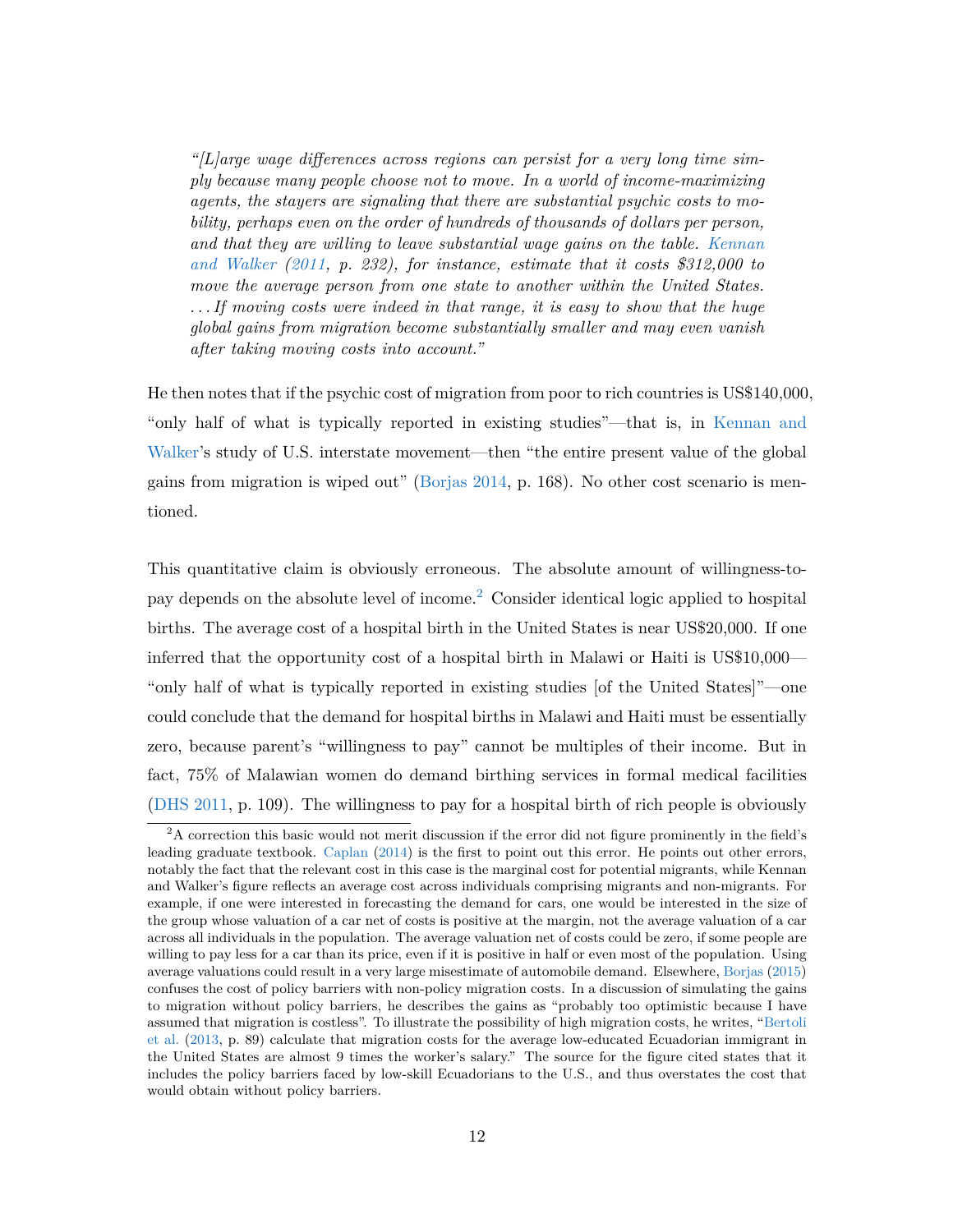irrelevant to decisions made by people with a tenth of their income. Basic economics does not support the use of absolute willingness to pay valuations by United States consumers to characterize global preferences including for the very poorest.

More broadly, the claim that all global gains from migration can "vanish" due to offsetting disutility is identical to the claim that the global labor market is today at full spatial equilibrium. This claim implies that the existing global limits on international migration—passports, visa restrictions, limits on recognition of professional credentials, all deportations, all sea patrols, all fences—do not collectively have important effects on workers' decisions about where to locate. This would be the case if, as Borjas asserts is possible, migration itself generally conveys sufficient disutility that those policy barriers do not substantially alter workers' choice of location. This opinion is incompatible with existing evidence. [Bertoli and Fernández-Huertas](#page-49-9) [\(2015\)](#page-49-9) find that visa requirements cut bilateral migration flows by half, and additionally divert about 10% of potential flows to alternate destinations, while [Bertoli and Fernández-Huertas](#page-49-10) [\(2013\)](#page-49-10) find that visa requirements cut migrant flows to Spain by three quarters. [Lawson and Roychoudhury](#page-53-10) [\(2016\)](#page-53-10) find that visa requirements against a country reduce tourist travel from that country by 70%. [Mbaye](#page-53-11) [\(2014\)](#page-53-11) finds that the median irregular migrant from Senegal to Europe accepts a 25% chance of dying en route, certainly incompatible with the notion that such migrants must be paid compensation in order to consider migration a worthwhile enterprise.

Other economists have likewise speculated that psychic costs to migrants could exceed even vast wage gains. [Collier](#page-50-9) [\(2013,](#page-50-9) p. 176) posits that for poor-country emigrants in general, "continuing psychological costs would offset the gains for several generations: migration would not be an investment, it would be a mistake". No evidence is offered for the magnitude of such costs, nor for their persistence across "several generations". It is odd and implausible to imagine that the grandchildren of Haitian immigrants to the United States would in fact prefer to live in Haiti, despite their typical behavior of remaining in the United States, given that no barrier prevents their return to Haiti. While there are restrictions on moving to rich countries, there are typically not restrictions on moving back and when borders are open there are often substantial reverse and/or circular flows [\(Bandiera et al.](#page-49-11) [2013\)](#page-49-11).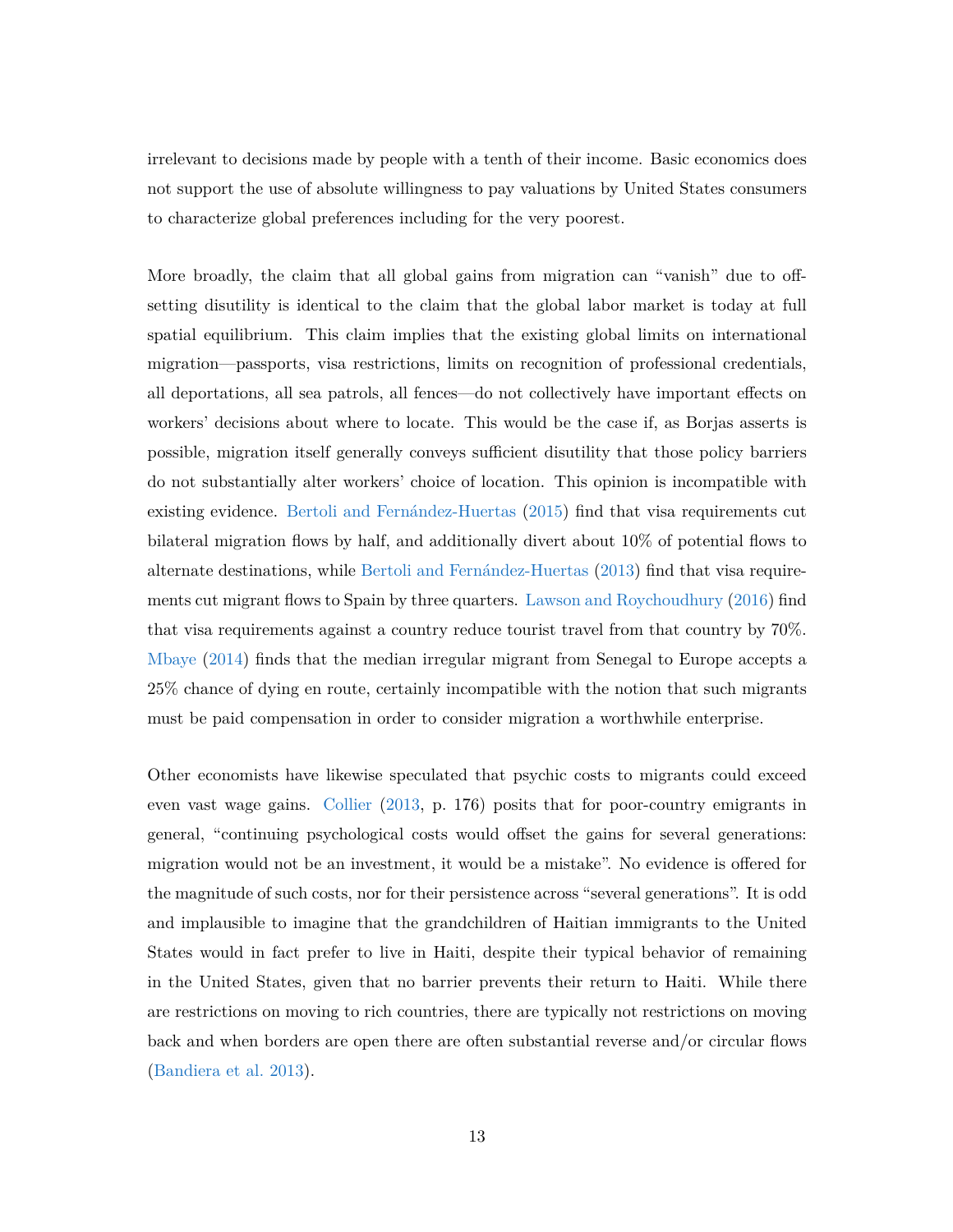The Compensating Differential Case encounters further difficulty in explaining why there is a 600–800% real wage gap between Haiti and the United States (which are separated by tight visa restrictions and naval interdictions), but historically similar Guadeloupe exhibits only a 60% difference in real wages with metropolitan France (to which Guadeloupian workers may move at will). Similarly there is a 300% real wage gap between observably identical Filipinos in the United States and the in the Philippines, but only a 50% wage gap between ethnic Guamanians in the mainland United States and in Guam [\(Clemens](#page-50-5) [et al.](#page-50-5) [2009\)](#page-50-5). Filipinos face tight policy restrictions on migrating to the United States, such that several categories of United States residency permits for Filipinos (F1, F3, F4) are so tightly rationed that the waiting list currently stretches  $13-23$  $13-23$  $13-23$  years<sup>3</sup>; Guamanians face no such restrictions. Only an exotic and conjectural model would posit that such large price wedges arise largely because Haitians happen to love their island home much more than Guadeloupians do, and Filipinos love the Philippines much more than ethnic Guamanians love Guam [\(Pritchett](#page-54-7) [2010\)](#page-54-7).

To be sure, the literature finds that some disutility of migration exists and could explain some portion of international wage gaps [\(Clemens et al.](#page-50-5) [2009\)](#page-50-5). Thus there remains uncertainty about the magnitude of additional migration that would occur in the absence of policy restrictions. [Bertoli and Fernández-Huertas](#page-49-9) [\(2015\)](#page-49-9) find that bilateral migration flows roughly double in the absence of visa requirements, in line with the many estimates of the global GDP gains from unrestricted migration on the order of 100%. [\(Docquier et](#page-51-5) [al.](#page-51-5) [2015\)](#page-51-5), in contrast, estimate global GDP gains of 18% from unrestricted migration principally due to assuming much lower unrestricted migration rates.[4](#page-16-1)

These lower estimates arise from answers to a contingent valuation survey: a question about hypothetical desire to emigrate, "if you had the opportunity", asked in numerous

<span id="page-16-0"></span><sup>3</sup>Current wait-times for U.S. permanent residency permits are from: U.S. Department of State (2015), *Visa Bulletin: Immigrant Numbers for November 2015*, 86 (9): 1–9.

<span id="page-16-1"></span><sup>4</sup>For example, their baseline case assumes that in the absence of any migration barriers, just 1% of the population of India would find it worthwhile to migrate to any another country, at any point in the future, as well as just 8% of the population of Côte d'Ivoire [\(Docquier et al.](#page-51-5) [2015,](#page-51-5) p. 341). These predictions are strikingly low, given that income differentials are a powerful motive for movement [\(Kennan and Walker](#page-52-6) [2011;](#page-52-6) [Grogger and Hanson](#page-51-6) [2011\)](#page-51-6)—and essentially everyone in rich countries is at least one or two orders of magnitude richer than essentially everyone in India and Côte d'Ivoire. Even the very poorest people in Germany are richer than 97% of India [\(Milanovic](#page-53-2) [2015,](#page-53-2) p. 454) as well as 99% of Côte d'Ivoire [\(Milanovic](#page-53-12) [2013,](#page-53-12) p. 206).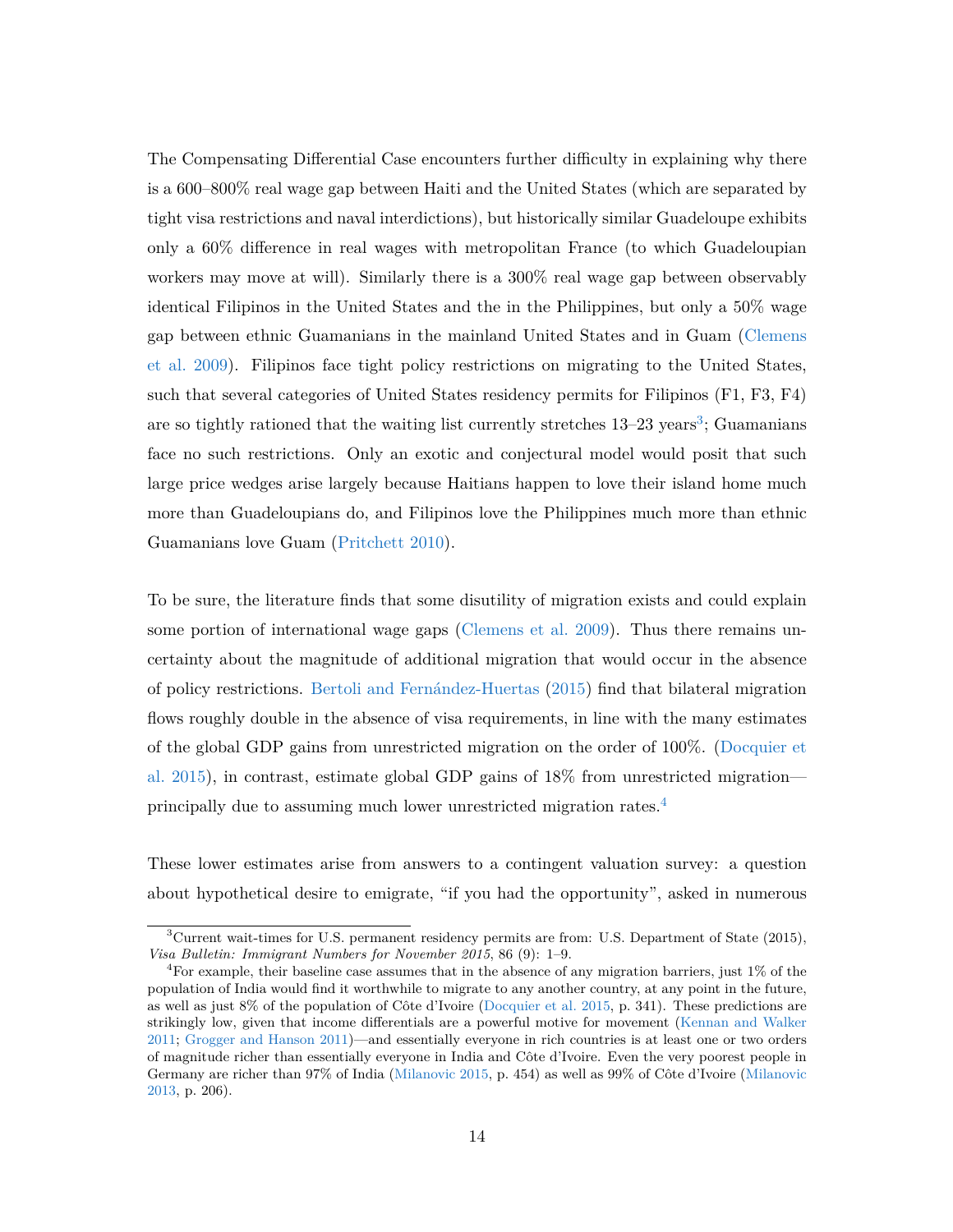countries by the Gallup World Poll [\(Esipova et al.](#page-51-7) [2011\)](#page-51-7). This survey shares the wellknown problems of most contingent valuation surveys on hypothetical preferences, whose results some leading economists have called "erratic and biased" [\(Arrow et al.](#page-48-5) [1993,](#page-48-5) p. 21) and "useless for serious analysis" [\(Hausman](#page-52-7) [2012\)](#page-52-7). All such surveys suffer from the embedding problem, in which answers are highly sensitive to the context in which the question is placed [\(Kahneman and Knetsch](#page-52-8) [1992;](#page-52-8) [Diamond and Hausman](#page-51-8) [1994\)](#page-51-8). For example, a young Malian man responding to a simple poll question on migration desire might conceive of migration as an illegal and dangerous enterprise with the scant reward of degrading informal street-work. The response might differ if embedded in the relevant scenario: a world without policy barriers to migration, in which migration meant boarding a safe aircraft to take legal, formal-sector employment abroad and go back to visit home at will.

Moreover, survey respondents' preferences are known to depend on their reference frames for what constitutes a satisfactory outcome. Reference-dependent preferences can imply that willingness-to-pay for a good is positively related to expected probability of purchase [\(Bateman et al.](#page-49-12) [1997;](#page-49-12) [Kőszegi and Rabin](#page-52-9) [2006\)](#page-52-9). That is, if the survey respondent does not expect to realistically migrate, his reference for aspirational income is the income of successful Malians in Mali, and he will place less stated value on the opportunity for higher earnings abroad. With low reference points, workers are known to forego earning opportunities [\(Camerer et al.](#page-50-13) [1997\)](#page-50-13). But it is also known that direct exposure to other reference frames can change aspirational reference points, both in designed experiments [\(Jensen](#page-52-10) [2010;](#page-52-10) [Wydick et al.](#page-54-8) [2013\)](#page-54-8) and in a setting of naturally randomized migration [\(Stillman et al.](#page-54-9) [2015\)](#page-54-9). In other words, in a counterfactual Mali where international migration was commonplace and successful, the young man's preferences could change—not only because migration would be a very different thing than it is now, but also because respondents' conception of satisfactory life outcomes would be different.

This suggests that the Compensating Differential Case remains unfounded. The arguments it comprises do not offer compelling evidence against the new economic case for migration restrictions. The theory and evidence we have suggests that policy barriers are major determinants of migration flows, and the migration flows would substantially rise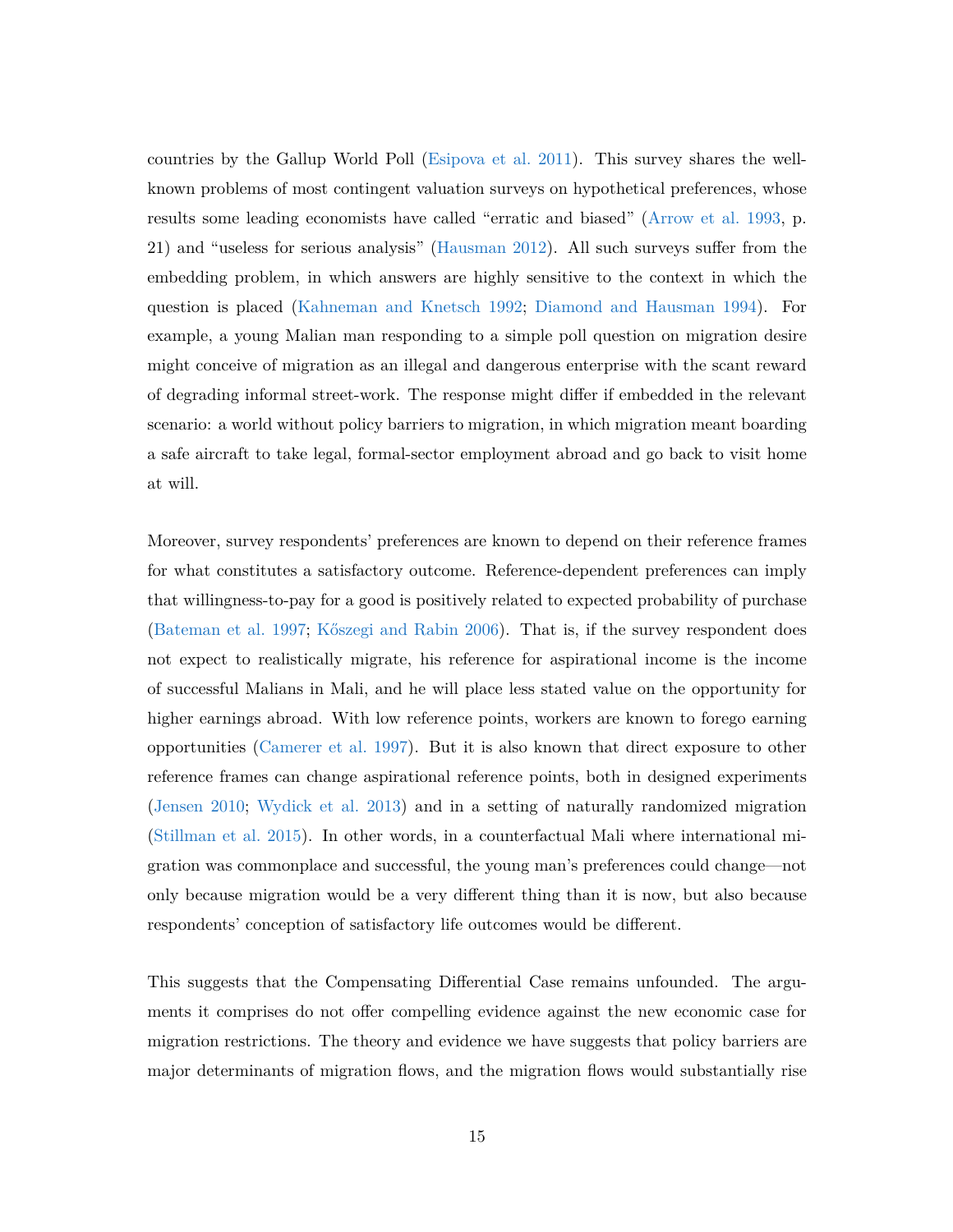in the absence of restrictions. This leaves intact the conclusions of the original efficiency literature on migration that there would be large first-order efficiency gains to reduced restrictions. But it also leaves intact the contention of the Epidemiological Case that such additional migration could in principle be large enough to produce offsetting inefficiencies in destination countries.

## <span id="page-18-0"></span>5 Another approach: Estimating dynamically efficient migration

The Epidemiological Case argues that without migration restrictions, there would be 'too much' migration for those restrictions to be inefficient. We have considered and rejected an existing counterargument: the contention of the Compensating Variation Case that without restrictions there would be 'too little' migration to have large efficiency effects one way or the other. Here we propose an alternative and more rigorous way to evaluate the Epidemiological Case for globally efficient migration restrictions.

Before we proceed it is worth remembering why the current economic case for relaxed migration restrictions is so powerful. There are large persistent differences across places in the productivity of factors. This implies that movers from low productivity places to high productivity places have large gains in earnings. If these productivity gains are "in the air"—that is have the nature of non-rival and non-excludable public goods—then allowing factors (including labor) to move to high productivity (when they want to) is potentially Pareto-improving. Movers gain, usually a lot, and no one else loses. If the productive efficiency gains to movers are large then all other objections are analytically "second-best" objections and "second-order" in empirical importance. Therefore to create a case for migration restrictions as a (potential) Pareto-improving action one has to undermine the notion of (relatively) exogenous, place-based, public-good-like factor productivity differences. This is what the Epidemiological Case endeavors to do.

The Epidemiological Case is logically possible, but its relevance to real-world migration restrictions depends on the magnitudes of the posited effects. This section explores what the key parameters might be in such a quantitative assessment. The sections thereafter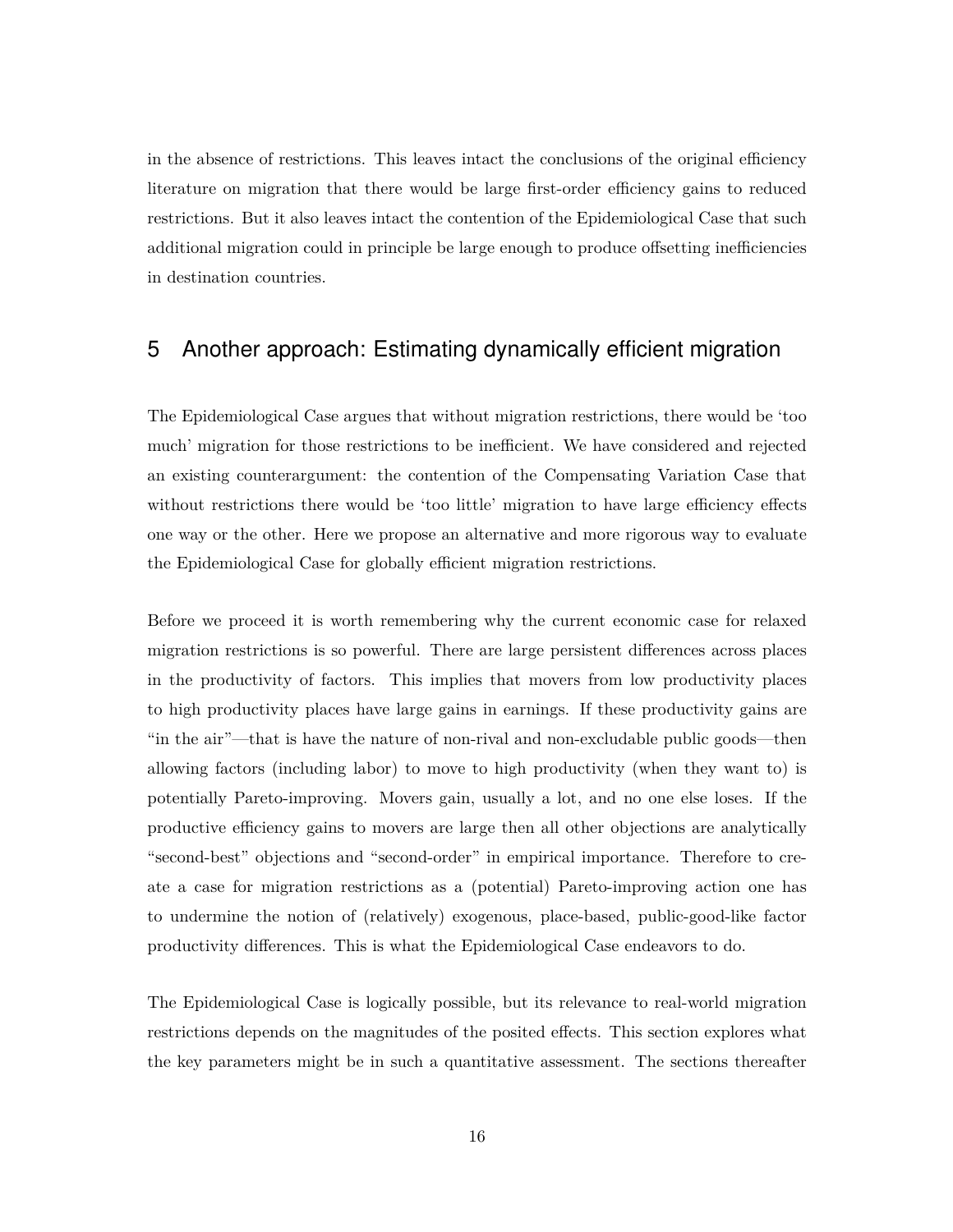will assess current evidence for the values of those key parameters. The key parameters are the rates of *transmission*, *assimilation*, and *congestion*, defined below in equations  $(1)–(3)$  $(1)–(3)$  $(1)–(3)$ .

We seek a dynamically optimal migration rate that maximizes world economic product during the process of globally equalizing the marginal product of labor. The optimal rate balances two effects. A higher rate of migration contributes to a greater buffer-stock of unassimilated migrants, assumed to strictly reduce TFP in the destination country by transferring in part the low TFP of poor origin-countries. This tends to reduce world GDP by making all workers in the rich destination country—migrants and non-migrants—less productive. The size of this effect grows over time as the labor supply of the destination grows. On the other hand, a higher rate of migration also reallocates labor from lowproductivity places to high-productivity places, tending to raise world GDP. If there is some point at which the marginal costs and marginal benefits of a higher migration rate are just equal, migration above or below that rate relatively impoverishes the world.

Formally, suppose there are two countries. Output in the rich *home* country is  $Y = \overline{A}L^{\alpha}$ , where *L* is the labor stock,  $\overline{A}$  is Total Factor Productivity, and  $0 < \alpha < 1$ . Output in the poor *foreign* country is  $Y' = \underline{A}L'^{\alpha}$ , where  $\underline{A} \ll \overline{A}$ . A number of workers  $M_t$  per year moves from *foreign* to *home*, contributing to a stock of unassimilated labor  $\hat{L}$ . Each year, a fraction  $0 < a < 1$  of unassimilated labor assimilates (the "assimilation rate"), acquiring the same productivity of *home* natives.

## 5.1 Defining the key parameters

The stock of unassimilated labor in *home* is

<span id="page-19-0"></span>
$$
\hat{L}_t = M_t + (1 - a)M_{t-1} + (1 - a)^2 M_{t-2} + \cdots
$$
\n(1)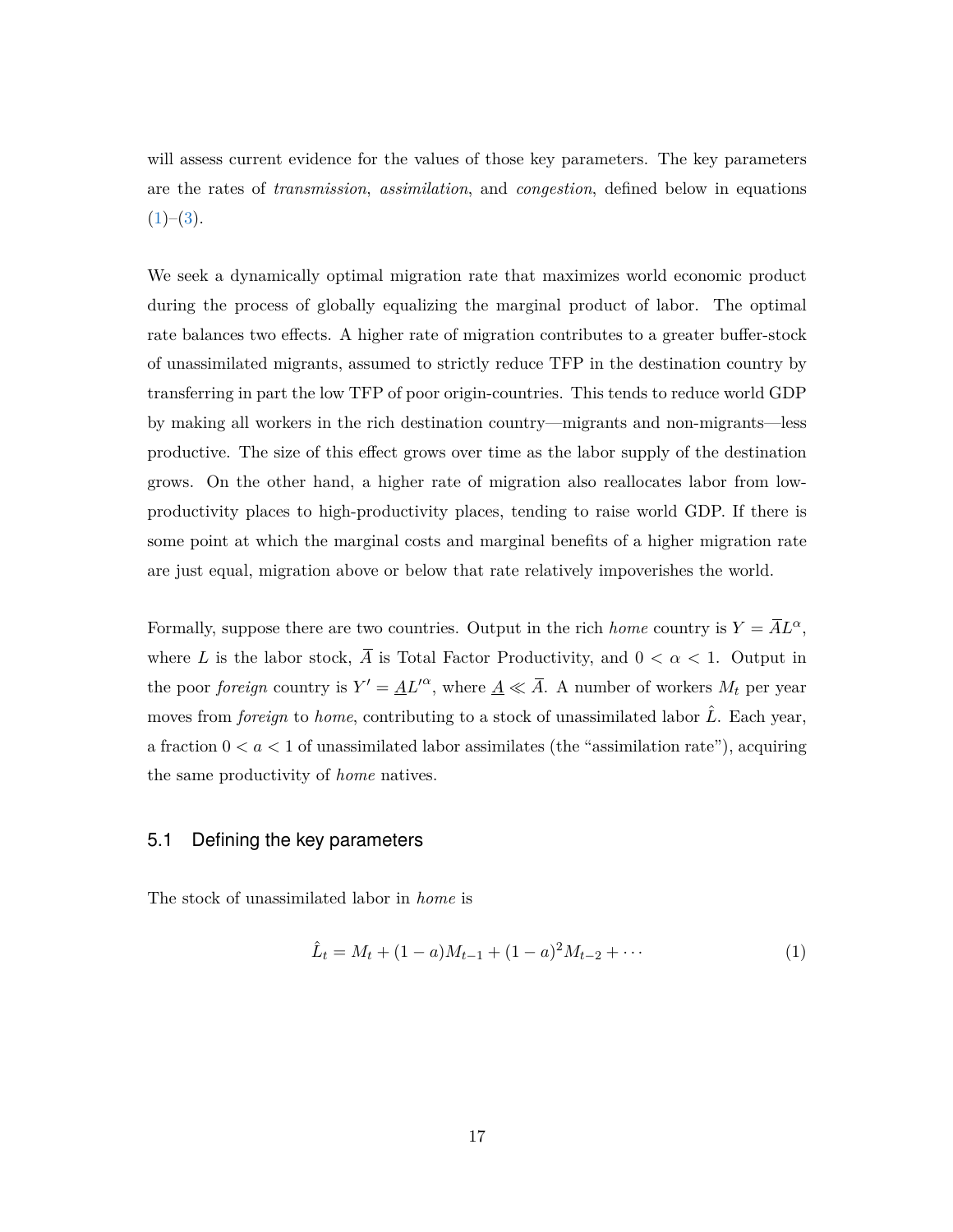Suppose the immigration rate to *home*,  $m \equiv M_t/L_t$ , is constant. The fraction of the *home* labor stock composed of unassimilated foreign workers  $(0 < \phi < 1)$  is

<span id="page-20-2"></span>
$$
\phi \equiv \frac{\hat{L}_t}{L_t} = \int_0^\infty m(1-a)^t \, dt \approx \frac{m}{a}.\tag{2}
$$

Migration from *foreign* to *home* changes total factor productivity in *home* to

<span id="page-20-0"></span>
$$
\widetilde{A} \equiv \overline{A} - \left(\overline{A} - \underline{A}\right) \frac{\tau \phi}{1 - c\phi},\tag{3}
$$

where  $0 < \tau < 1$  is the fraction of *foreign* total factor productivity that is transmitted to *home* embodied in each migrant (the "transmission rate"), and  $c \leq 0$  is the degree to which agglomeration of unassimilated foreigners nonlinearly reduces total factor productivity (the "congestion rate"). Note without congestion effects  $(c = 0)$ , *home* total factor productivity under migration,  $\widetilde{A}$ , reduces to a weighted average of pre-migration total factor productivity in *home* and *foreign*, with weight  $0 < \tau \phi < 1$ .

[Figure 1](#page-21-0) shows how *home* total factor productivity  $\widetilde{A}$  is shaped by the stock of unassimilated foreigners  $\phi$  in equation [\(3\)](#page-20-0). There,  $\gamma \equiv \overline{A} - \underline{A}$  denotes the gap in pre-migration productivity between *home* and *foreign*.

### 5.2 The dynamically efficient transition

We seek the migration rate m that maximizes global production. On one hand, migration into *home* raises global production by reallocating labor from low-to-high marginal product of labor. At time *t* the population of *home* is  $L_t = L_0(1 + m)^t$ , and the global gain-perperiod is

<span id="page-20-1"></span>
$$
\int_{L_0}^{L_0(1+m)^t} \bar{A} \alpha L_t^{\alpha-1} dL_t - \int_{\bar{L}-L_0(1+m)^t}^{\bar{L}-L_0} \underline{A} \alpha L_t^{\alpha-1} dL_t,\tag{4}
$$

where  $\overline{L}$  is the combined supply of labor in both countries. The first term of [\(4\)](#page-20-1) is the gain to rich-country production from arriving labor, the second term is the loss to poor-country production from departing labor.

The per-period gain in [\(4\)](#page-20-1) corresponds to the green area in [Figure 2.](#page-22-0) In that figure,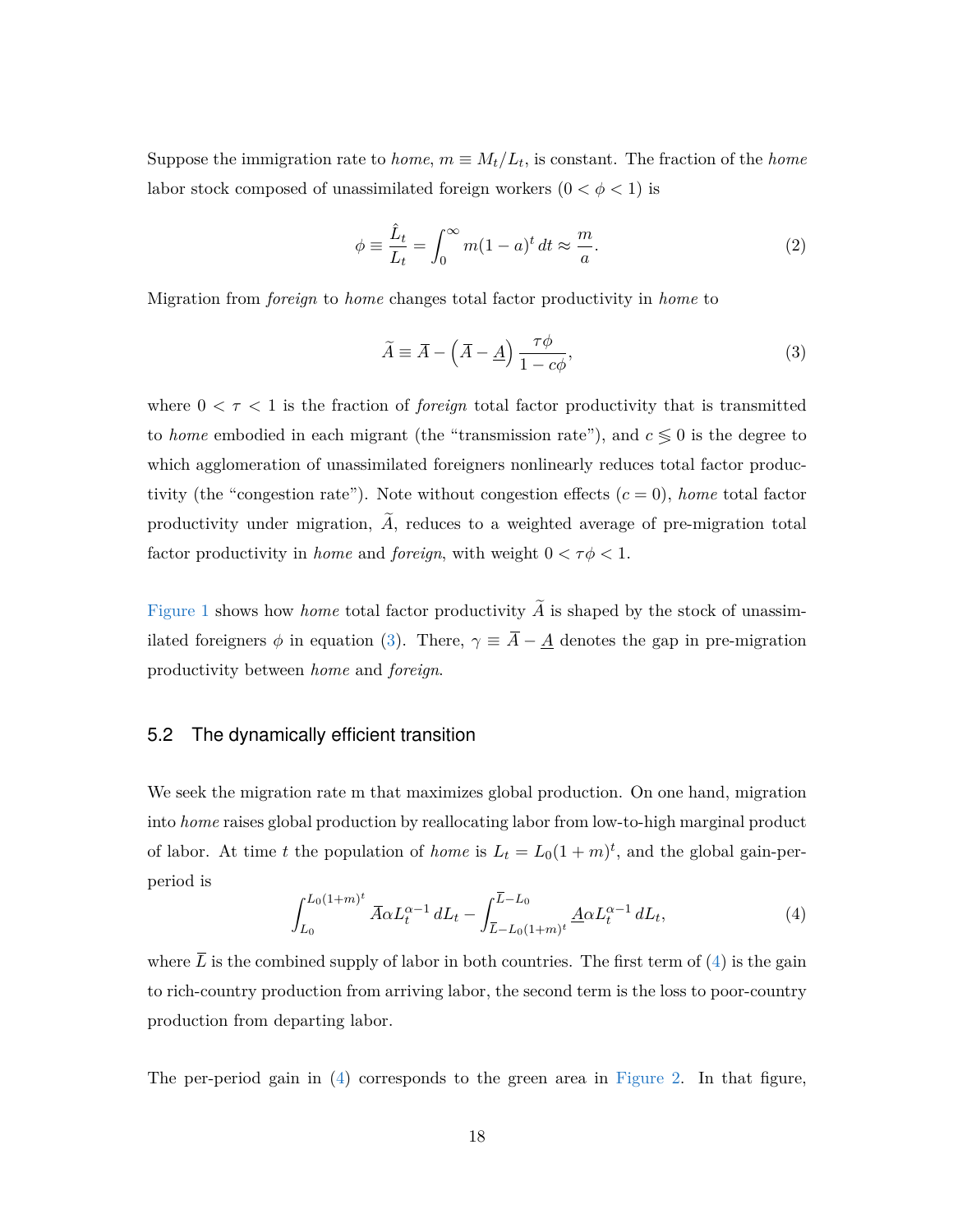

<span id="page-21-0"></span>**Figure 1**: *Home* country total factor productivity as a function of the stock of unassimilated workers from *foreign*

following [Bhagwati](#page-49-13) [\(1984\)](#page-49-13), the length of the horizontal axis is  $\overline{L}$ . The marginal product of labor is *Y<sup>L</sup>* in *home*, and labor supply in *home* is read right-to-left from origin *O*. The marginal product of labor is  $Y'_{L'}$  in *foreign*, and labor supply in *foreign* is read left-toright from origin  $O'$ . As labor moves from *foreign* to *home*, the dotted vertical line shifts to the left.

Suppose that at time 0, the initial population of *foreign* is a multiple  $\beta$  times the initial population of home, thus  $\beta \equiv (\overline{L}/L_0) - 1 > 1$ . The solution to [\(4\)](#page-20-1) takes a tractable form using the first-order Taylor approximation that, for any *Z* and small  $x, (Z \pm (1+x)^t)^{\alpha} \approx$  $(Z-1)^{\alpha} \pm (Z-1)^{\alpha-1} \alpha x t$ . Thus the gain-per-period [\(4\)](#page-20-1) reduces to

<span id="page-21-1"></span>
$$
\alpha t m L_0^{\alpha} \left( \overline{A} - \beta^{\alpha - 1} \underline{A} \right). \tag{5}
$$

On the other hand, migration into *home* causes an offsetting decline in global production by reducing total factor productivity for all *home* residents, including past migrants.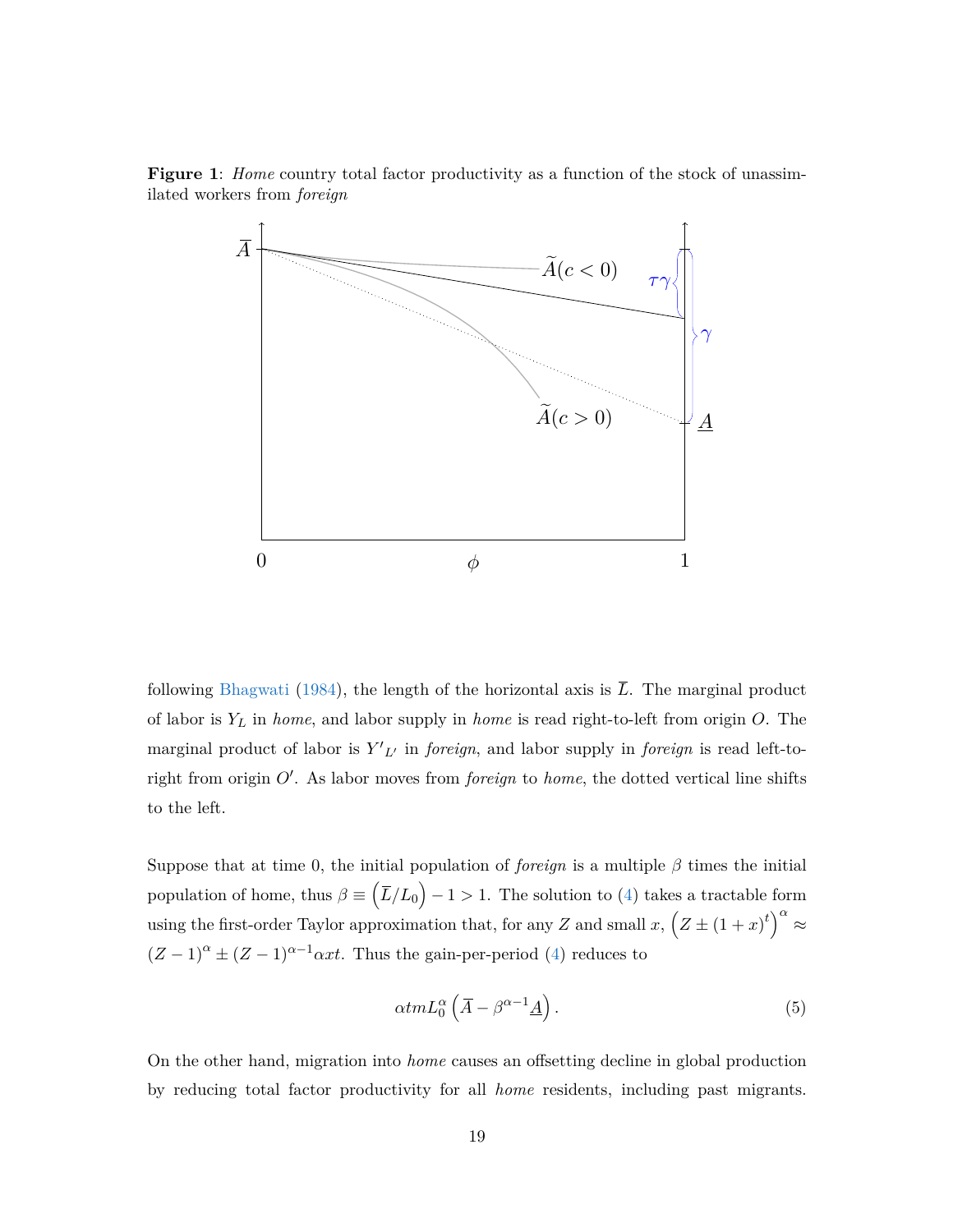

<span id="page-22-0"></span>**Figure 2**: The global dynamic gains and losses from labor mobility

Normalizing  $\overline{A} \equiv 1$  without loss of generality, the loss-per-period is

<span id="page-22-1"></span>
$$
\left(1 - \widetilde{A}\right) \alpha L_t^{\alpha - 1} \cdot L_t. \tag{6}
$$

This is the red area in Figure 2. The time to complete the transition and equalize the marginal product of labor, as shown in the figure, is *T*.

The dynamically efficient migration rate *m* sets the present value of benefits equal to the present value of costs. From [\(4\)](#page-20-1) and [\(6\)](#page-22-1),

$$
\int_0^T \int_{L_0}^{L_0(1+m)^t} \left( \alpha L_t^{\alpha-1} - \underline{A} \alpha \left( \overline{L} - L_t \right)^{\alpha-1} \right) dL_t e^{-\rho t} dt = \int_0^T \left( 1 - \tilde{A} \right) \alpha L_t^{\alpha-1} \cdot L_t e^{-\rho t} dt. \tag{7}
$$

This reduces, utilizing the approximation [\(5\)](#page-21-1) and for *T* sufficiently large, to the condition  $m \cdot (\alpha L_0^{\alpha}/\rho^2) (1 - \beta^{\alpha - 1} \underline{A}) = (\alpha L_0^{\alpha}/\rho) (1 - \widetilde{A}) (1 + \alpha m/\rho)$ . By [\(2\)](#page-20-2) and [\(3\)](#page-20-0), the first-order approximation of dynamically efficient migration is

<span id="page-22-2"></span>
$$
m^* = \frac{a - \rho \tau \tilde{\gamma}}{\alpha \tau \tilde{\gamma} + c},\tag{8}
$$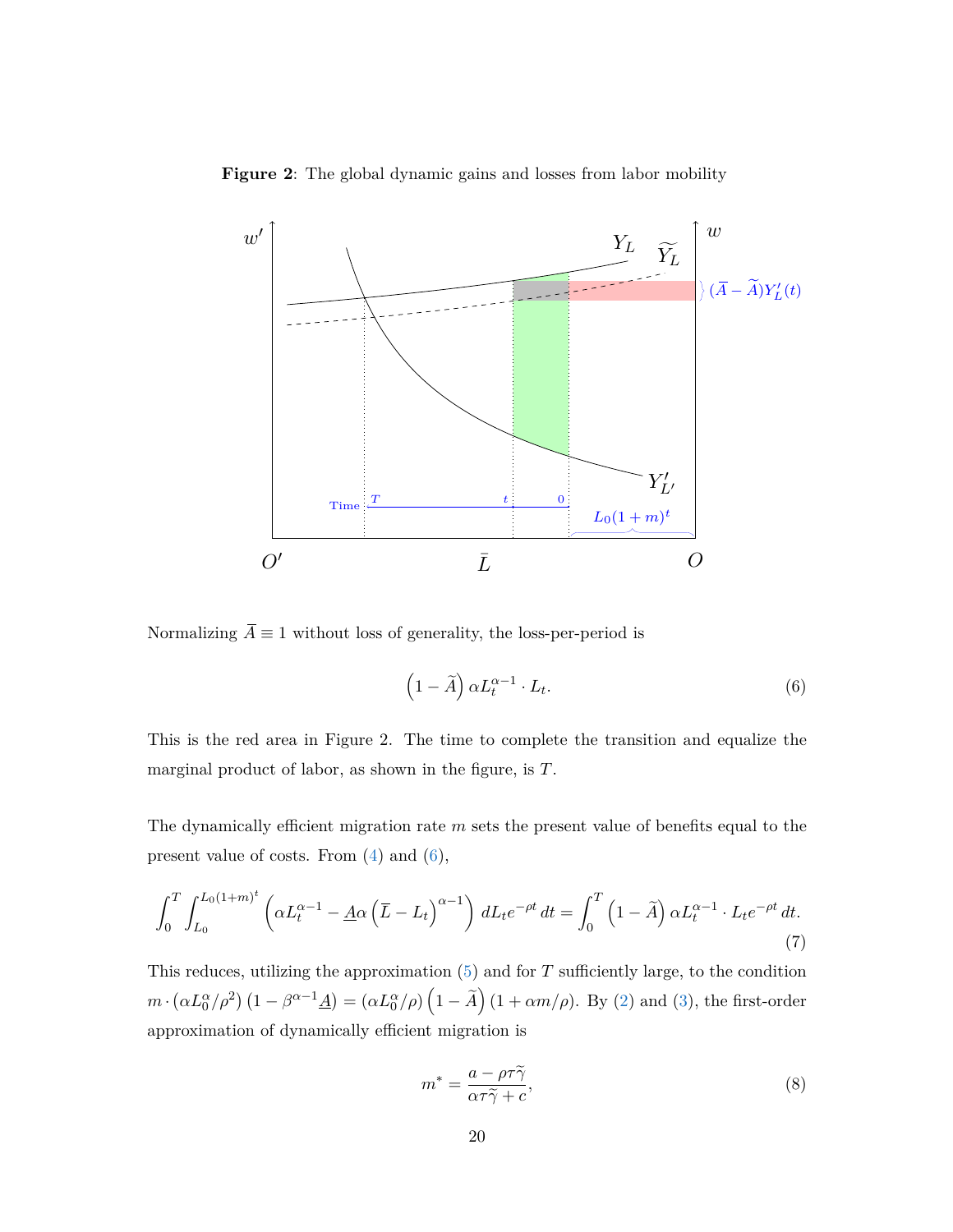where  $\tilde{\gamma} \equiv \frac{1-A}{1-A\beta^{\alpha-1}}$  is a modified measure of the initial gap in productivity  $\left(\frac{d\tilde{\gamma}}{d\gamma} > 0\right)$ .

The determinants of optimal migration in [\(8\)](#page-22-2) are intuitive. The migration rate that maximizes world production during the transition is greater to the extent that the assimilation rate *a* is higher. Optimal migration is lower to the extent that 1) the transmission rate *τ* is higher; 2) the initial productivity gap  $\gamma$  is higher; 3) the discount rate  $\rho$  is higher; and 4) congestion effects *c* are smaller.

The corresponding optimal transition time  $T$ , inversely related to  $m^*$ , is

$$
T^* = \frac{\alpha \tau \tilde{\gamma} + c}{a - \rho \tau \tilde{\gamma}} \left( \beta - 1 - (1 - \gamma)^{\frac{1}{1 - \alpha}} \right).
$$
 (9)

The determinants of  $T^*$ , too, are intuitive. Beyond those listed above for  $m^*$  (in the inverse), the optimal transition time is longer to the extent that *foreign* starts out with a larger population than *home* (larger  $\beta$ ) and with a lower total factor productivity than *home* (larger  $\gamma$ ).<sup>[5](#page-23-0)</sup>

#### 5.3 A benchmark calibration

Some of the parameters in the expression for optimal migration [\(8\)](#page-22-2) are relatively well known; others are unknown. Here we fix the known parameters and ask what values of the unknown parameters would yield today's observed migration rates and other rates.

The known parameters are as follows. The gap between rich- and poor-country productivity, after accounting for differences in human capital, is roughly  $\gamma = 0.8$  [\(Hall and Jones](#page-51-9) [1999a,](#page-51-9) Table 1). Relative to the population of the high-income OECD countries, the rest of the world is about  $\beta = 6$  times larger. The labor share of income across the world lies close to  $\alpha = 0.6$  [\(Gollin](#page-51-10) [2002;](#page-51-10) [Guerriero](#page-51-11) [2012\)](#page-51-11). Finally, set the discount rate  $\rho$  plausibly at 0.05.

<span id="page-23-0"></span><sup>&</sup>lt;sup>5</sup>At time *T* the marginal product of labor in the two countries is equalized:  $\bar{A}\alpha L_T^{\alpha-1} = \underline{A}\alpha L_T^{\alpha-1}$ . Substituting  $L_T = L_0 (1 + m)^T$  yields  $T = \left( \ln \left( \frac{\beta}{\left( 1 + \left( \overline{A}/A \right)^{1/(\alpha-1)}} \right) \right) \right) / \ln \left( 1 + m \right)$ . In first-order Taylor approximation  $\ln(1+x) \approx x$  and  $\ln(x) \approx x - 1$  for *x* small, thus  $T \approx \frac{1}{m} \left(\beta - 1 - \left(\frac{\overline{A}}{\underline{A}}\right)^{1/(\alpha-1)}\right)$ .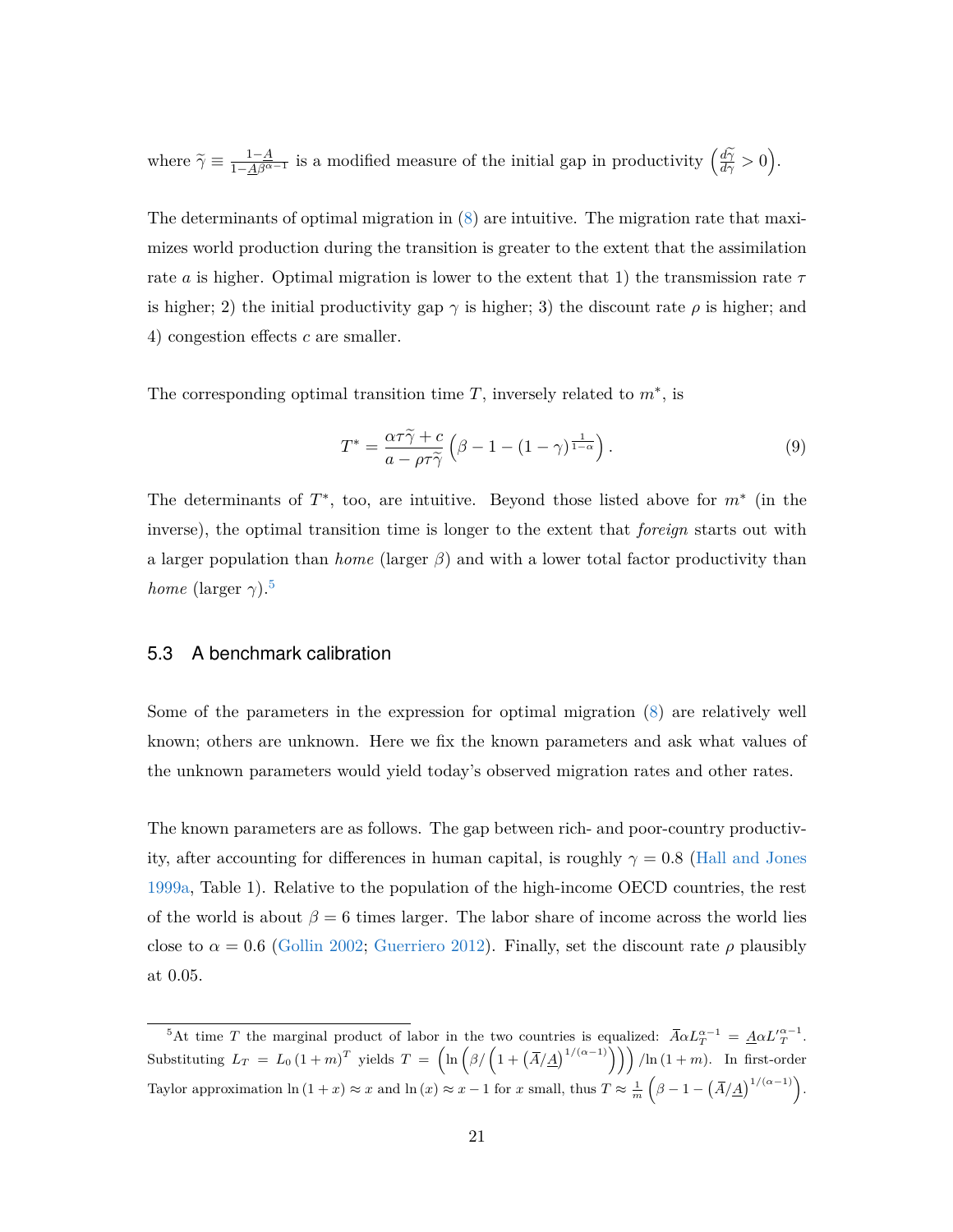The unknown parameters are the assimilation rate  $(a)$ , the transmission rate  $(\tau)$ , and the congestion rate (*c*). While we will discuss plausible values for these parameters below, much less is known about them empirically.

Given the known parameters, what values of the unknown parameters would generate observed migration rates? The observed rate of migration from developing countries to principal migrant-destination countries is roughly  $m_0 = 0.3\%$  of the destination-county population per year.<sup>[6](#page-24-0)</sup> If this were the dynamically efficient migration rate, then equation [\(8\)](#page-22-2) implies a relationship between the unknown parameters  $(a, \tau, c)$  corresponding to a three-dimensional surface. This relationship can be visualized in [Figure 3,](#page-25-0) which shows three different two-dimensional slices of the three-dimensional surface in equation [\(8\)](#page-22-2). Each surface shown is defined by a different optimal migration rate. Holding  $c = 0.1$  in the top panel, the dotted line shows the pairs  $(a,\tau)$  that yield an optimal migration rate of 0.3%. The middle panel does the same holding  $c = 0.5$ , and the bottom panel  $c = 0.9$ . Intuitively, when congestion *c* rises, either assimilation *a* must rise or transmission  $\tau$  must fall in order for the same migration rate to remain optimal.

[Figure 3](#page-25-0) also shows the  $(a,\tau)$  pairs at each level of congestion that would yield optimal migration rates of 0, 0*.*01, 0*.*03, and 0*.*05. For example, the middle panel of the figure suggests that when the congestion rate  $c = 0.5$ , if the transmission rate  $\tau < 0.5$  and assimilation rate  $a > 0.03$  then the optimal migration rate  $m^* > 0.01$ .

## 6 Parameters of the model: Concepts and literature

We now briefly review the theory and existing evidence underlying transmission, assimilation, and congestion, before proceeding to new estimates of these relatively unknown parameters.

<span id="page-24-0"></span><sup>&</sup>lt;sup>6</sup>In the United States over the last decade, an average of about 950,000 people per year have obtained permanent residence from countries other than Canada, European countries, and Japan (U.S. Dept. of Homeland Security *[Yearbook of Immigration Statistics 2013](http://www.dhs.gov/publication/yearbook-immigration-statistics-2013-lawful-permanent-residents)*, Table 3), in a country of about 318m implying  $m = 0.3\%$ . In the UK in the one-year period up to March, 2015, there were 183,000 net permanent arrivals of non-EU citizens (UK Office for National Statistics, *[Statistical bulletin: Migration](http://www.ons.gov.uk/ons/rel/migration1/migration-statistics-quarterly-report/august-2015/stb-msqr-august-2015.html#tab-Net-migration-to-the-UK) [Statistics Quarterly Report](http://www.ons.gov.uk/ons/rel/migration1/migration-statistics-quarterly-report/august-2015/stb-msqr-august-2015.html#tab-Net-migration-to-the-UK)*, August 2015), in a country of 65m—likewise implying *m* = 0.3%.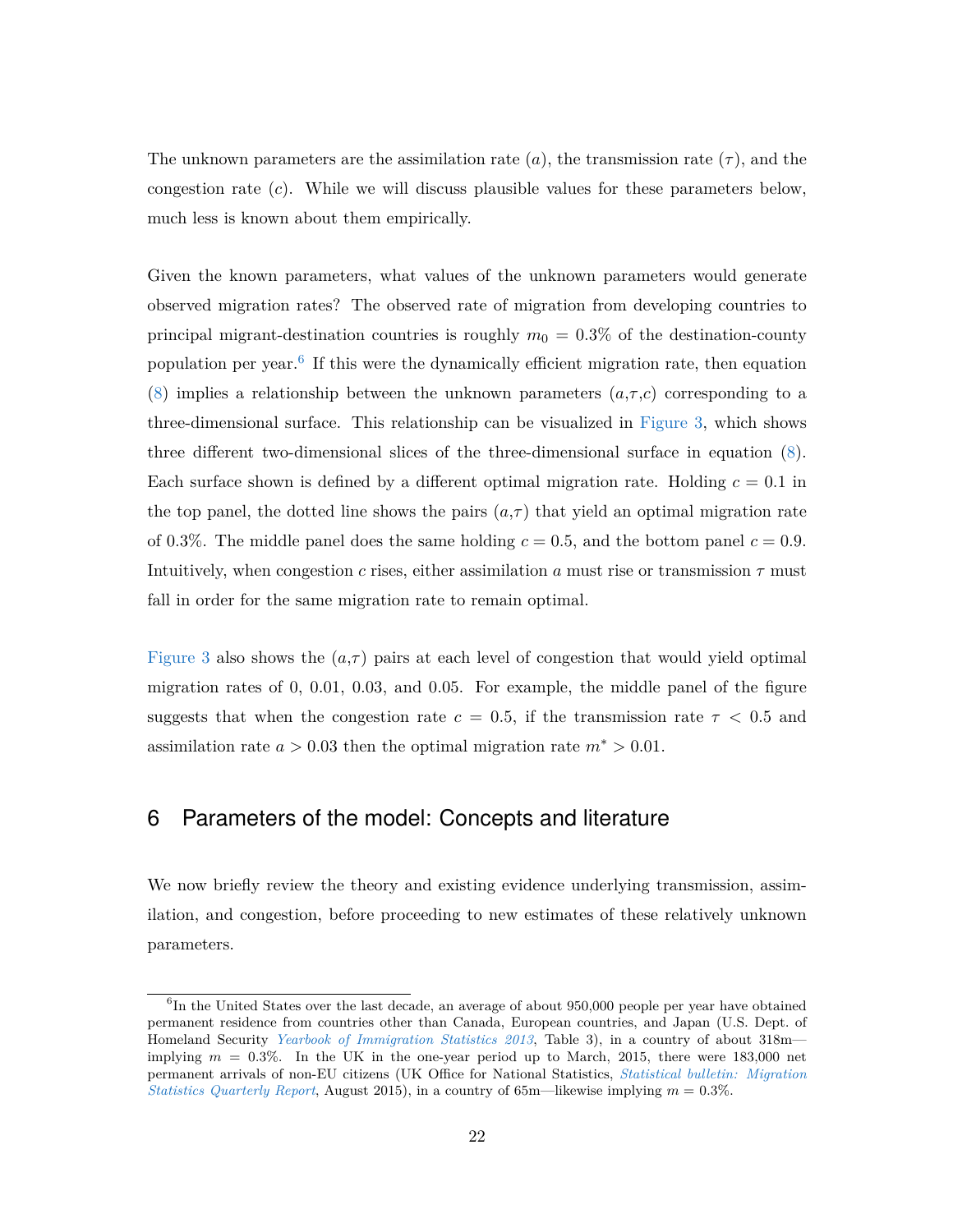<span id="page-25-0"></span>

**Figure 3**: Benchmark calibration of the model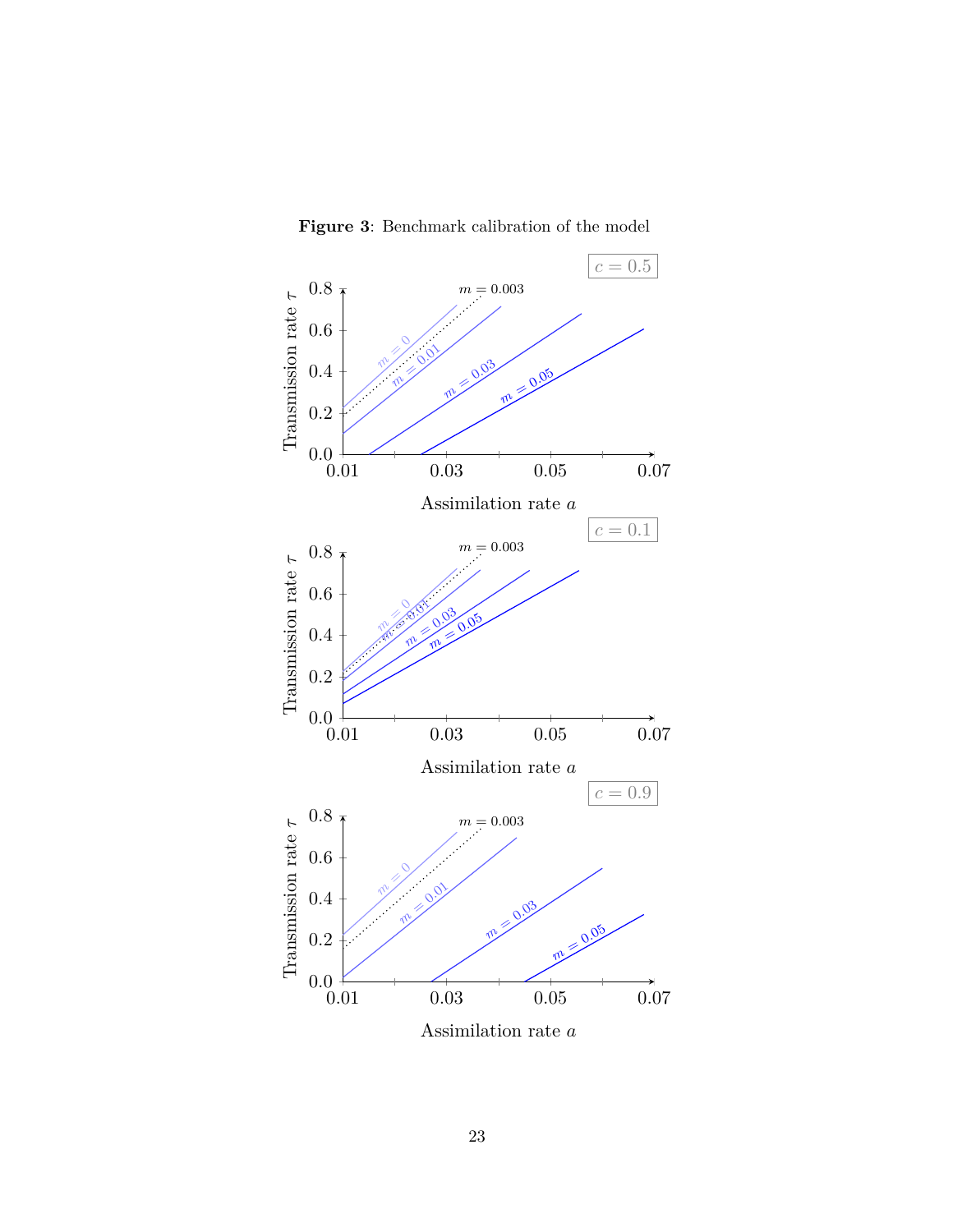#### 6.1 Transmission

The Epidemiological Case for efficient migration restrictions requires a model of development. That is, the idea that one country can transmit Total Factor Productivity to another via migrants requires a theory of what constitutes TFP. In the model above, we give the Epidemiological Case the benefit of the doubt, and simply assume that a large portion of poor-country TFP is transferred by individuals who move.

But this is unclear, and goes beyond what economists know about the nature of TFP. TFP tends to be measured as a residual: the unexplained part left over when the measurable causes of higher productivity are subtracted from production. This makes the components of TFP inherently difficult to characterize empirically. There are five main approaches to characterizing TFP in theory:

- *TFP is "knowledge."* The early approaches to TFP treated it as "blueprints" or more generally "codifiable knowledge" and the dynamics of TFP were "technical progress": the invention of, and improvement in the cost of production of, electricity, computers, solar power, etc. This is certainly some component of TFP, particularly for countries near or at the frontier of current productivity. But these models have difficulty explaining the persistence in differentials of TFP across countries [\(Jones](#page-52-4) [2016\)](#page-52-4).
- *TFP is "capability."* Ricardo Hausmann, with various co-authors, has developed a theory that eschews entirely the aggregate production function approach [\(Hidalgo](#page-52-11) [and Hausmann](#page-52-11) [2009\)](#page-52-11). They argue that each product has its own recipe as a string of inputs and that more complex products have longer strings of needed "capabilities". Hence with non-tradable capabilities, places who possess more capabilities are capable of producing a larger array of products and hence more productive for each input.
- *TFP is "mismanagement."* [Hsieh and Klenow](#page-52-12) [\(2010\)](#page-52-12) find that an important determinant of TFP is the misallocation of inputs across firms and industries, while pointing out that economists' understanding of the causes of TFP differences remains limited.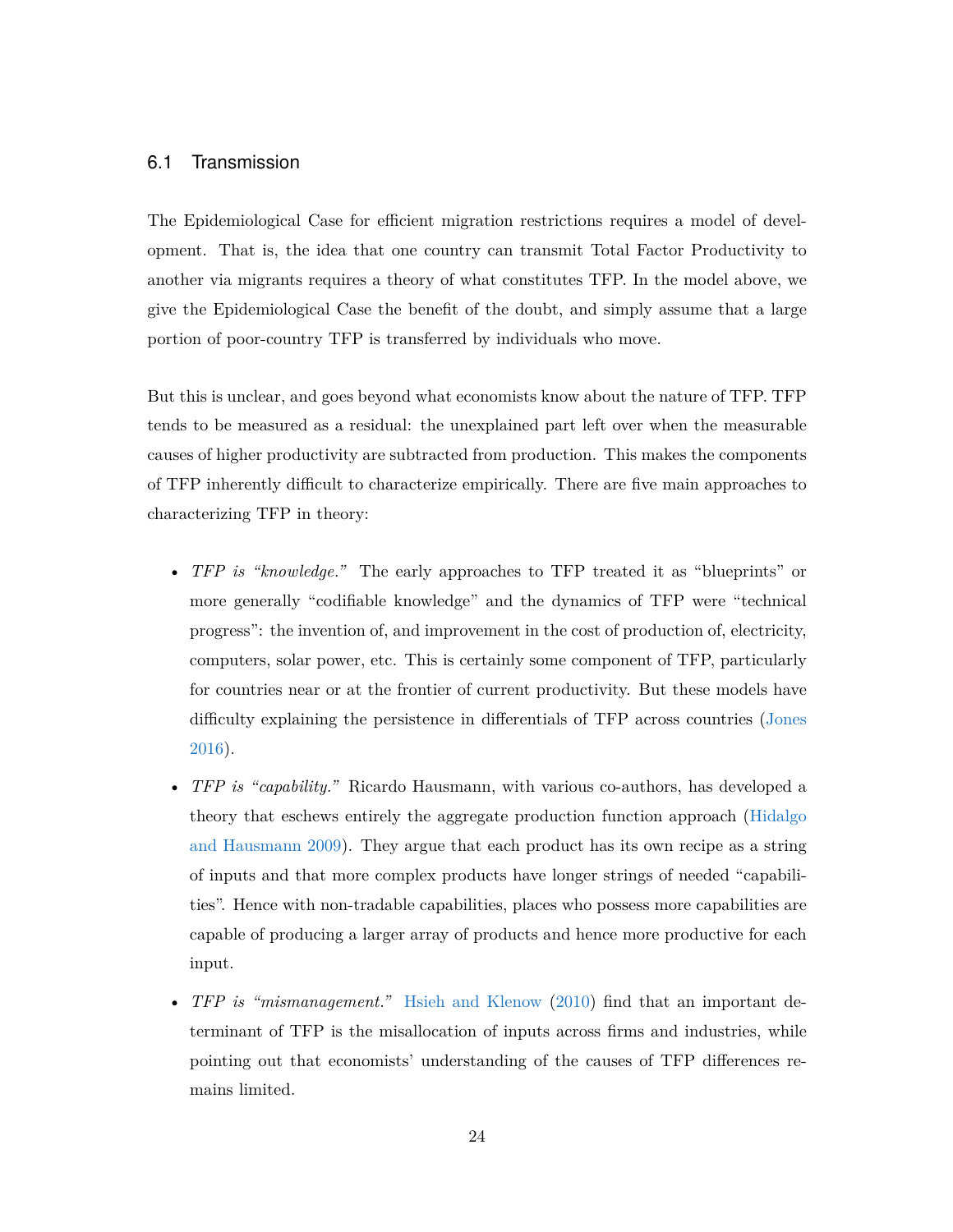- *TFP is "institutions."* One model is that TFP is the result of "institutions" that are market-supporting like private property, the rule of law, and other policies and practices (and their associated embeddedness in organizations) that allow enable large scale investments, privately and socially productive organizations, and allow competition to facilitate innovation and weed out unproductive organizations [\(Jones](#page-52-4) [2016\)](#page-52-4).
- *TFP is "culture".* A recent literature suggests that culture and norms affect TFP, and that culture and norms is transmissible to a nonzero degree through migrants [\(Algan and Cahuc](#page-48-3) [2013;](#page-48-3) [Fernández](#page-51-2) [2011\)](#page-51-2). No research has shown that migranttransmissible culture has affected TFP in migrant-destination countries.

It is immediately clear that some constituents of low TFP are not plausibly transmissible to rich countries. To the extent that TFP represents technology, it is not plausible that migrants from poor to rich countries cause rich countries to lose the knowledge of say—how to temper steel or produce electricity or grow wheat. To the extent that TFP represents the production capabilities it is likewise implausible that migrants could transmit low TFP. For example, if Peru cannot produce wide bodied aircraft because it lacks production capacity of certain necessary ancillary goods and services, nothing about this lack of capabilities would accompany migrants. Since economists know little about the relative importance of different types of TFP, it is difficult to quantify what fraction of TFP is transmissible even in theory.

In short, economists' current understanding of TFP does not offer compelling theoretical reasons to suppose that destination-country TFP can be substantially a function of migrant-transmitted portions of origin-country TFP. In theory, much of TFP can arise from goods that are nonrival and nonexcludable within countries, in which case standard factor-price equalization need not hold [\(Batina and Ihori](#page-49-14) [2005,](#page-49-14) pp. 233–250; [Kremer](#page-52-13) [2006.](#page-52-13) Beyond this, historical episodes of mass migration do not reveal any such effects. [Taylor](#page-54-10) [and Williamson](#page-54-10) [\(1997\)](#page-54-10) and [Hatton and Williamson](#page-52-14) [\(1998\)](#page-52-14) explore the economic impacts of the Age of Mass Migration. They find evidence of international wage convergence, but do not find evidence that this was caused by the migrant-mediated transmission of then-low TFP in Sweden and Hungary to the United States and Canada.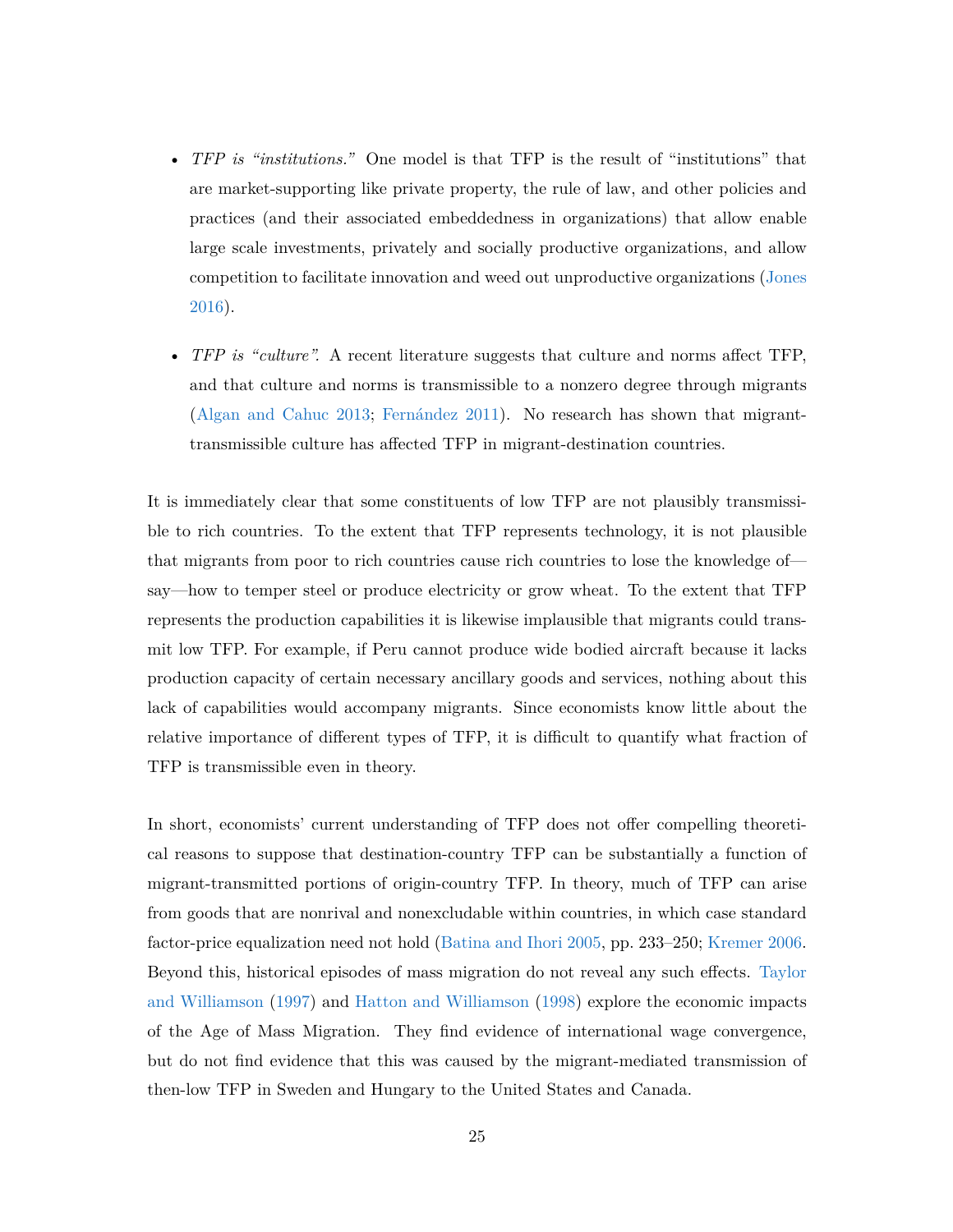To the contrary, there is a substantial literature suggesting that immigrants from low-TFP countries can raise TFP in the countries they move to. A recent literature finds that immigrants stimulate international trade, both in amount [\(Rauch](#page-54-11) [1999;](#page-54-11) [Aleksynska and](#page-48-6) [Peri](#page-48-6) [2014\)](#page-48-6) and product scope [\(Bahar and Rapoport](#page-48-7) [2015\)](#page-48-7); immigrant labor raises labor force participation by skilled female natives [\(Cortés and Tessada](#page-50-14) [2011\)](#page-50-14); immigration can spur innovation [\(Kerr and Lincoln](#page-52-15) [2010\)](#page-52-15); and immigration of low- and high-skill workers at observed levels typically raises total factor productivity [\(Peri](#page-54-12) [2012a;](#page-54-12) [Lewis and Peri](#page-53-4) [2015\)](#page-53-4).

It is simplistic to assume, as the literature often does, that the effects of migrants act through selection [\(Clemens](#page-50-15) [2014\)](#page-50-15). Several studies investigate the effects of migration by the "best and brightest", as if migrants' effects at the destination were embodied within them and would occur wherever they were. It is outlandish to suppose that Sudanese telecom entrepreneur Mohamed Ibrahim could have made the same contribution if he had not left Sudan for the United Kingdom, or that Saint Lucian Nobel laureate Arthur Lewis could have made the same contribution had he not left Saint Lucia. They did not raise productivity in their destination countries because they had it within them and transferred it there. If this were the case they would have been equally productive at home. Their effects on productivity at the destination do not reveal some transmissible portion of productivity; quite the opposite, they illustrate how important components of productivity are not transmissible.

#### 6.2 Assimilation

If low TFP is in fact transmitted to migrant-destination countries, what portion of it is absorbed there? Even if a component of TFP is transmissible in principle, it might not be transmitted in practice because destination-country TFP is resilient to change. Migrants can adjust to rich-country productivity—in some ways immediately, in other ways over time.

Take institutions. What the organizations, laws, policies and practices of advanced economies and polities and administration do is make it possible for people to carry on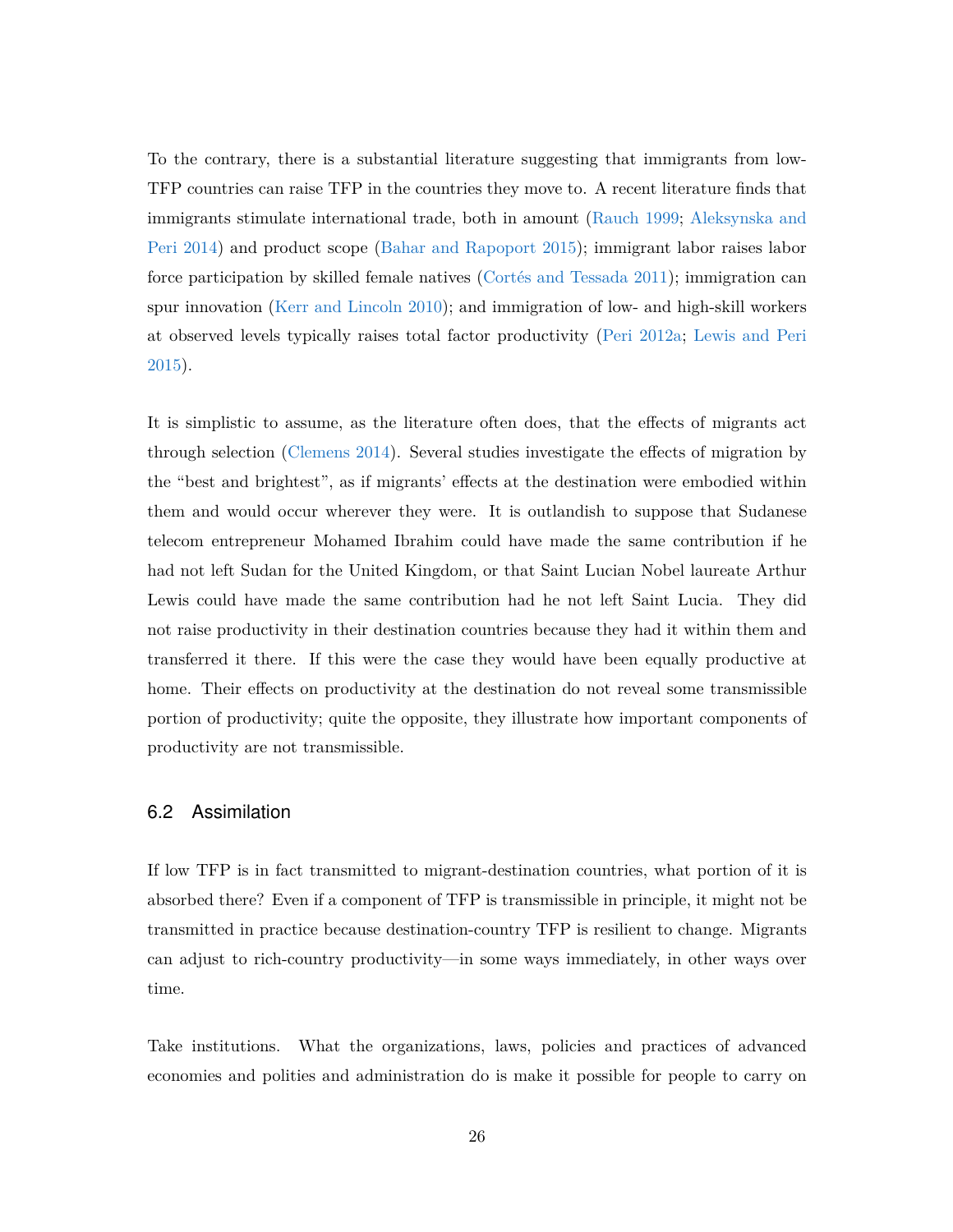long-term and complex economic transactions without any face to face contact or interpersonal relationship at all. [Seabright](#page-54-13) [\(2004\)](#page-54-13) points out that human evolution occurred in a period in which people interacted with at most a few hundred people. Without the intermediation of "institutions" complex societies of any scale are impossible. While there is no doubt the social and personal and associative life is important to human well-being, this "affective" component of human experience is generally at a scale far smaller than the typical nation-state. It is precisely the objective of a modern bank to eliminate personal trust from financial transactions, precisely the objective of a modern post office to eliminate personal trust from delivery of personal messages.

Moreover, most models of "institutions" or "norms" exhibit multiple equilibria with high transition barriers between equilibria. Once established, norms persist even if the underlying conditions for their creation are no longer present. For instance, which side of the road to drive on is a norm or convention and some countries have adopted "right side" and others "left side." Every migrant from a left-side to right-side country quickly adopts to driving on the right side. One can easily imagine two countries: A is a right-side country with 100 people and B a left-side country with 100 people. Every year 5 people move from A to B and 5 from B to A. At the end of 20 years every person in A is from B and vice versa. But it is likely that in A people still drive on the right side even though every single person in A was a "native" left hand side driver. For each set of migrants, it is immediately and permanently suboptimal to play by origin-country rules. Assimilation is instantaneous because any other strategy is a losing one.

In other words, "institutions" are ontologically social. Individual people do not and cannot "have" institutions in the way that an individual can have blond hair or the flu or a university degree, nor even in the way they can own a house or a share of a firm. Institutions are patterns of behavior across individuals and individuals either "participate in" or "conform to" institutions. To some extent the evidence of the very long-term persistence of the impacts of "institutions" suggest that "institutions" once adopted are very robust [\(Helliwell and Putnam](#page-52-16) [1995;](#page-52-16) [Dell](#page-51-12) [2010\)](#page-51-12). Part of this robustness must be the willing (conscious or not) adoption of the norms by many different people over many different years, including many people not born and raised with those norms.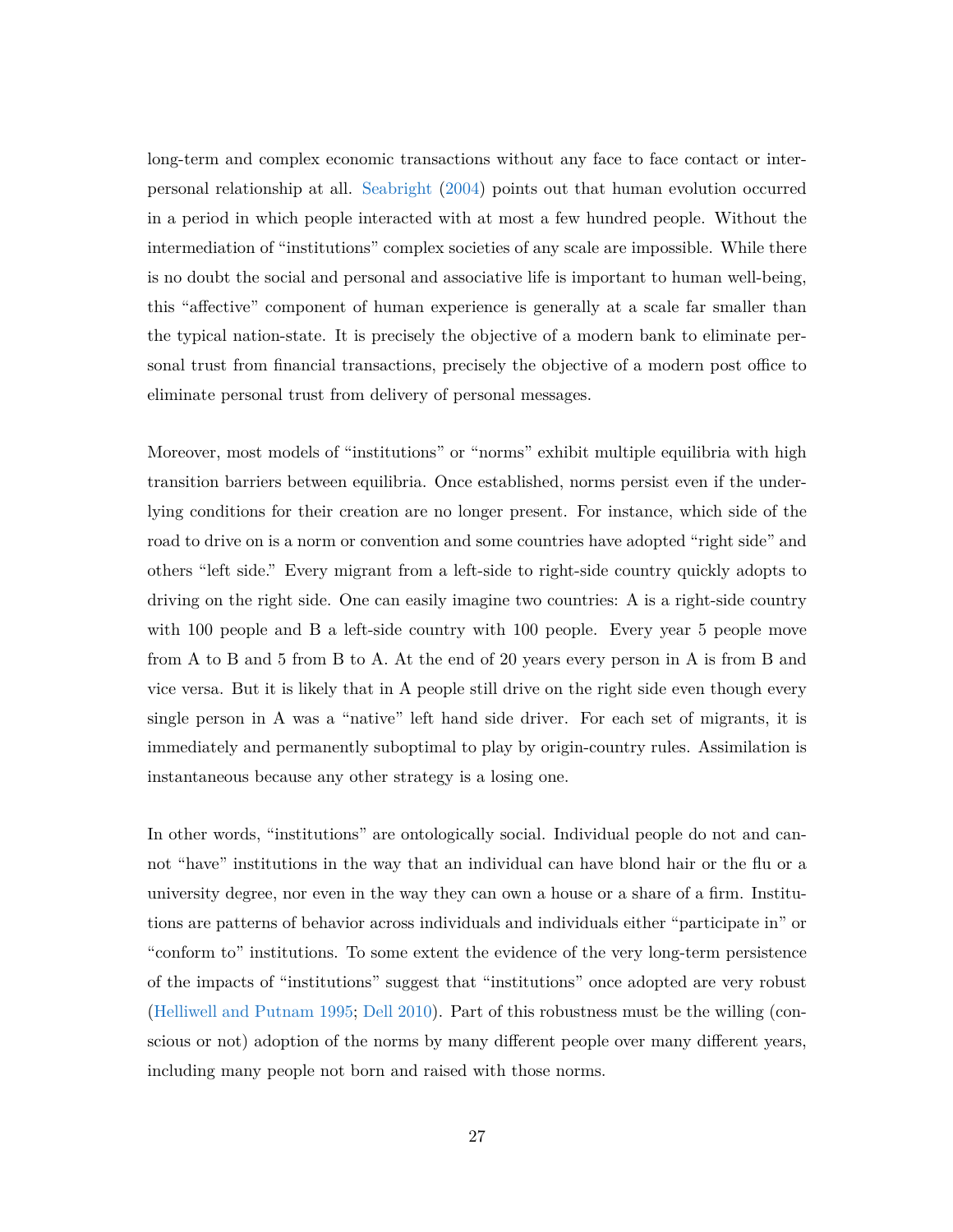As we consider empirical evidence on assimilation in the model, we note three key features of this parameter. First, the meaning of 'assimilation' in this setting is precisely defined by equations  $(1)-(3)$  $(1)-(3)$  $(1)-(3)$ . It is the rate at which the stock of migrants from foreign come to resemble home natives in economic productivity only. That is, it does not require assimilation in every sense, but only those senses that determine labor productivity. Second, more specifically, assimilation here covers determinants of economic productivity apart from observed levels of education. The productivity gap parameter Îş is what remains after differences in observed human capital are accounted for. Third, the simple model above has assumed infinitely-lived migrants. In reality, assimilation of people whose presence in the destination country is caused by migration will be a composition of both the rate of individual-level assimilation and the rate at which each generation of migrants is replaced by an assimilated next generation.

Thus the assimilation of interest is precisely cross-sectional assimilation of the overall stock of migrants, not longitudinal assimilation of individual migrants. Individual-level assimilation has been a focus of the literature due in part to policy interest in assisting individuals to assimilate. Cross-sectional assimilation overstates individual-level assimilation to the extent that unassimilated individuals emigrate [\(Lubotsky](#page-53-13) [2007\)](#page-53-13). But if individuals who embody low TFP re-emigrate, they no longer affect destination-country TFP. It would therefore be incorrect to use longitudinal, individual-level assimilation rates to parameterize the model in the preceding section.

It is well known that some of migrants' cultural attitudes, such as factors that affect answers to survey questions about their generalized trust in others, resists full assimilation in destination countries for multiple generations [\(Guiso et al.](#page-51-13) [2006;](#page-51-13) [Fernández](#page-51-2) [2011;](#page-51-2) [Dohmen et al.](#page-51-14) [2012\)](#page-51-14). On the other hand, the literature finds high rates of crosssectional earnings assimilation among immigrant workers. [LaLonde et al.](#page-53-14) [\(1991\)](#page-53-14) find that most of the immigrant-native earnings gap is gone within 10 years of arrival, for all five ethnic groups they study (European, Asian, Middle Eastern, Mexican, and Latin American/Other Caribbean).

The slow assimilation of cross-sectional culture and 'trust' but rapid assimilation of cross-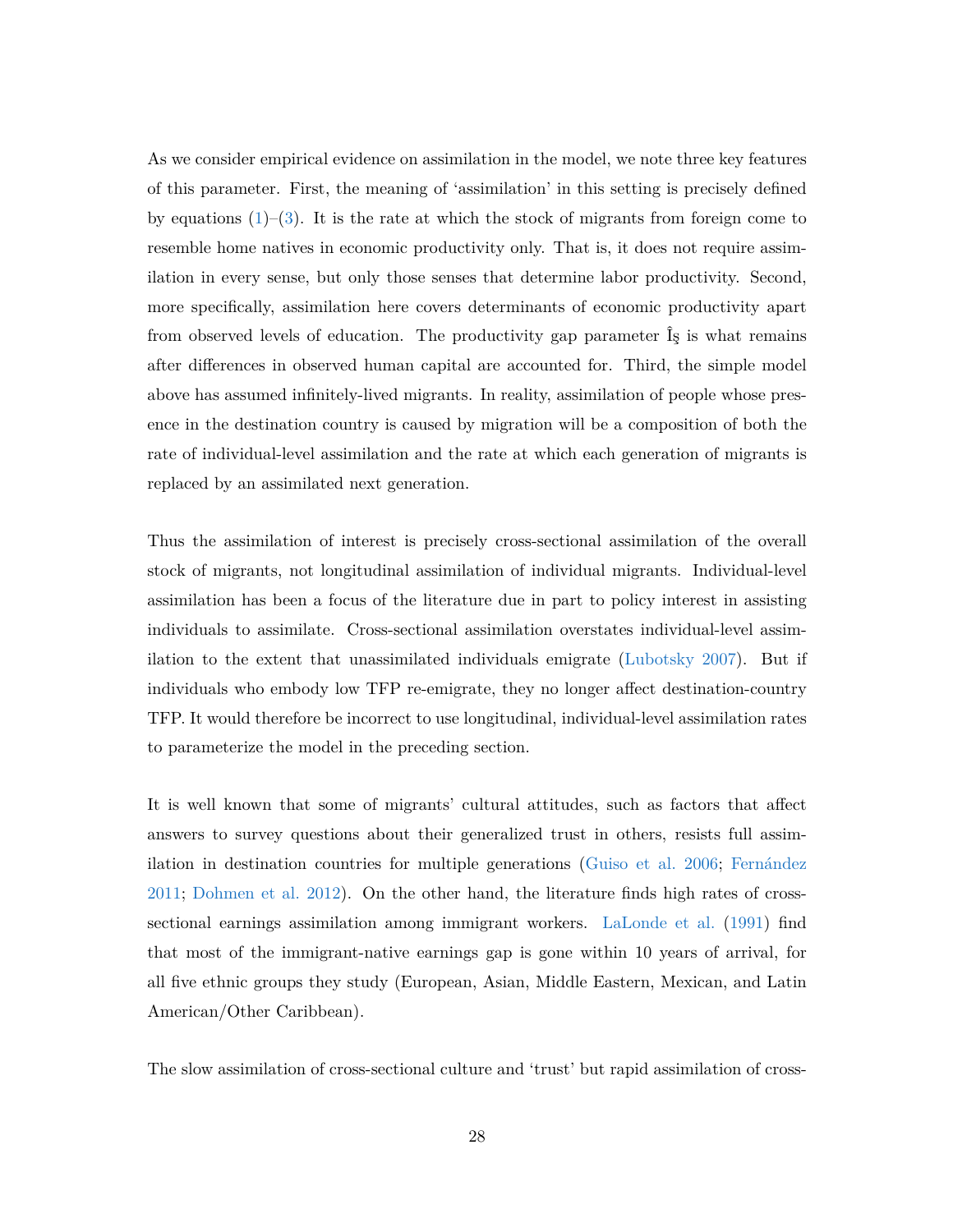sectional earnings imply one of three things. First, perhaps individual-level trust is not a simple or quantitatively important determinant of migrants' productivity. [Beugelsdijk](#page-49-7) [and Maseland](#page-49-7) [\(2011,](#page-49-7) pp. 213–219) review several problems with interpreting answers to survey questions about trust. Whether or not an individual trusts others is not the same as whether that individual is trustworthy, and perhaps trustworthy people can be productive even when their ideas about who deserves their own trust are slow to change. Furthermore, [Butler et al.](#page-50-16) [\(2016\)](#page-50-16) find that the relationship between trust and individual income is nonlinear, suggesting that both low and high levels of individual trust can harm those individuals.

Second, it is hypothetically possible that any negative effects of culture and 'trust' on productivity are entirely external to individual earnings; that is, people who are untrusting harm others' productivity without harming their own productivity. Then migrants' unassimilated culture could continue to reduce others' incomes even after their own incomes had assimilated. This would not sit easily with existing theories of how trust affects growth, many of which require systematic defection from trust games in which the defector internalizes costs (e.g. [Algan and Cahuc](#page-48-3) [2013,](#page-48-3) p. 533).

Third, perhaps there are nonlinear effects of unassimilated migrant stock on earnings. That is, when the stock of unassimilated migrants is low, perhaps full cultural assimilation is unnecessary in order for migrants to remain productive, but this changes at higher migrant stocks. We explore that possibility below.

## 6.3 Congestion

Intuitively, nonlinearities could arise in either transmission or assimilation. When migration reaches a certain scale, norms could be transmitted that otherwise would not be, and assimilation could slow as migrant-native contact changes in extent or nature.

[Borjas](#page-49-6) [\(2015\)](#page-49-6) asserts that no evidence exists that could inform research on where such saturation points might lie. He writes, "we know little (read: nothing) about how host societies would adapt to the entry of perhaps billions of new persons." It is certainly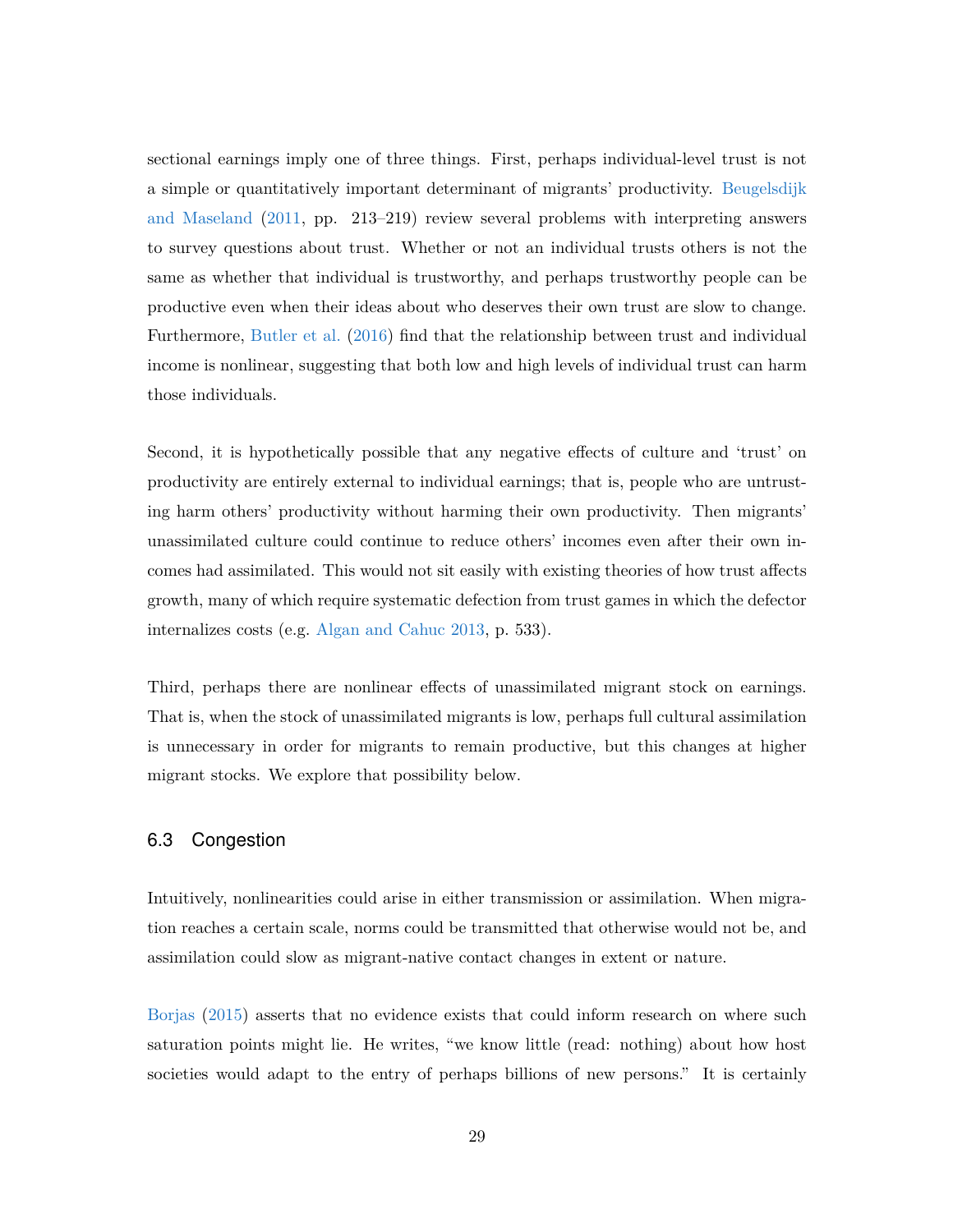untrue that economists know "nothing" about the effects of large-scale migration; much larger relative migrations have occurred. From 1820 to 2015 the population of Australia grew, mostly due to immigration, by 7,200%—from 334,000 to 24 million. Many of Australia's early migrants were criminal outcasts; many recent migrants come from very poor countries. But Australian productivity stands today near the global frontier.

That scale of migration is much larger than anything possible today at the global level. The movement of "billions of new persons" to today's rich countries, as defined by the World Bank, might involve a migration-induced population change of just 100 or 200% over generations. Historical episodes of migration on this order of magnitude, from low-TFP countries to high-TFP countries, have revealed no sign of TFP collapse even in the destination countries most intensively receiving migrants [\(Taylor and Williamson](#page-54-10) [1997;](#page-54-10) [Hatton and Williamson](#page-52-14) [1998\)](#page-52-14).

Indeed it is unclear how one could demonstrate empirically that congestion externalities are large. First, there is large variation in the percent foreign born across OECD countries already. Canada is over 19 percent, Switzerland and Australia are over 26 percent. At these observed levels, there is no clear evidence of lower productivity in higher-immigration countries; if anything, the opposite is true. This implies that if a congestion threshold of some kind exists, most or all countries are far from it.

Second, the percent foreign born in many cities in the United States is already well over a quarter, including for New York, Los Angeles, Boston. In Canada, Toronto is near 50 percent foreign born; Vancouver is over 40 percent. It is not clear exactly how the causal mechanisms whereby the stock of foreign born is supposed undermine TFP are supposed to work, but there is little evidence these cities have deteriorating TFP relative to other cities.

Third, there are entrepôt city-states such as Singapore and the Dubai Emirate that have a very high percentage of the foreign born (Singapore is over 40 percent, Dubai over 80 percent) and are extremely productive. Dubai suggests it is possible to create very high TFP without essentially any underlying common social culture at all. These examples do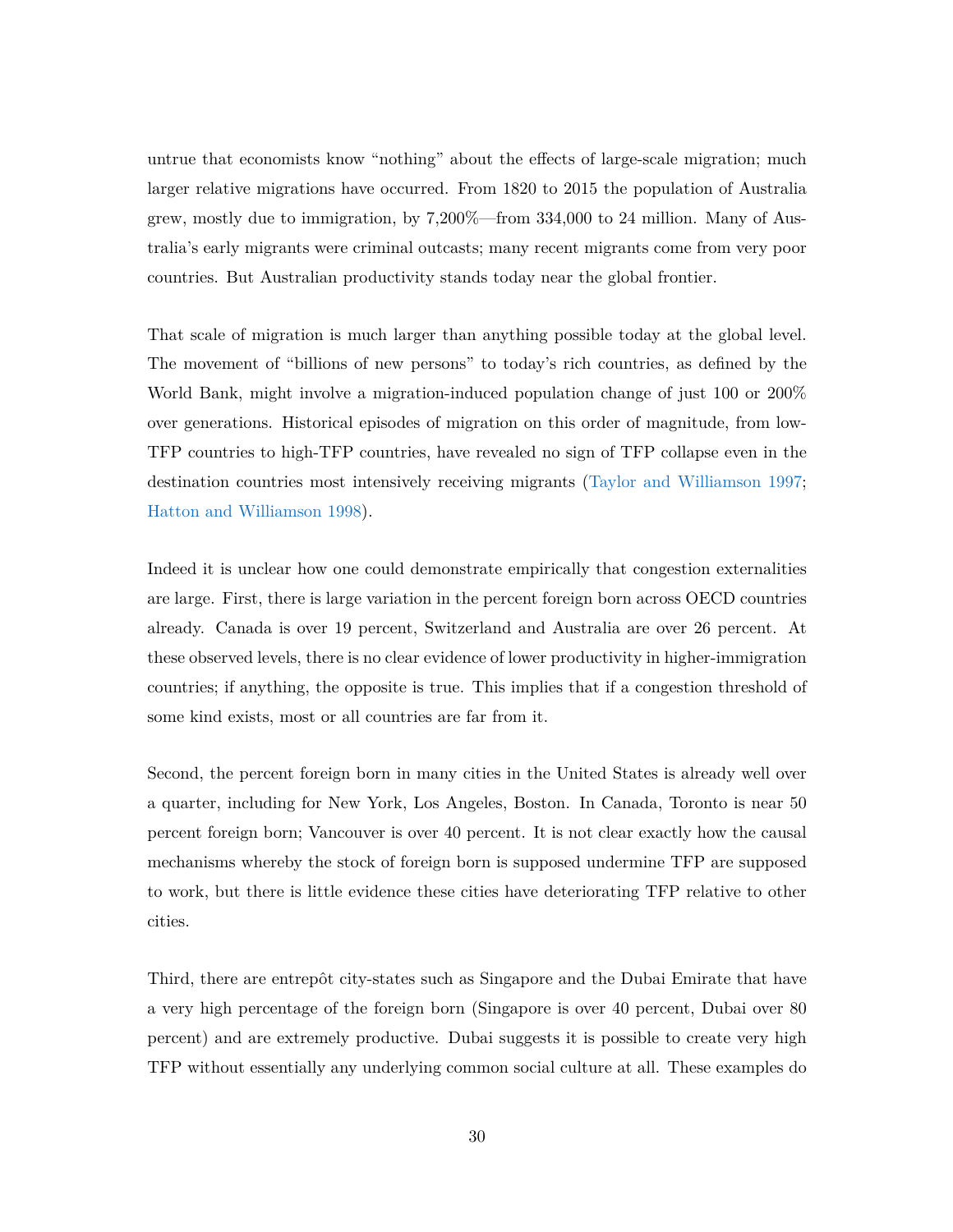not by any means rule out nonlinear congestion effects. But they do suggest that such effects do not set in automatically even at high migrant stocks. If saturation points exist and have substantial TFP effects, this remains to be shown.

#### 6.4 Stylized facts on poor-country migrant stocks and TFP

The model in Section [5](#page-18-0) implies that migration barriers could be efficiency-enhancing given high transmission, low assimilation, and/or high congestion. The literature reviewed above offers little compelling theory or evidence of such values for these parameters.

It is unclear what would constitute evidence that people moving from poor countries to rich countries can greatly alter rich countries' TFP. The channels and mechanisms of action have not been well specified. Moreover, the claim of the Epidemiological Case is explicitly non-linear. It does not argue that the marginal migrant would undermine the economic, political, or social institutions that support high productivity, but rather that past some threshold migrants would begin to undermine productivity.

Countries in the world already differ by an order of magnitude in the proportion of the foreign born in their population. As yet there is no evidence this higher penetration of foreign born from low productivity countries is associated with lower TFP growth in the host countries. This of course does not rule out that there is some threshold.

But it does rule out that most OECD countries are near any such threshold. Figures [4](#page-34-0) and [5](#page-35-0) show the bivariate scatter plot and the predicted quartic regression line of the growth of TFP 1990 to  $2011^7$  $2011^7$  in the twenty one (old) OECD countries<sup>[8](#page-33-1)</sup> and the ratio of foreign born from low TFP [\(Figure 4\)](#page-34-0) or low GDP per capita [\(Figure 5\)](#page-35-0) countries<sup>[9](#page-33-2)</sup> in  $2000^{10}$  $2000^{10}$  $2000^{10}$ .

<span id="page-33-0"></span><sup>7</sup>We use the variable RTFPNA from the Penn World Table 8.0 data for each country and calculate the least squares growth rate over the entire period.

<span id="page-33-2"></span><span id="page-33-1"></span><sup>8</sup>These are the countries who were members of the OECD before 1990.

<sup>&</sup>lt;sup>9</sup>In these graphs we used the threshold of the 1980–2000 average being less than 0.75 of the USA level of TFP (year by year) or 2000 USA GDPPC.

<span id="page-33-3"></span><sup>&</sup>lt;sup>10</sup>We use the estimated bilateral migrant stocks estimated by the UN Population division for 2000 [\(http:](http://www.un.org/en/development/desa/population/migration/data/estimates2/estimatesorigin.shtml) [//www.un.org/en/development/desa/population/migration/data/estimates2/estimatesorigin.shtml\)](http://www.un.org/en/development/desa/population/migration/data/estimates2/estimatesorigin.shtml). For TFP we use either the average of the variable CTFP or the predicted TFP based on GDP per capita (as many countries are missing TFP estimates) or GDP per capita (using RGDPE) from 1980 to 2000 to represent the TFP or output in the sending countries during the period in which those who were migrants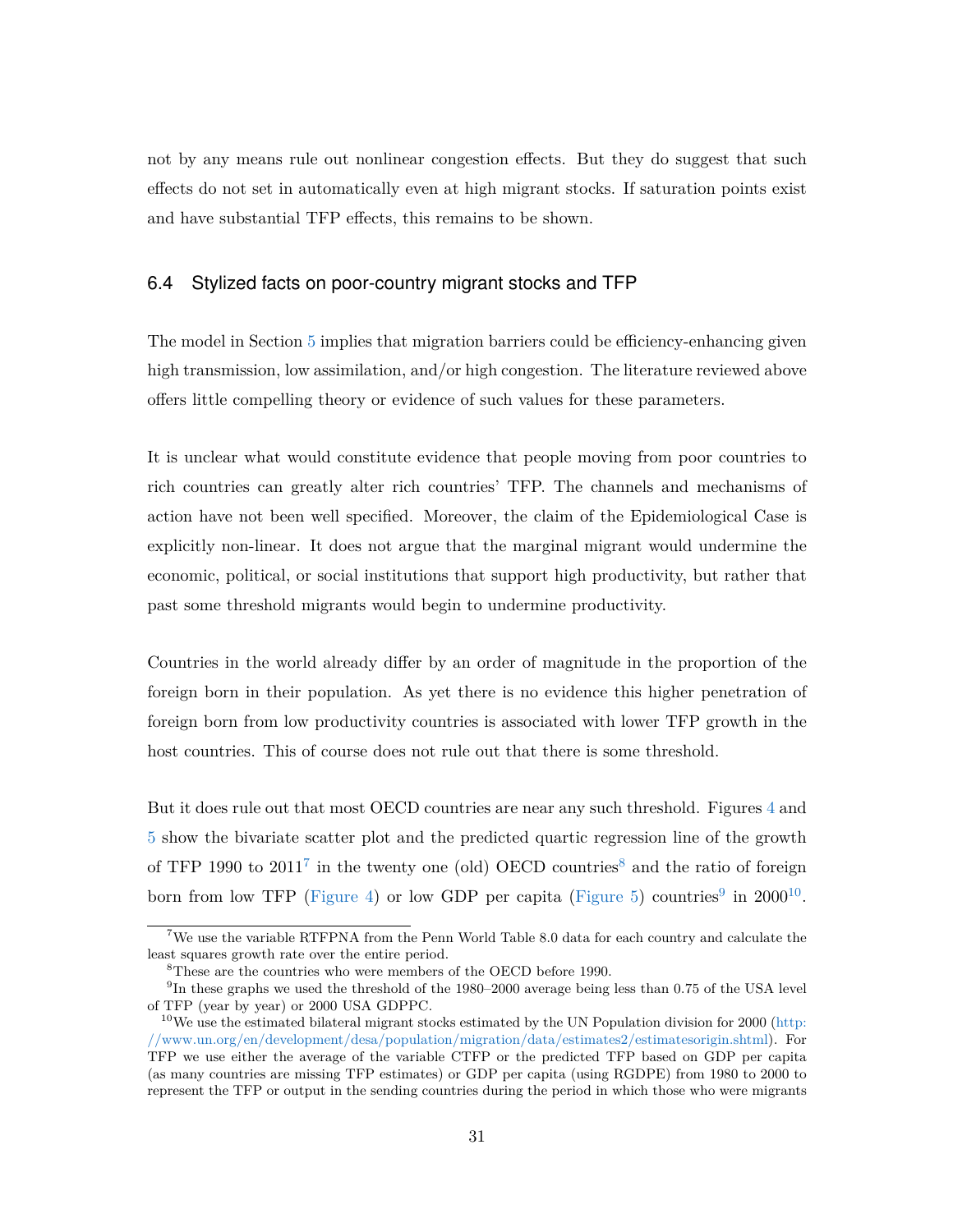#### <span id="page-34-0"></span>**Figure 4**: TFP growth in rich countries versus migrant stock from low-TFP countries



TFP growth and Ratio Foreign Born from Low TFP countries (below 0.75 of US level)

In [Figure 4](#page-34-0) one can see that Australia (AUS) has over 11 percent of its 2000 population from low TFP countries whereas Japan has 1.2 percent of its 2000 population from low TFP countries. In [Figure 5](#page-35-0) one can see Australia, Canada, the USA and Austria have more than 8 percent of the population from countries below the GDP per capita threshold while Finland and Japan have just above 1 percent.

A stylized fact emerges from these figures. There is no relationship between poor-country migrant stock and TFP growth in migrant-destination countries, across a wide range of observed stocks. If the host countries with larger populations were experiencing a deterioration in TFP due to the effect of migrants then one would expect that, past some threshold, there would be a negative slope. Since the effect, were it to exist at all, is postulated to be non-linear we fit a quartic through the data (obviously with few data points this leaves few degrees of freedom). The data really say there is no discernible relationship at all as the F-tests fail to reject the null of no relationship for any specification from linear to quartic for either definition of the "low income" foreign born. The graphs

in 2000 likely moved.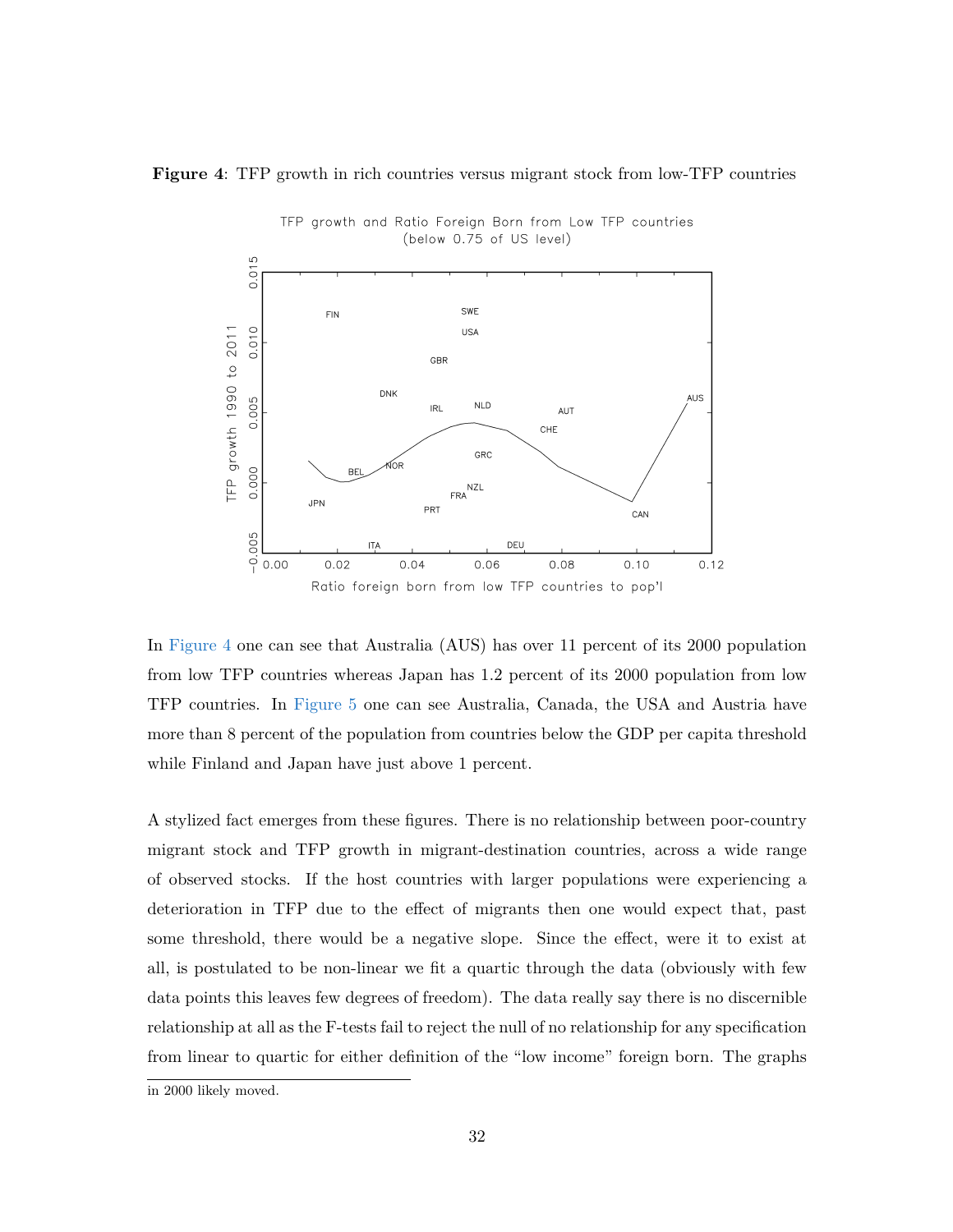#### <span id="page-35-0"></span>**Figure 5**: TFP growth in rich countries versus migrant stock from low-income countries



TFP growth and Ratio Foreign Born from Low GDP per capita countries (below 0.75 of US level)

suggest that, if anything, TFP growth has been higher in countries with medium to high stocks of the low income country foreign born (e.g. Sweden, Great Britain, USA higher than Japan, Italy, Norway) and that the slope is still upward at the highest levels observed in the data.

These simple relationships reveal no traces of the large effects of poor-country migrants that should be expected if transmission is high and/or assimilation is low. They also reveal no sign of congestion affects across an order of magnitude in migrant stock sizes.

We present these data not as powerful evidence against any effects of immigration on TFP, but rather to make three simple points. First, so far the new case for migration restrictions is based on no evidence at all. It is a conjecture, and not one for which even stylized facts have been presented in support. Second, calibrating such a model (as we attempt to do below) will be difficult. If no country or region is past the threshold after which the "congestion" effects are present, this will be all that can be said, and this cannot be evidence there is no such threshold beyond the sample. Third, and more positively,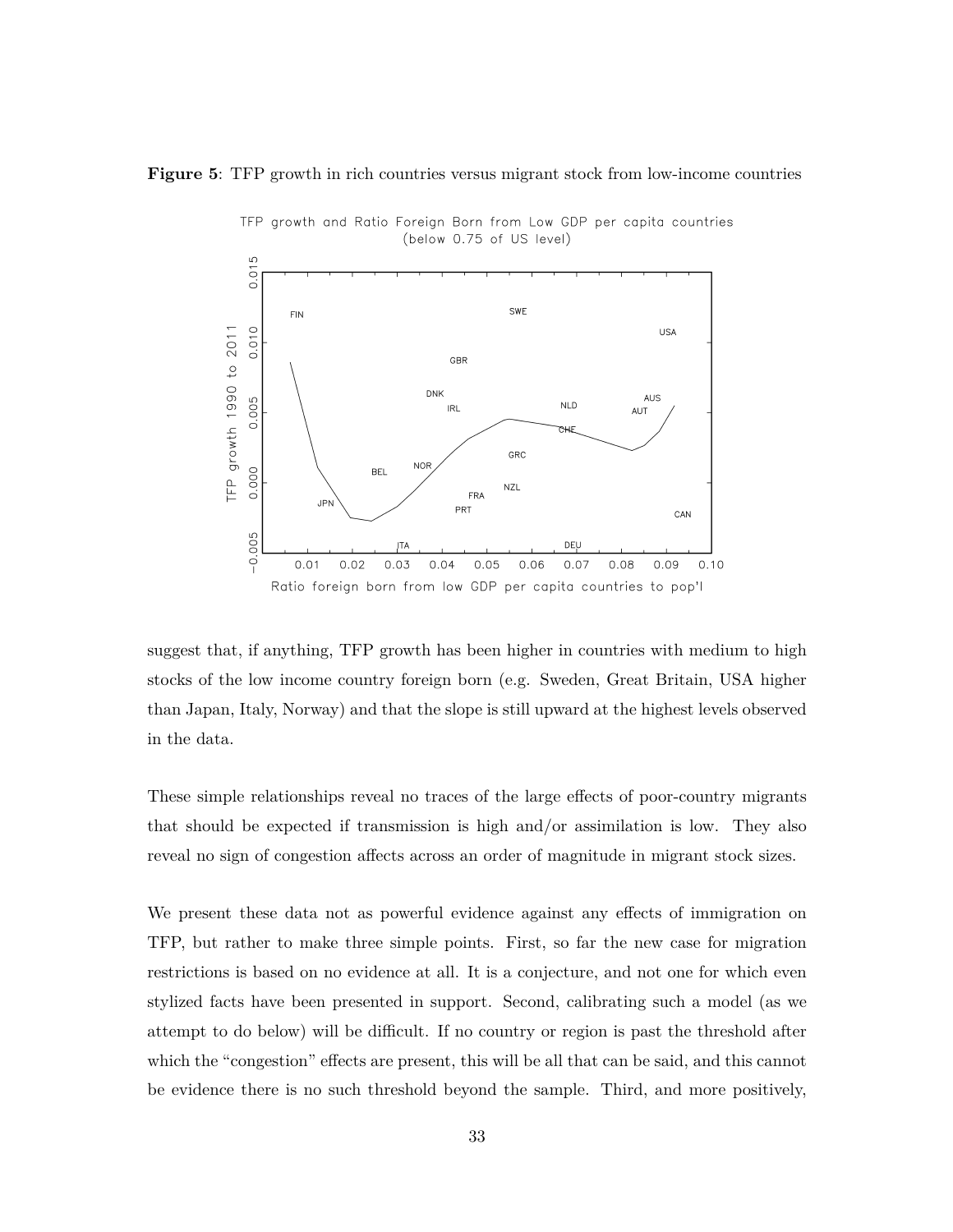if no countries are yet demonstrably above any threshold, then because there is massive variation across countries then most countries are far from any such threshold—if it exists.

## 7 Parameters of the model: New evidence

Here we present new evidence on broadly plausible values of the transmission, assimilation, and congestion parameters in the model. We use United States census data on immigrants from most of the poorest countries from which there are large immigrant stocks in the United States. We also include Mexico, though it is substantially more developed than the others, as a useful point of comparison.

#### 7.1 Transmission

Here we use U.S. census data to make approximate measurements of the productivity transmission and assimilation rates. Table 1 uses the standard assimilation specification of [Borjas et al.](#page-50-17) [\(1992\)](#page-50-17), running the regression

$$
\ln w = \omega + \zeta I_{\text{for}} + \lambda y + \mu y^2 + \iota_{\text{age}} I_{\text{age}} + \iota_{\text{edu}} I_{\text{edu}} + \iota_{\text{fem}} I_{\text{fem}} + \varepsilon \tag{10}
$$

where  $w$  is earned income per year (US\$);  $I_{\text{for}}$  is an indicator variable for foreign-born; *y* is years since immigration (zero for U.S. born); *I***age** and *I***edu** are vectors of indicator variables for age groups and for the highest level of education completed;  $I_{\text{fem}}$  is an indicator variable for female, and  $\varepsilon$  is an error term. Each column of [Table 1](#page-37-0) restricts the sample to individuals born in the U.S. and in one other country, with the other country identified at the top of the column. We can then use the estimates in [Table 1](#page-37-0) to approximate the transmission rate  $\tau$  for each country. We measure productivity with earnings five years after arrival. Migrants might experience an immaterial wage penalty immediately upon arrival as they learn the basics of U.S. job search, finish their education, etc.; we assume this penalty has ended after five years. We thus estimate the initial earnings gap for a new immigrant as  $\delta = 1 - e^{\hat{\zeta} + 5\hat{\lambda} + 5^2 \hat{\mu}}$ . For example, a recent immigrant from Bangladesh—a 30 year-old male with a high-school education—earns 45.6% less than a U.S. native of the same description.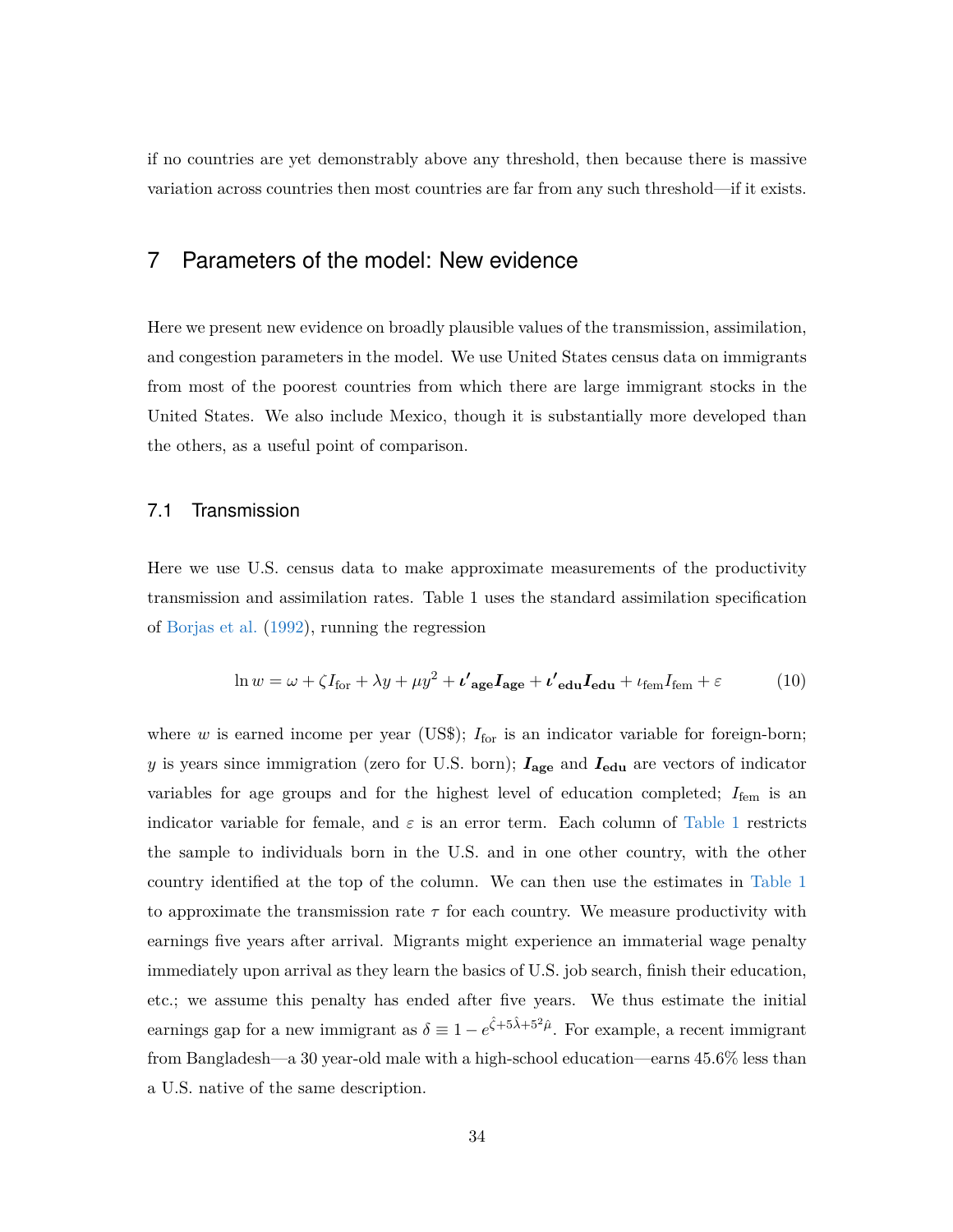<span id="page-37-0"></span>

|                                                                                                                                                                                                                                                                                                                                                                                                                                                                                                                                                     | Bangladesh                | Ghana                     | Guyana                    | Haiti                      | Liberia                   | Mexico       | Nepal                                     | Nicaragua                  | Somalia                |
|-----------------------------------------------------------------------------------------------------------------------------------------------------------------------------------------------------------------------------------------------------------------------------------------------------------------------------------------------------------------------------------------------------------------------------------------------------------------------------------------------------------------------------------------------------|---------------------------|---------------------------|---------------------------|----------------------------|---------------------------|--------------|-------------------------------------------|----------------------------|------------------------|
|                                                                                                                                                                                                                                                                                                                                                                                                                                                                                                                                                     | Ξ                         | $\odot$                   | $\widehat{\mathfrak{S}}$  | $\bigoplus$                | $\widehat{E}$             | $\odot$      | $\widetilde{\mathcal{L}}$                 | $\circledast$              | $\circledcirc$         |
| Age group controls                                                                                                                                                                                                                                                                                                                                                                                                                                                                                                                                  | Yes                       | Yes                       | Yes                       | ${\rm Yes}$                | Yes                       | ${\rm Yes}$  | Yes                                       | Yes                        | Yes                    |
| Education controls                                                                                                                                                                                                                                                                                                                                                                                                                                                                                                                                  | Yes                       | Yes                       | Yes                       | ${\rm Yes}$                | Yes                       | ${\rm Yes}$  | Yes                                       | Yes                        | ${\rm Yes}$            |
| Gender control                                                                                                                                                                                                                                                                                                                                                                                                                                                                                                                                      | Yes                       | Yes                       | ${\rm Yes}$               | Yes                        | Yes                       | Yes          | Yes                                       | ${\rm Yes}$                | ${\rm Yes}$            |
| Constant                                                                                                                                                                                                                                                                                                                                                                                                                                                                                                                                            | (0.00184)                 | (0.00184)                 | (0.00184)                 | (0.00184)                  | (0.00184)                 | (0.00177)    | (0.00184)                                 | (0.00184)                  | (0.00184)              |
|                                                                                                                                                                                                                                                                                                                                                                                                                                                                                                                                                     | 10.19                     | 10.18                     | 10.18                     | 10.18                      | 10.18                     | 10.18        | 10.18                                     | 10.19                      | 10.18                  |
| Foreign-born                                                                                                                                                                                                                                                                                                                                                                                                                                                                                                                                        | (0.0550)                  | (0.0568)                  | (0.0487)                  | (0.0373)                   | (0.0862)                  | (0.00668)    | (0.0865)                                  | (0.0482)                   | (0.117)                |
|                                                                                                                                                                                                                                                                                                                                                                                                                                                                                                                                                     | $-0.764$                  | $-0.581$                  | $-0.269$                  | $-0.503$                   | $-0.260$                  | $-0.150$     | $-0.792$                                  | $-0.417$                   | $-0.287$               |
| Years in U.S.                                                                                                                                                                                                                                                                                                                                                                                                                                                                                                                                       | (0.00699)                 | (0.00654)                 | (0.00479)                 | (0.00355)                  | (0.00962)                 | (0.000637)   | (0.0130)                                  | (0.00422)                  | (0.0161)               |
|                                                                                                                                                                                                                                                                                                                                                                                                                                                                                                                                                     | 0.0326                    | 0.0508                    | 0.0272                    | 0.0315                     | 0.0195                    | 0.00335      | 0.0629                                    | 0.0220                     | $-0.0162$              |
| (Years in U.S.) $^{2}$                                                                                                                                                                                                                                                                                                                                                                                                                                                                                                                              | (0.000196)<br>$-0.000277$ | (0.000156)<br>$-0.000922$ | (0.000108)<br>$-0.000453$ | (0.0000743)<br>$-0.000459$ | (0.000221)<br>$-0.000405$ | $-0.0000126$ | $(0.0000135)$ $(0.000376)$<br>$-0.000993$ | (0.0000915)<br>$-0.000318$ | (0.000462)<br>0.000790 |
| of which foreign                                                                                                                                                                                                                                                                                                                                                                                                                                                                                                                                    | 3996                      | 3546                      | 5958515                   | 5965015                    | 5952947                   | 6236409      | 5952690                                   | 5958128                    | 5952463                |
| $\dots$ of which U.S.                                                                                                                                                                                                                                                                                                                                                                                                                                                                                                                               | 5955254                   | 5954804                   | 5951258                   | 5951258                    | 5951258                   | 5951258      | 5951258                                   | 5951258                    | 5951258                |
| Observations                                                                                                                                                                                                                                                                                                                                                                                                                                                                                                                                        | 5951258                   | 5951258                   | 7257                      | 13757                      | 1689                      | 285151       | 1432                                      | 6870                       | 1205                   |
| Initial earning diff. $(\delta)$                                                                                                                                                                                                                                                                                                                                                                                                                                                                                                                    | (0.0169)                  | (0.0229)                  | (0.0261)                  | (0.0159)                   | (0.0421)                  | (0.00377)    | (0.0292)                                  | (0.0230)                   | (0.0410)               |
|                                                                                                                                                                                                                                                                                                                                                                                                                                                                                                                                                     | 0.456                     | 0.296                     | 0.134                     | 0.300                      | 0.159                     | 0.125        | 0.395                                     | 0.270                      | 0.294                  |
| Indiv. assimilation $(a)$                                                                                                                                                                                                                                                                                                                                                                                                                                                                                                                           | (0.00577)                 | (0.00646)                 | (0.00990)                 | (0.00375)                  | (0.0243)                  | (0.00219)    | (0.0122)                                  | (0.00604)                  | (0.00378)              |
|                                                                                                                                                                                                                                                                                                                                                                                                                                                                                                                                                     | 0.0525                    | $0.107\,$                 | 0.128                     | 0.0752                     | 0.0862                    | 0.0282       | 0.0978                                    | 0.0612                     | 0.0255                 |
| Implied $\tau$                                                                                                                                                                                                                                                                                                                                                                                                                                                                                                                                      | 0.918                     | 0.907                     | 0.157                     | 0.737                      | 0.967                     | 0.523        | 0.929                                     | 0.876                      | 0.826                  |
|                                                                                                                                                                                                                                                                                                                                                                                                                                                                                                                                                     | 0.497                     | 0.326                     | 0.854                     | 0.407                      | 0.164                     | 0.239        | 0.425                                     | 0.308                      | 0.356                  |
| Each column includes individuals born in U.S. and one foreign country only. Ages 20–64 only. Age dummies are $20-24, 25-29, \ldots, 60-64$ (excluded: 30–34).<br>Standard errors in parentheses. Estimates of $\gamma$ from Jones (2016), except Guyana, Haiti, and Somalia from Hall and Jones (1999b, 1999a).<br>Honduras proxies for Nicaragua. US Census data from the Ruggles et al. (2013) American Community Survey 2008-2012 microdata<br>Education dummies are less-than-high-school, some-college, and university (excluded: high school) |                           |                           |                           |                            |                           |              |                                           |                            |                        |

Table 1: Parametric regressions to estimate assimilation and transmission **Table 1**: Parametric regressions to estimate assimilation and transmission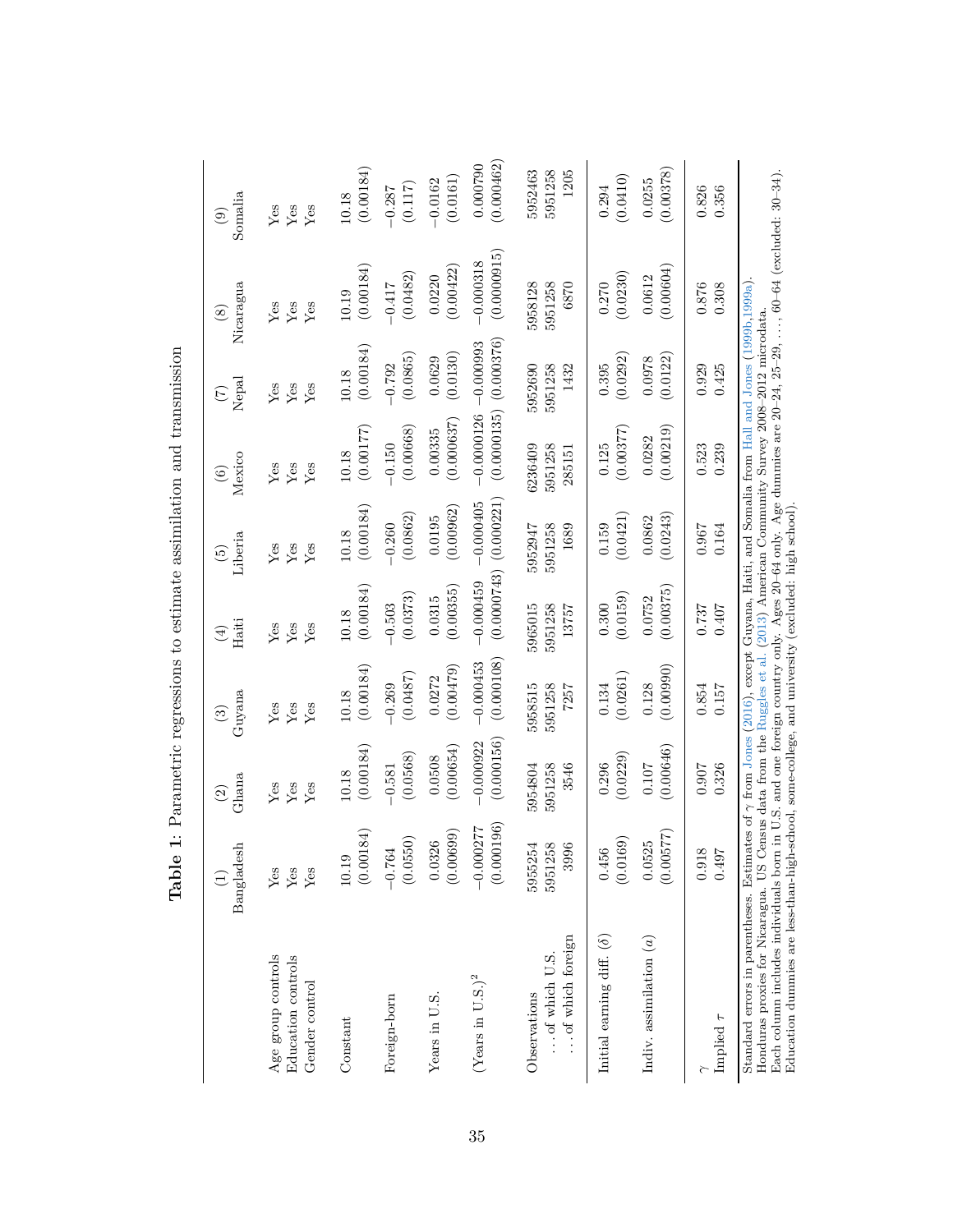We then relate this new-immigrant earnings gap to productivity in the country of origin. To do this, we require estimates of the gap between total factor productivity in the U.S. and migrants' country of origin. [Hall and Jones](#page-51-9) [\(1999b](#page-51-15)[,1999a\)](#page-51-9) and [Jones](#page-52-4) [\(2016\)](#page-52-4) measure the ratio of total factor productivity in each country to the value in the U.S., after accounting for differences in human capital. For example, [Jones](#page-52-4) [\(2016\)](#page-52-4) estimates that total factor productivity in Bangladesh is 0.082 of its value in the U.S., thus  $\gamma = 0.918$ . The fraction of this gap that 'comes with' the migrant is  $\tau = \frac{\delta}{\gamma} = \frac{0.456}{0.918} = 0.497$ . The final rows of [Table 1](#page-37-0) carry out this calculation.

#### 7.2 Assimilation

First we check that [Table 1'](#page-37-0)s parabolic specification of assimilation time is suitable. [Fig](#page-39-0)[ure 6](#page-39-0) shows semiparametric regressions without the assumption of parabolic assimilation, corresponding to columns 2 and 8 of [Table 1.](#page-37-0) [Figure 6](#page-39-0) is made by running

$$
\ln w = \omega + \zeta I_{\text{for}} + \iota'_{\mathbf{y}} (I_{\text{for}} \cdot I_{\mathbf{y}}) + \iota'_{\text{age}} I_{\text{age}} + \iota'_{\text{edu}} I_{\text{edu}} + \iota_{\text{fem}} I_{\text{fem}} + \varepsilon \tag{11}
$$

where  $\mathbf{u}'_{\mathbf{y}}$  is a vector of indicator variables for years since immigration (in five-year categories). The nonparametric regression line in the figure is made by exponentiating the elements of the estimated coefficient vector  $\hat{\mathbf{\i}}_{\mathbf{y}}$ . The horizontal line in the figure is the corresponding predicted wage of an otherwise observably identical U.S. worker  $(e^{\hat{\omega}})$ . Immigrants from these countries earn less than otherwise similar U.S. workers shortly after arrival, but their wages rise asymptotically toward those of their U.S. counterparts. This suggests that the parabolic specification in [Table 1](#page-37-0) is useful.

We can then use the coefficient estimates in Table 1 to approximate individual-level earnings assimilation for immigrants from each country. The gap between immigrant and native earnings shrinks over time according to the parabola defined by  $\hat{\lambda}$  and  $\hat{\mu}$ , which yields a half-life for the earnings gap, and that half-life yields the corresponding annual assimilation rate. The half-life of the immigrant-native earning gap is the duration over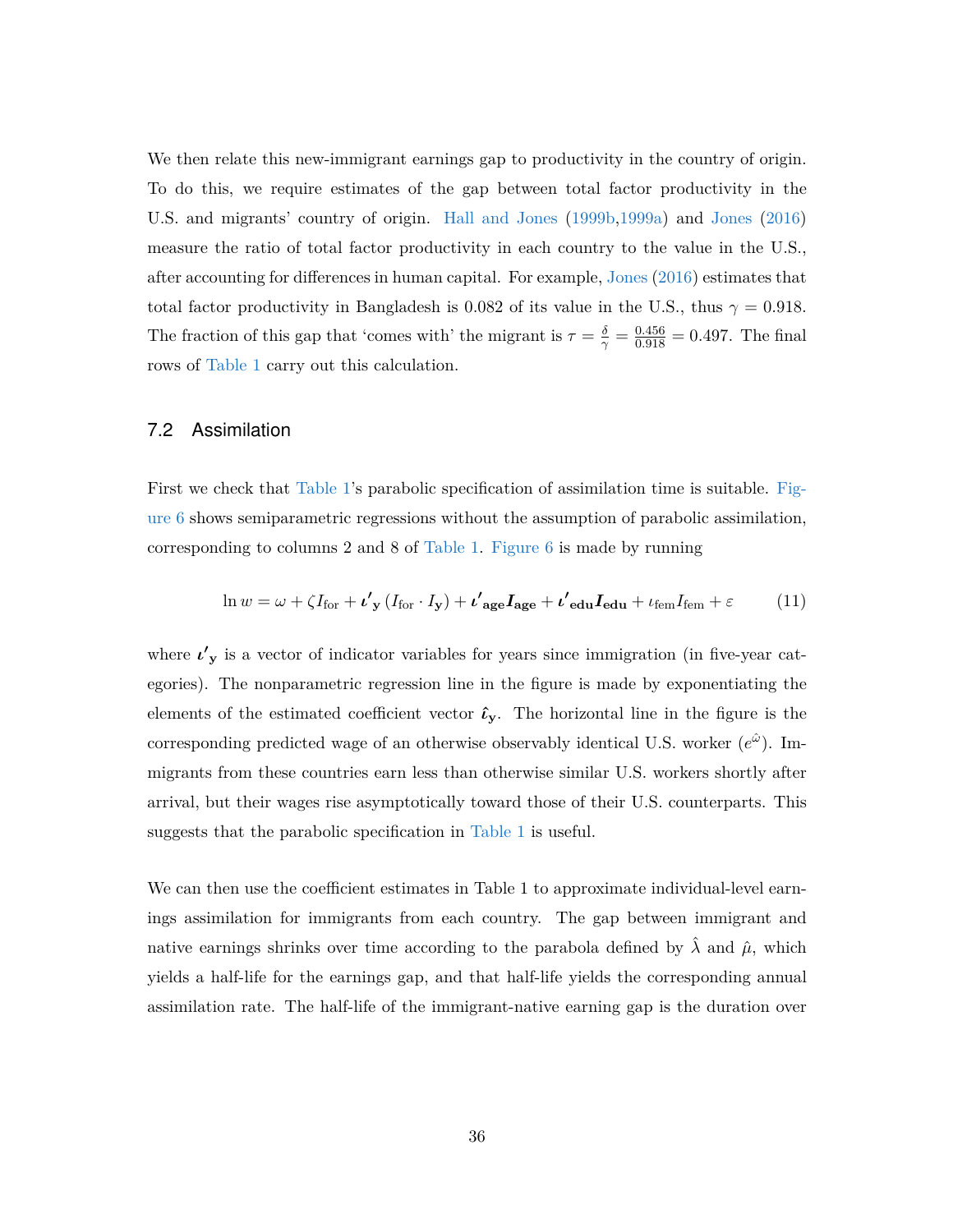

<span id="page-39-0"></span>**Figure 6**: Semiparametric regressions of conditional earned income on years since immigration

which the assimilation parabola rises to close half of the initial gap, thus

$$
\hat{\mu}t_{1/2}^2 + \hat{\lambda}t_{1/2} = \frac{\left|\hat{\zeta}\right|}{2} \tag{12}
$$

and the solution  $t_{1/2}$  yields the estimated annual, individual-level assimilation rate by  $a = -(\ln 2)/t_{1/2}$ . These results are shown in the Individual Assimilation row of the table.

### 7.3 Congestion

What is a reasonable magnitude for the congestion effect? [Figure 7](#page-40-0) shows  $\widetilde{A}$  from equation [\(3\)](#page-20-0), for different values of the congestion rate *c*. The figure assumes productivity gap  $\gamma$  = 0.8 and transmission rate  $\tau = 0.4$ . Inspection of the figure suggests that a congestion value of *c* = 0*.*9 would be quite large: At such a value, as the immigrant fraction approaches 50%, half of GDP is wiped out. Roughly half the population of Toronto, Canada is foreignborn, mostly from developing countries, and factors in Toronto are certainly not half as productive as factors in otherwise similar cities with fewer migrants. This suggests, prima facie, that reasonable values for *c* lie somewhere well under 0.9.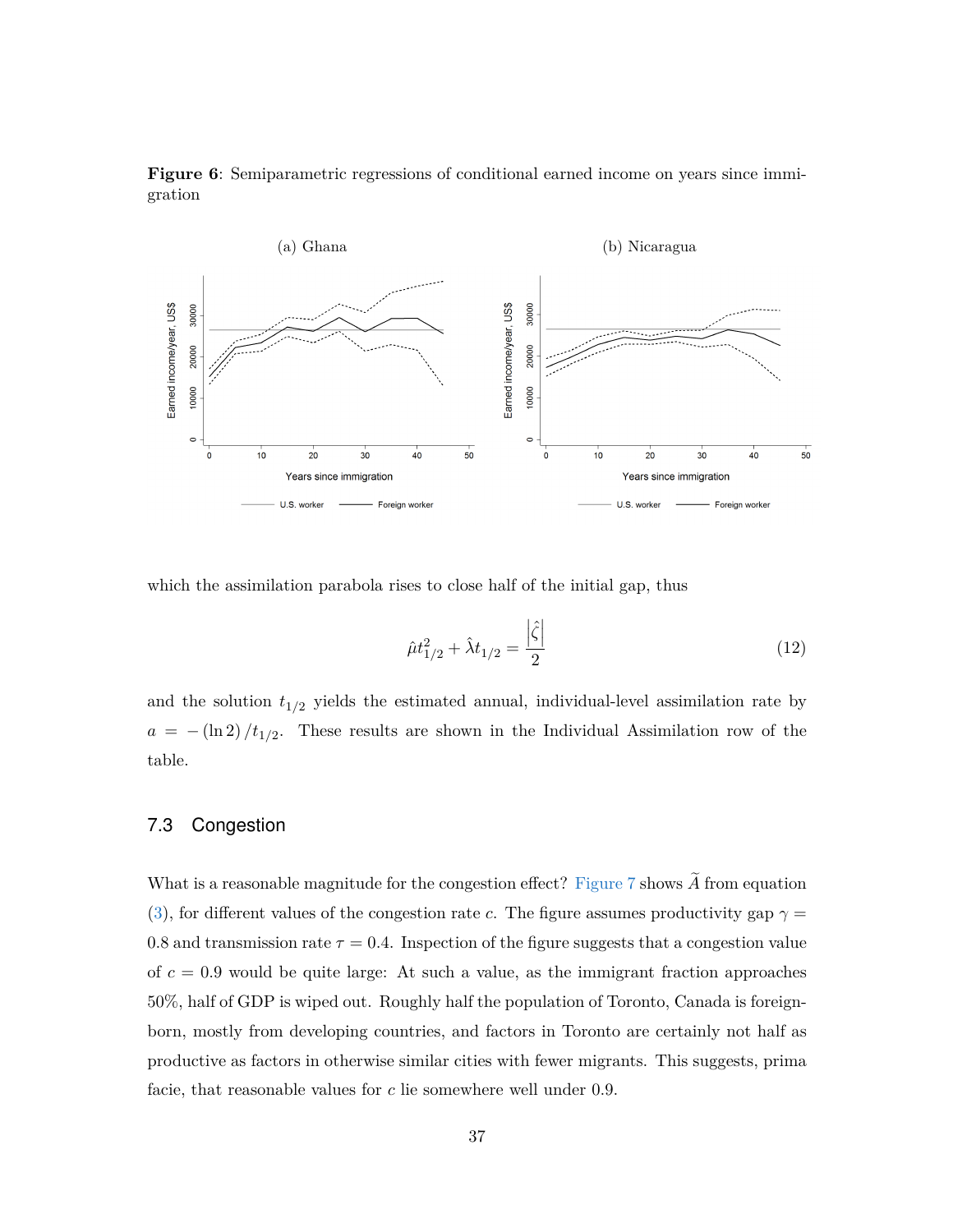

<span id="page-40-0"></span>**Figure 7**: Implications of different assumptions about congestion

We can go beyond this rough bound with two assumptions, under which one could explore the congestion effect by comparing high-immigration areas like Toronto to lowimmigration areas of the same country. The first assumption, 'locality', is that a large part of Toronto immigrants' effect on Canada's TFP arises by affecting the productivity of factors located in Toronto, not somewhere else in Canada. The second assumption, 'exogeneity', is that conditional on having moved to Canada, immigrants do not choose where to locate based on how their decision would affect *natives*' productivity.

The locality assumption is reasonable to first order. It would not fit with the literature to suppose that the productivity effects of immigrants in Toronto act primarily through externalities that are incident upon people who *do not* live in Toronto. The potential mechanisms for congestion important in the literature—such as nonlinear 'critical mass' effects of trust, gender norms, entrepreneurship, or reduced assimilation—would all affect economic activity at the level of the locality where migrants live and interact with nonmigrants. Other channels could exist that would not be detected in local-area data, such as if a critical mass of immigrants elects incompetent national-level politicians, or if a critical mass of migrants spurs innovation that shifts national TFP. But such indirect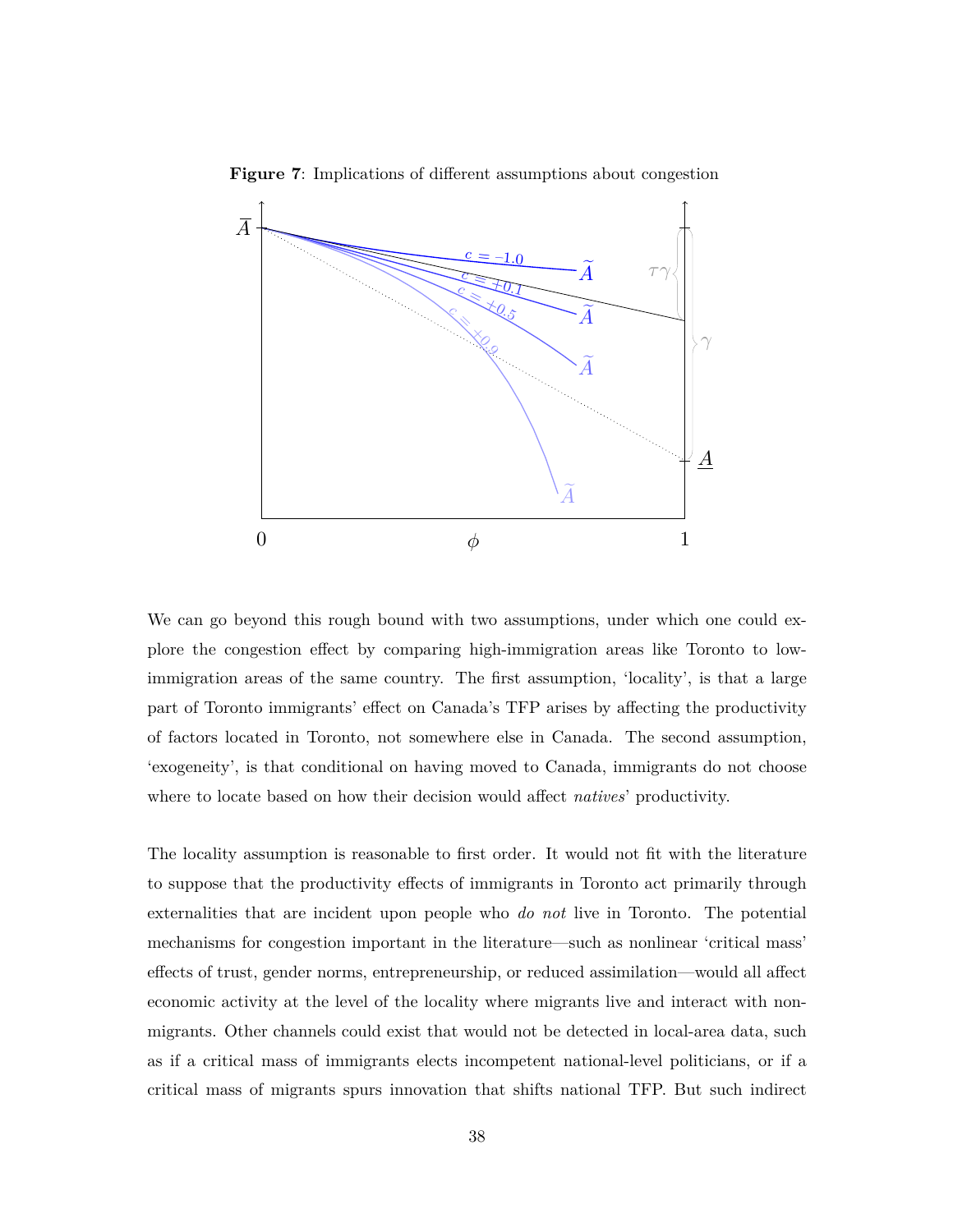<span id="page-41-0"></span>**Figure 8**: Incomes in different areas of the U.S. by immigrant concentration, 2008–2012



Observations by US Census 'Public Use Microdata Areas' (PUMAs), which are 1,185 geographic subsets of the country defined such that each contains more than 20,000 residents (for five-year pooled data). Data from US Census American Community Survey pooled 2008–2012 [\(Ruggles et al.](#page-54-14) [2013\)](#page-54-14). Nonparametric fit shows Nadaraya-Watson regression, bandwidth 0.1, fit to unlogged data, corresponding to [Figure 7.](#page-40-0) A 95% confidence interval is in gray.

and supra-local effects are not among those considered most important in the literature [\(Fernández](#page-51-2) [2011,](#page-51-2) e.g.).

Likewise, the exogeneity assumption is reasonable to first order. It would require an exotic model to posit that immigrants seek out places to settle based on reducing their own negative externality on natives. This would require knowing that in some cities immigrants cause inherently greater harm to natives' productivity, *and* immigrants choose the cities that they settle in so as to deliberately reduce this harm to natives. We are not aware of evidence that migrants choose their settlement patterns by this criterion.

We therefore test whether there are detectable differences in TFP between very highimmigration and very low-immigration portions of the United States. It is known that across United States cities, increases in migrant fraction are associated with increases in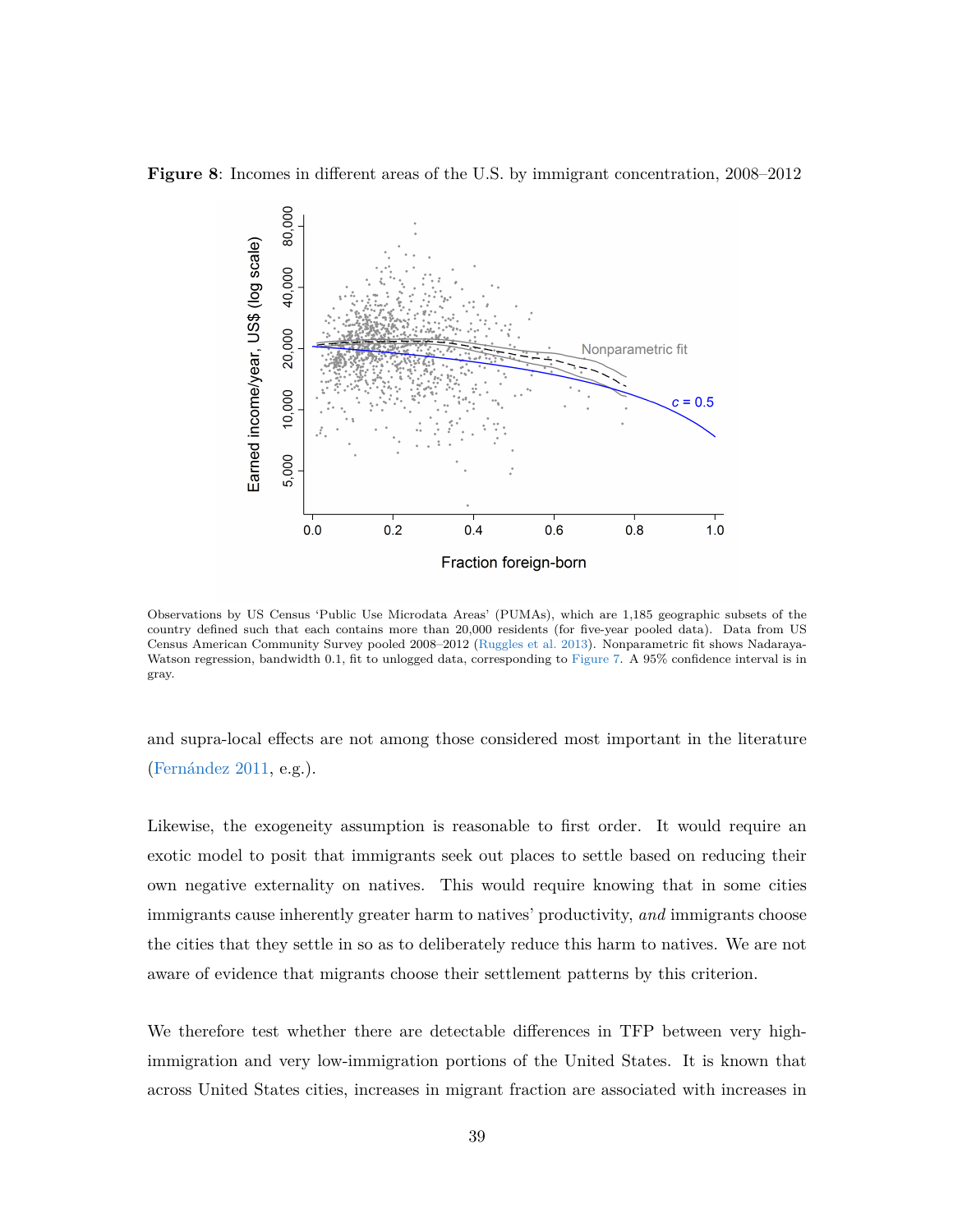average earnings [\(Lewis and Peri](#page-53-4) [2015,](#page-53-4) p. 671). But there has been little investigation of high immigrant stocks.

[Figure 8](#page-41-0) shows a nonparametric regression of average earned income on foreign-born fraction, across local areas of the United States. The geographic divisions are 1,185 censusdefined 'Public Use Microdata Areas' or PUMAs, which contain more than 20,000 observations each for the American Community Survey pooled 2008–2012 sample. Collectively they cover the entire country, not only metropolitan areas.

The slope of the relationship is slightly positive from  $0\%$  immigrants to  $30\%$  immigrants, congruent with the several studies reviewed by [Lewis and Peri](#page-53-4) [\(2015\)](#page-53-4) showing positive overall productivity effects from local-area immigration at observed levels. The slope turns modestly negative at higher levels of immigrant concentration. Areas at the extreme of high immigrant concentration exhibit somewhat lower earned income: an immigrant share of 70% is associated with about 10% lower average earnings than areas with very low immigrant shares.

[Figure 8](#page-41-0) also superimposes the  $c = 0.5$  curve from [Figure 7.](#page-40-0) (It is slightly distorted because the vertical scale of Figure 8 is logarithmic.) This comparison suggests that 0.5 represents a conservatively high upper bound on the magnitude of any true congestion effects. The left part of the curve is notably conservative because the model assumes no productivity enhancement from migrants at all, while the true relationship is positive below 30% immigrant stock. The right part of the curve is likewise conservative because the true relationship does not exhibit sufficient nonlinearity to fall below the  $c = 0.5$  curve at any point.

## 8 Implications for dynamically efficient migration

The range of plausible parameter values in the previous section suggests a corresponding range for the optimal migration rate. [Table 1](#page-37-0) shows that for a variety of different poor countries, assimilation *a* lies in the range 0.026 and 0.128, and transmission  $\tau$  in the range 0.157 to 0.497. [Figure 8](#page-41-0) suggests that congestion  $c < 0.5$ . We can therefore superimpose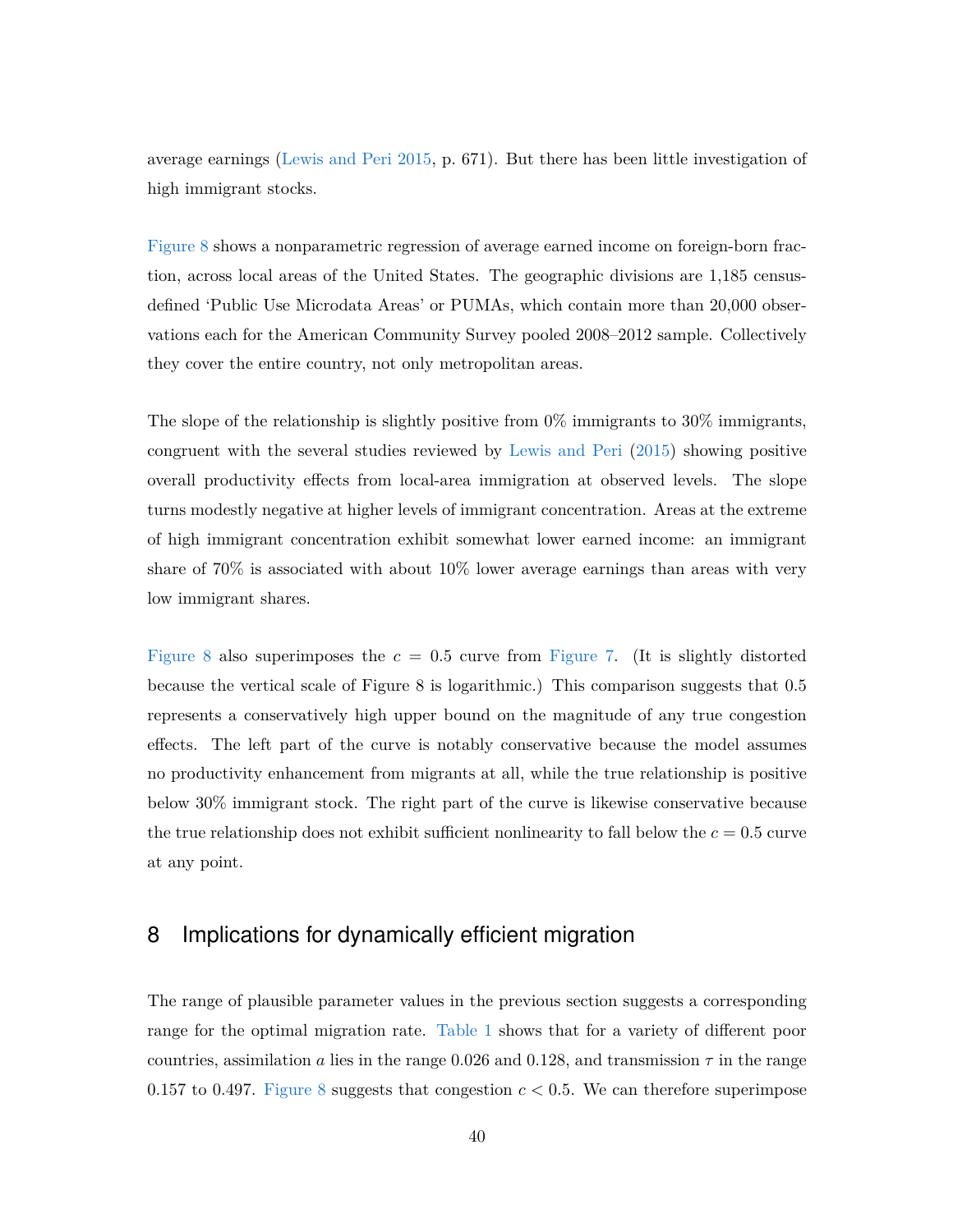<span id="page-43-0"></span>

**Figure 9**: Parameter estimates and optimal migration rates

the estimates for assimilation and transmission on the graph of optimal migration rates for  $c = 0.5$  in [Figure 3.](#page-25-0) This is shown in [Figure 9.](#page-43-0)

In [Figure 9,](#page-43-0) we do not find any parameter estimates that would support current the current migration rate  $(m = 0.003)$  as globally efficient. For all of the parameter estimates, corresponding rates of optimal migration are at least several times current levels, and in many cases far higher. This is because sufficiently little home-country productivity 'comes with' migrants, their initial productivity deficit erodes sufficiently quickly, and congestion is moderate in accordance with the data analyzed above.

This suggests that, while the Epidemiological Case for efficient migration restrictions is a theoretical possibility, it may be regarded as a conjecture with little empirical relevance for the foreseeable future. Of course, rates of transmission, assimilation, and congestion could change as migration proceeds. But [Figure 9](#page-43-0) makes it clear that they would need to change dramatically for today's migration rates to become globally optimal at some point. For that to happen, assimilation rates would need to fall to small fractions of their current values, and/or transmission and congestion would need to double. Such large changes would be necessary that changes could likely be detected long before they rendered a given migration rate suboptimal.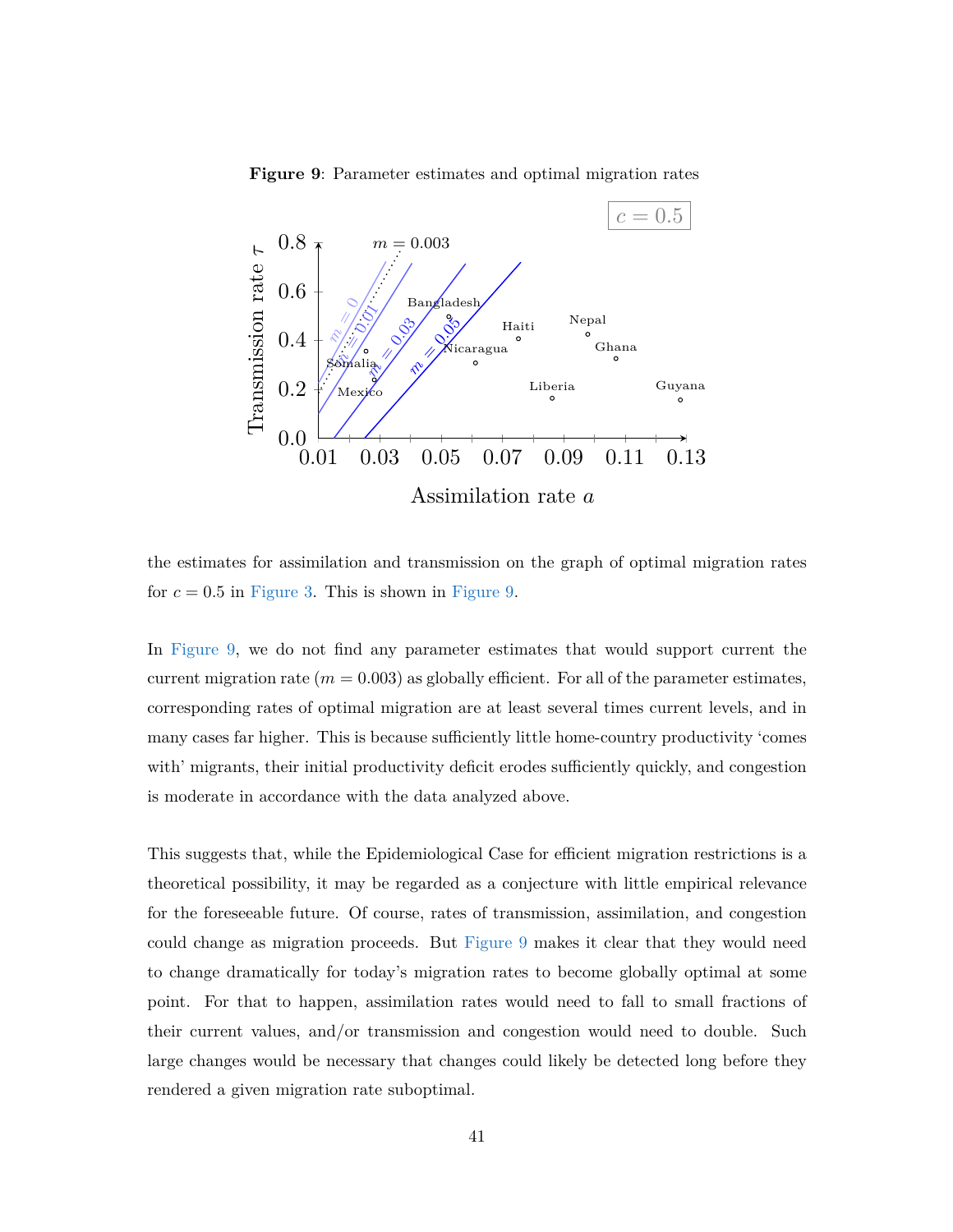We have made a number of assumptions that tend to keep the calibrated estimates of efficient migration conservatively low:

- *No productivity gains in destination countries.* The model here assumes that the exclusive productivity effect of immigrants in the destination country is to reduce it. This ignores the literature reviewed above, which finds important effects of migrants on trade, investment, technology, institutions, and norms that can raise TFP. A large literature has tested for total factor productivity effects of immigration at observed levels, finding those effects to be generally positive and substantial in a range of settings (reviewed by [Lewis and Peri](#page-53-4) [2015,](#page-53-4) Table 10.2).
- *No capital adjustment.* The efficiency gains to international migration are enhanced by the fact that when the marginal product of labor falls, capital investment adjusts and compensates with a lag [\(Kennan](#page-52-3) [2013\)](#page-52-3). In the model here, this never occurs.
- *No value assigned to the steady-state gain once marginal product of labor is equalized.* That is, the net present value of the static gain from migration, continuing from time *T* to  $\infty$ , is not included in the condition for dynamically efficient migration.
- *No replacement by children.* The estimates of earnings assimilation from census data are for only for the foreign-born themselves, who are assumed to remain infinitely in the labor force. In reality, they are replaced by their children raised in the destination country—partially replaced within roughly 20–30 years as their children join the labor force, and fully replaced within 40–50 years as the immigrants retire. These children would on average exhibit more productivity-assimilation than their parents. The assimilation rate of the 'dynastic worker' in the model would therefore proceed at a higher rate than the empirical estimates of a in the previous section.
- *'Bad TFP' flows from poor to rich, but 'good TFP' does not flow from rich to poor.* The model assumes that migration spreads low TFP to rich countries, but do not spread high TFP from rich to poor countries. That is, the model ignores a literature finding that migrants cause technology transfer back to developing countries [\(Kerr](#page-52-17) [2008\)](#page-52-17); immigrants stimulate foreign direct investment by the destination country in the origin country [\(Javorcik et al.](#page-52-18) [2011\)](#page-52-18); migrants who study in democratic countries transmit democratic norms back to the countries they come from [\(Spilimbergo](#page-54-15) [2009\)](#page-54-15);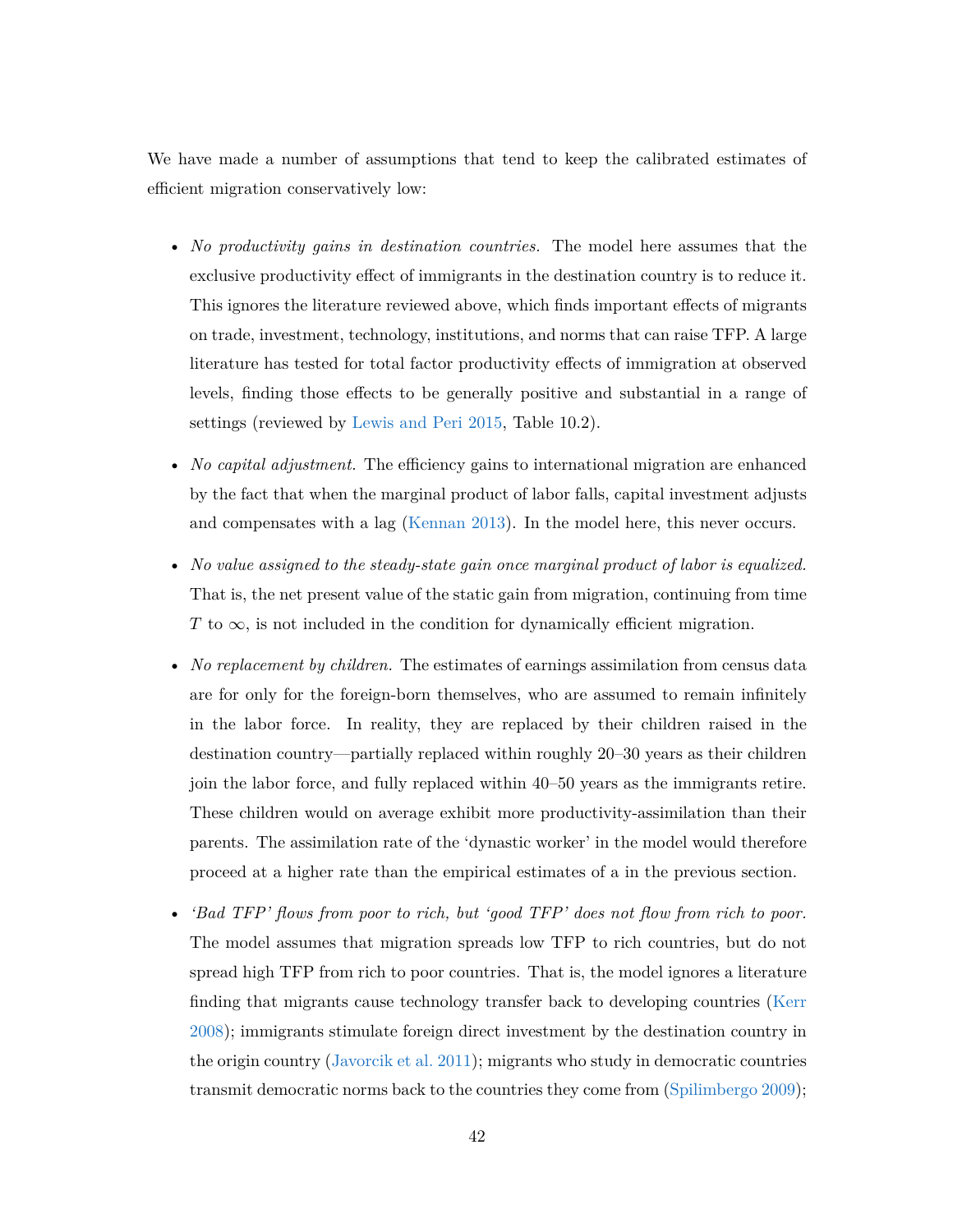and migrants may transfer low-fertility norms back to their countries of origin [\(Beine](#page-49-15) [et al.](#page-49-15) [2013\)](#page-49-15). All of these could raise home-country TFP, affecting the global gains to migration, but are omitted.

- *The poorest and the richest weigh equally in social welfare.* The efficient migration condition is blind to who receives the gains and losses counted there. In reality, the recipients of the TFP cost are relatively rich, while the recipients of the migration gains start out relatively poor. [Atkinson](#page-48-8) [\(1970\)](#page-48-8) or other social welfare weights that overweight income gains to the poorest would result in a higher value for migration. This is complicated by the fact that, at some point after migration, the initially poor take their place as the rich. The model omits these issues.
- *High congestion*. The congestion rate assumed in the calibration, 0.5, is conservatively low in U.S. locality data [\(Figure 8\)](#page-41-0). Relaxing any of these strong assumptions would tend to result in higher estimates of the dynamically optimal migration rate.

## 9 Conclusion

The new case *for* efficiency-enhancing restrictions on labor mobility turns out to be an efficiency case *against* most existing restrictions on labor mobility. The new "epidemiological" argument against "open borders" relies on hypothetical deleterious impacts on productivity in the host country from "too many" migrants from low productivity countries. But the current situation for labor mobility is not open borders or anything remotely approaching open borders. The case against open borders is like the case against "free trade" being made in India in the late 1980s when India had both widespread licensing restrictions on nearly all imports and the highest tariffs in the world.

One can accept a theoretical case against open borders but still make the economic case that substantial reductions in existing barriers to labor mobility are potential Paretoimproving, and greatly so. Alternatively, even if there are arguments against open borders, marginal relaxations of barriers to labor mobility are still the highest potential impact reform for improving world material well-being.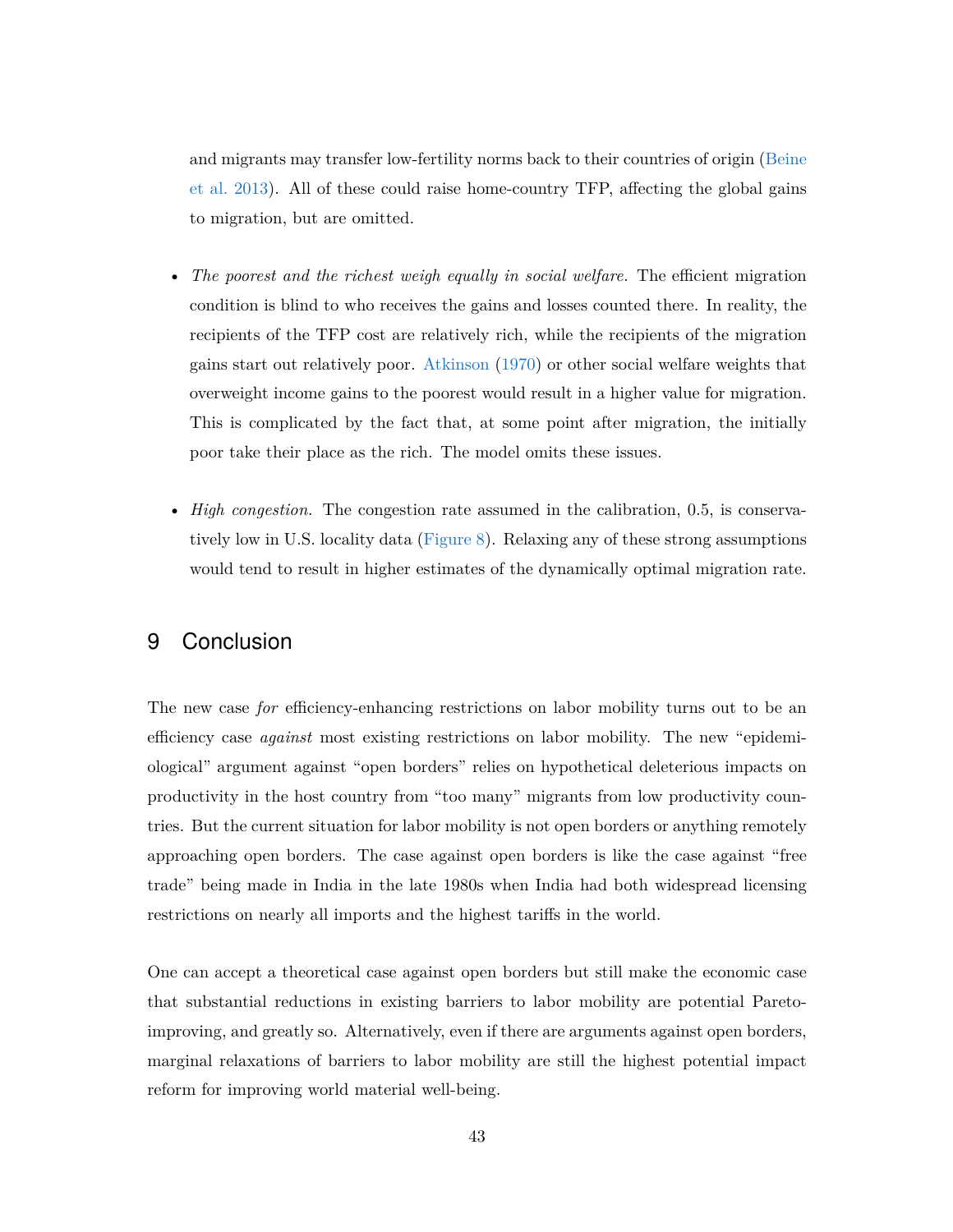Our main analytical point is simple. The new conceptual case against open borders is that the flow of migration should be limited because the *stock* of something related to migration is too high. But to use the stock of the foreign born as the proxy to justify current restrictions on migration is unjustified in three senses.

First, this assumes that (a) migrants bring large fractions of their economic productivity with them, which is unsupported by evidence; or (b) that the restricting country is near the threshold in which the *cumulative* impact of migration would being to reduce economic productivity—which has yet to be demonstrated for any country or region. Moreover, no country or region appears to be at or over the threshold and most countries/regions have migration much lower than the highest migration penetration countries/regions. Thus most countries are not yet in the position of being able to justify restrictions on migration due to these threshold impacts.

Second, a non-linear impact on economic productivity of the stock of the foreign born implicitly assumes zero assimilation over time of migrants not matter at what age they came to the host country. That is, suppose a posited causal mechanism is that some of the foreign born come from countries with low average "trust", and that "trust" contributes (in general, on average) to the maintenance of market supporting institutions. Hence an increase in the foreign-born leads to a lower average level of "trust" which, over some time horizon, deteriorates economic productivity. But if migrants move toward the host country values, dispositions, attitudes and beliefs that sustain high economic productivity institutions (which does not require assimilation in other senses, such as homogenization of religion or identity) then the conceptually relevant measure is the "stock of the economicproductivity-institution-reducing population," what we term  $\phi$ . Our analysis suggests that with empirically plausible rates of "assimilation" in this narrow sense, there can be a large flow and stock of foreign born without substantially diminishing the global efficiency gains from reduced migration barriers.

Third, any case for restrictions on migration based on economic productivity would have to be well targeted. Such restrictions would need to be differentiated not against "foreign born" or even against countries but—to be justified as appropriate instruments for the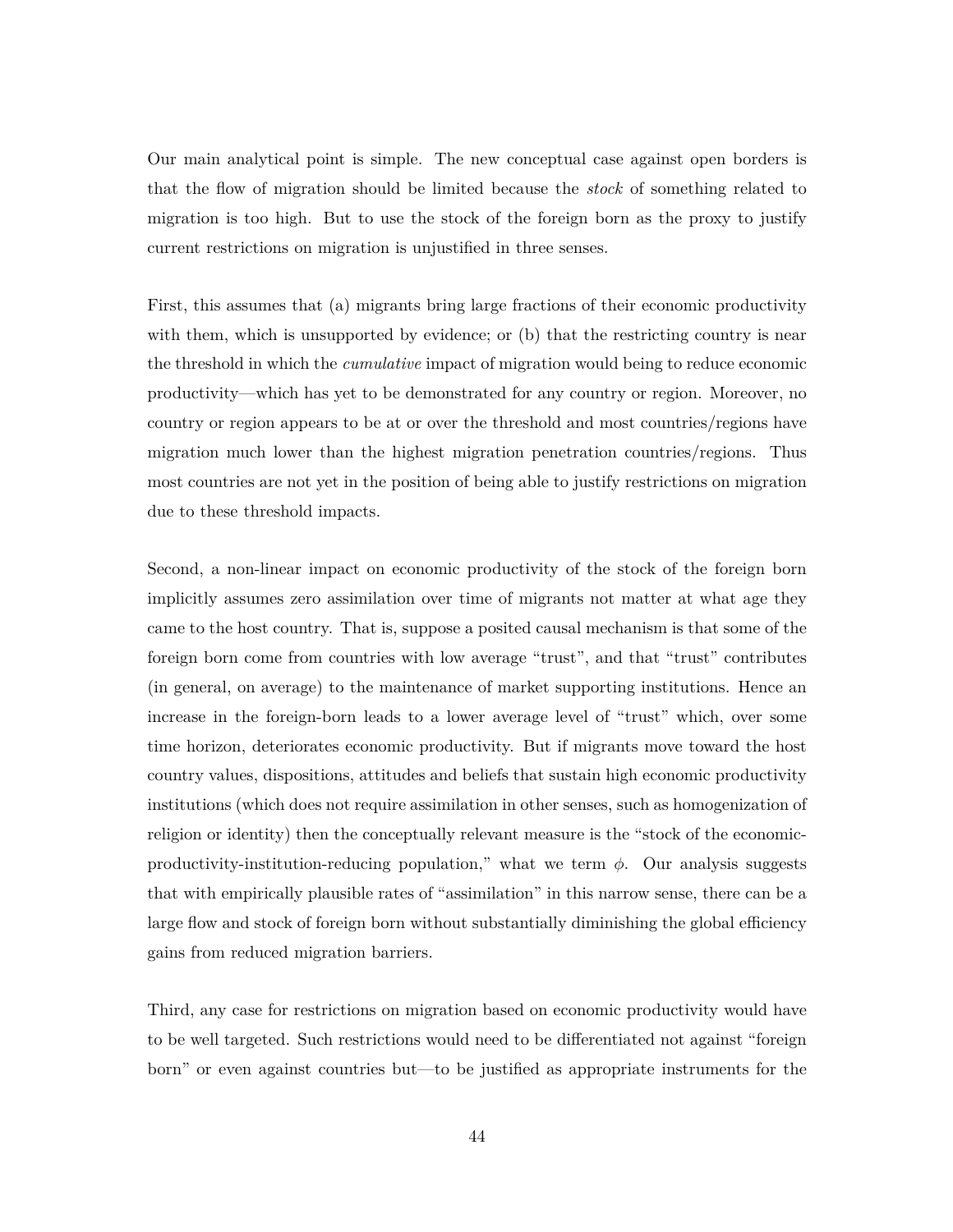target of efficiency—against people with specific beliefs/values/attitudes or, as a secondbest, against evidence of such. For example, assuming that since Indians come from a poor country those that migrate must come with productivity-reducing economic beliefs is too far-fetched to even entertain. Indians are the highest or second highest household income ethnicity in nearly all English speaking OECD countries [\(Chakravorty et al.](#page-50-10) [2016\)](#page-50-10).

The efficiency cases against or for migration restrictions do not pretend that voters form their immigration preferences according to their consequences for economic efficiency. At least part of political support for migration restrictions seems to arise from dislike of the "other" and resent people not "like" them in some way (e.g. same race, religion, ethnicity, food preference, language) or, more positively, feel restrictions on migration are needed to maintain a particular "way of life" or "culture" or political structures and outcomes with inherent rather than instrumental value [\(Hainmueller and Hopkins](#page-51-16) [2014\)](#page-51-16). Economists since John Stuart Mill have disallowed direct utility externalities as a basis for welfaremotivated restrictions on free choice. Enforcing maximization of a social welfare function that included sadists' taste for others' suffering, or prudes' distaste for others' salacious reading, would require a radically illiberal order [\(Sen](#page-54-16) [1970;](#page-54-16) [Hausman and McPherson](#page-52-19) [1993,](#page-52-19) p. 690). On the other hand, if migration barriers are deemed necessary to preserve a "way of life" of inherent value, it would need to be clarified why similar reasoning would not have obstructed the Industrial Revolution, the entry of women into the labor force, and the abolition of serfdom—all of which greatly altered an existing "way of life".

The precise extent of additional migration under a more liberal regime remains a subject for further research. The first forays into this area are wanting: It is unserious to posit that the global labor market is currently at full spatial equilibrium based on data regarding state-to-state movement within a rich country, and it is premature to cast global predictions of migration behavior based on a contingent valuation survey. Initial estimates using broadly-coded changes in migration restrictions suggest that policy barriers are major determinants of migration flows [\(Ortega and Peri](#page-53-15) [2013\)](#page-53-15). Such estimates are complicated by the difficulty of quantifying migration policy, and by the fact that multilateral liberalization can have different effects than bilateral liberalization [\(Bertoli](#page-49-10) [and Fernández-Huertas](#page-49-10) [2013\)](#page-49-10). Contradictory recent evidence suggests that, in different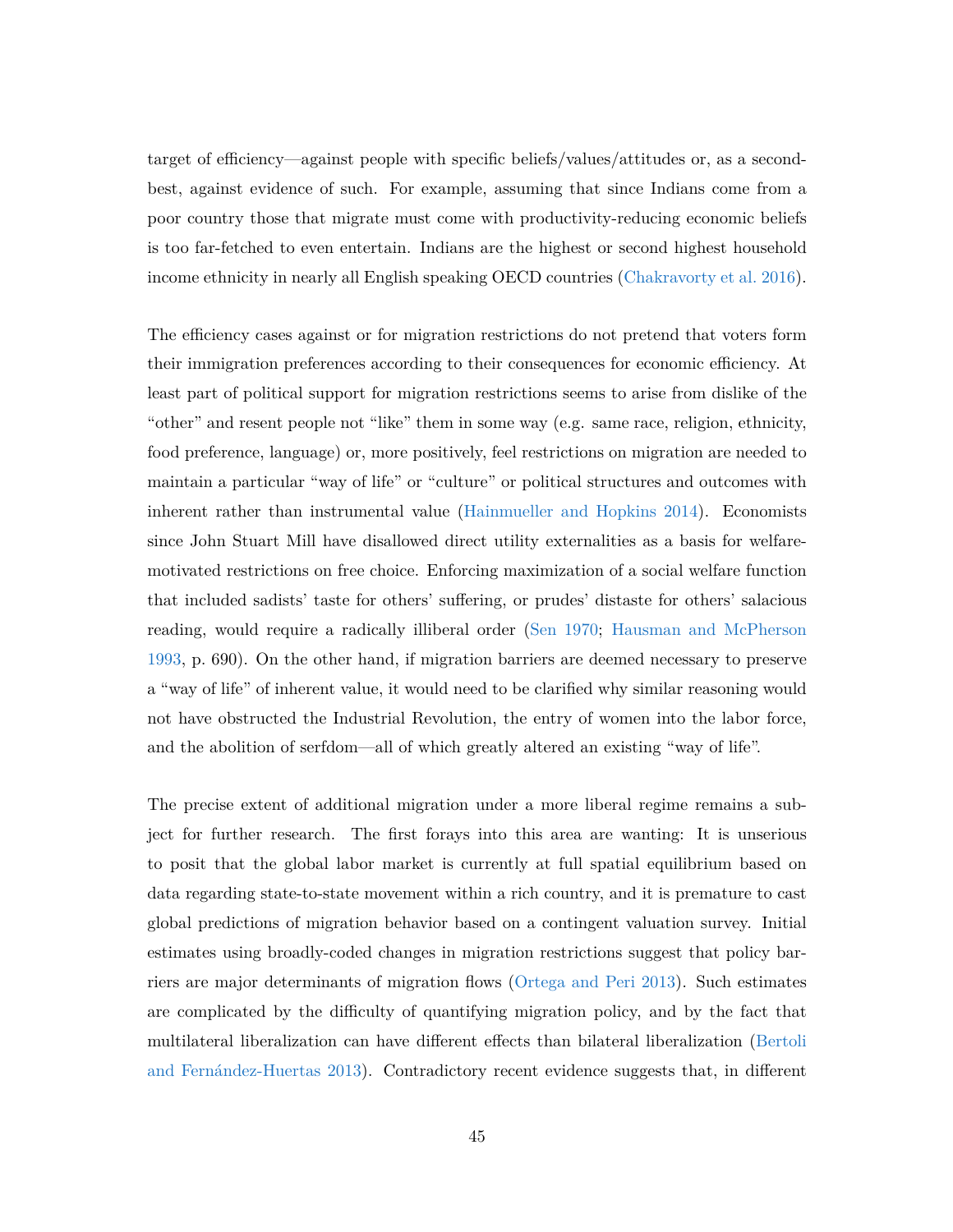settings, poor migrants are highly willing to migrate [\(Bryan et al.](#page-50-18) [2014\)](#page-50-18) or surprisingly unwilling to migrate [\(Beam et al.](#page-49-16) [2016\)](#page-49-16). One promising research direction may be to use much more advanced survey methods, such as those advocated by [Manski](#page-53-16) [\(2004\)](#page-53-16), to elicit more reliable estimates of migration behavior in hypothetical scenarios.

The global efficiency effects of reduced migration barriers suggest another important line of future research: institutional mechanisms to turn potential Pareto improvements into realized Pareto Improvements. These are the subject of little-explored proposals for migration taxes by [Becker and Becker](#page-49-17) [\(1997\)](#page-49-17) and [Freeman](#page-51-17) [\(2006\)](#page-51-17), and proposals for immigration quota auctions by [Orrenius and Zavodny](#page-53-17) [\(2010\)](#page-53-17), [Peri](#page-54-17) [\(2012b\)](#page-54-17), and [Fernández-Huertas](#page-51-18) [and Rapoport](#page-51-18) [\(2014\)](#page-51-18). National governments control migration restrictions, and characterizing the global efficiency effects of migration restrictions is just the first step in the overdue literature on the efficiency effects of migration.

## **References**

- <span id="page-48-6"></span>**Aleksynska, Mariya and Giovanni Peri**, ["Isolating the network effect of immigrants on trade,](http://dx.doi.org/10.1111/twec.12079)" *The World Economy*, 2014, *37* (3), 434–455.
- <span id="page-48-4"></span>**Alesina, Alberto, Johann Harnoss, and Hillel Rapoport**, ["Birthplace diversity and eco](http://dx.doi.org/10.3386/w18699)[nomic prosperity,](http://dx.doi.org/10.3386/w18699)" NBER Working Paper 18699, National Bureau of Economic Research 2013.
- <span id="page-48-2"></span>**, Paola Giuliano, and Nathan Nunn**, ["On the Origins of Gender Roles: Women and the](http://dx.doi.org/10.1093/qje/qjt005) [Plough,](http://dx.doi.org/10.1093/qje/qjt005)" *The Quarterly Journal of Economics*, 2013, *128* (2), 469–530.
- <span id="page-48-3"></span>**Algan, Yann and Pierre Cahuc**, ["Trust and growth,](http://dx.doi.org/10.1146/annurev-economics-081412-102108)" *Annual Review of Economics*, 2013, *5* (1), 521–549.
- <span id="page-48-1"></span>**and** , ["Trust, Growth, and Well-Being: New Evidence and Policy Implications,](http://dx.doi.org/10.1016/B978-0-444-53538-2.00002-2)" in Philippe Aghion and Steven N. Durlauf, eds., *Handbook of Economic Growth*, Vol. 2, Amsterdam: Elsevier, 2014, pp. 49–120.
- <span id="page-48-5"></span>**Arrow, Kenneth, Robert Solow, Paul R Portney, Edward E Leamer, Roy Radner, and Howard Schuman**, ["Report of the NOAA Panel on Contingent Valuation,](http://loc.heinonline.org/loc/Page?handle=hein.fedreg/058010&collection=journals&index=fedreg/05842&id=42)" *Federal Register*, 1993, *58* (10), 4602–4614.
- <span id="page-48-0"></span>**Ashenfelter, Orley C.**, ["Comparing Real Wage Rates: Presidential Address,](http://dx.doi.org/10.1257/aer.102.2.617)" *American Economic Review*, 2012, *102* (2), 617–642.
- <span id="page-48-8"></span>**Atkinson, Anthony B**, ["On the measurement of inequality,](http://dx.doi.org/10.1016/0022-0531(70)90039-6)" *Journal of Economic Theory*, 1970, *2* (3), 244–263.
- <span id="page-48-7"></span>**Bahar, Dany and Hillel Rapoport**, ["Migration, knowledge diffusion and the comparative](http://scholar.harvard.edu/files/dbaharc/files/br_migration.pdf) [advantage of nations,](http://scholar.harvard.edu/files/dbaharc/files/br_migration.pdf)" Working Paper, Harvard University 2015.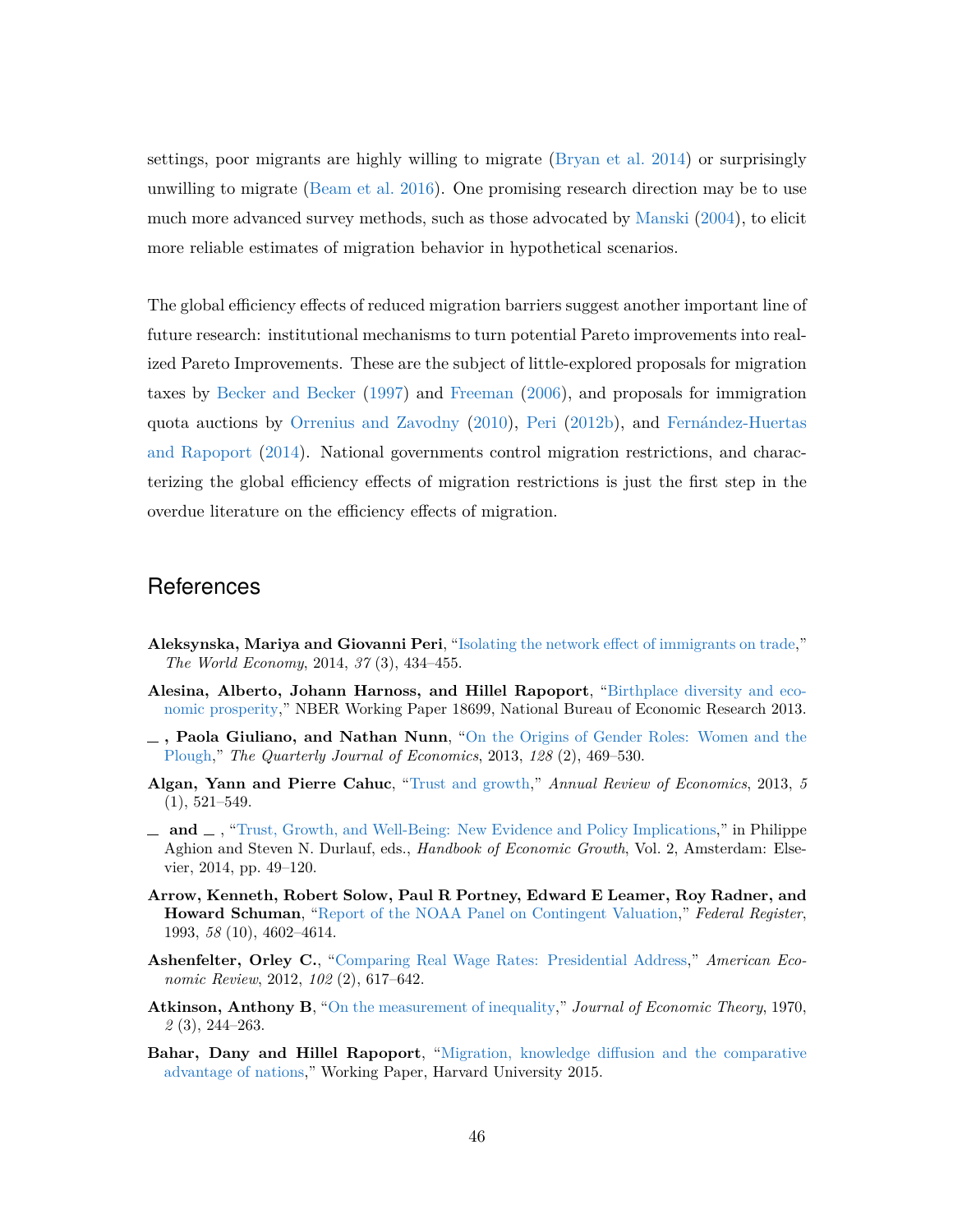- <span id="page-49-11"></span>**Bandiera, Oriana, Imran Rasul, and Martina Viarengo**, ["The Making of Modern America:](http://dx.doi.org/10.1016/j.jdeveco.2012.11.005) [Migratory Flows in the Age of Mass Migration,](http://dx.doi.org/10.1016/j.jdeveco.2012.11.005)" *Journal of Development Economics*, 2013, *102*, 23–47.
- <span id="page-49-5"></span>**Banerjee, Abhijit, Esther Duflo, Nathanael Goldberg, Dean Karlan, Robert Osei, William Parienté, Jeremy Shapiro, Bram Thuysbaert, and Christopher Udry**, ["A](http://dx.doi.org/10.1126/science.1260799) [multifaceted program causes lasting progress for the very poor: Evidence from six countries,](http://dx.doi.org/10.1126/science.1260799)" *Science*, 2015, *348* (6236), 1260799.
- <span id="page-49-12"></span>**Bateman, Ian, Alistair Munro, Bruce Rhodes, Chris Starmer, and Robert Sugden**, ["A Test of the Theory of Reference-Dependent Preferences,](http://dx.doi.org/10.1162/003355397555262)" *Quarterly Journal of Economics*, 1997, *112* (2), 479–505.
- <span id="page-49-14"></span>**Batina, Raymond G and Toshihiro Ihori**, *[Public Goods: Theories and Evidence](http://www.worldcat.org/oclc/209865591)*, New York: Springer Science & Business Media, 2005.
- <span id="page-49-16"></span>**Beam, Emily, David McKenzie, and Dean Yang**, ["Unilateral facilitation does not raise in](http://dx.doi.org/10.1086/683999)[ternational labor migration from the Philippines,](http://dx.doi.org/10.1086/683999)" *Economic Development and Cultural Change*, 2016, *64* (2), 323–368.
- <span id="page-49-17"></span>**Becker, Gary and Guity Nashat Becker**, *[The economics of life: From baseball to affirmative](http://www.worldcat.org/oclc/34772384) [action to immigration, how real-world issues affect our everyday life](http://www.worldcat.org/oclc/34772384)*, New York: McGraw Hill Professional, 1997.
- <span id="page-49-15"></span>**Beine, Michel, Frédéric Docquier, and Maurice Schiff**, ["International migration, transfer](http://dx.doi.org/10.1111/caje.12062) [of norms and home country fertility,](http://dx.doi.org/10.1111/caje.12062)" *Canadian Journal of Economics*, 2013, *46* (4), 1406–1430.
- <span id="page-49-2"></span>**Benhabib, Jess and Boyan Jovanovic**, ["Optimal Migration: A World Perspective,](http://dx.doi.org/10.1111/j.1468-2354.2012.00683.x)" *International Economic Review*, 2012, *53* (2), 321–348.
- <span id="page-49-10"></span>**Bertoli, Simone and Jesús Fernández-Huertas**, ["Multilateral resistance to migration,](http://dx.doi.org/10.1016/j.jdeveco.2012.12.001)" *Journal of Development Economics*, 2013, *102*, 79–100.
- <span id="page-49-9"></span>**and** , ["The size of the cliff at the border,](http://dx.doi.org/10.1016/j.regsciurbeco.2014.12.002)" *Regional Science and Urban Economics*, 2015, *51*, 1–6.
- <span id="page-49-8"></span>**, , and Francesc Ortega**, ["Crossing the border: Self-selection, earnings and individual](http://dx.doi.org/10.1016/j.jdeveco.2012.09.004) [migration decisions,](http://dx.doi.org/10.1016/j.jdeveco.2012.09.004)" *Journal of Development Economics*, 2013, *101*, 75–91.
- <span id="page-49-7"></span>**Beugelsdijk, Sjoerd and Robbert Karel Jozef Maseland**, *[Culture in Economics: History,](http://www.worldcat.org/oclc/656771589) [Methodological Reflections and Contemporary Applications](http://www.worldcat.org/oclc/656771589)*, Cambridge: Cambridge University Press, 2011.
- <span id="page-49-13"></span>**Bhagwati, Jagdish N**, ["Incentives and disincentives: International migration,](http://dx.doi.org/10.1007/BF02706510)" *Review of World Economics*, 1984, *120* (4), 678–701.
- <span id="page-49-1"></span>, "Why Borjas fails to persuade," in Alan V Deardorff and Robert Mitchell Stern, eds., *Social Dimensions of US Trade Policies*, Ann Arbor: University of Michigan Press, 2000, pp. 87–94.
- <span id="page-49-4"></span>**Bodvarsson, Örn B and Hendrik van den Berg**, *[The Economics of Immigration: Theory](http://www.worldcat.org/oclc/852632755) [and Policy](http://www.worldcat.org/oclc/852632755)*, 2nd ed., New York: Springer, 2013.
- <span id="page-49-0"></span>**Borjas, George J**, ["The Labor Demand Curve Is Downward Sloping: Reexamining The Impact](http://dx.doi.org/10.1162/003355303322552810) [Of Immigration On The Labor Market,](http://dx.doi.org/10.1162/003355303322552810)" *The Quarterly Journal of Economics*, 2003, *118* (4), 1335–1374.
- <span id="page-49-3"></span>, *[Immigration Economics](http://www.worldcat.org/oclc/880877904)*, Cambridge: Harvard University Press, 2014.
- <span id="page-49-6"></span>, ["Immigration and globalization: A review essay,](http://dx.doi.org/10.1257/jel.53.4.961)" *Journal of Economic Literature*, 2015, *53*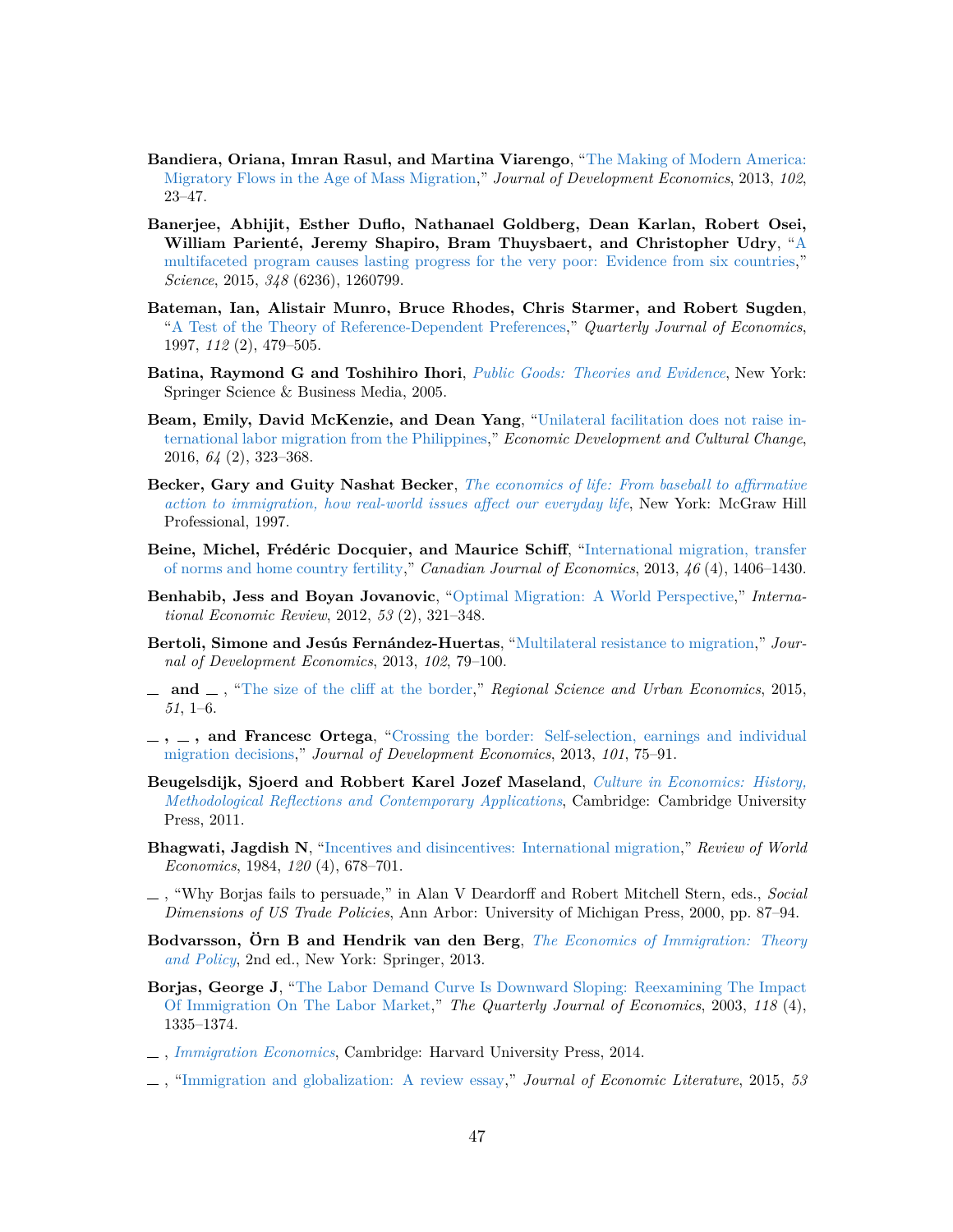(4), 961–974.

- <span id="page-50-17"></span>**, Stephen G Bronars, and Stephen J Trejo**, ["Assimilation and the Earnings of Young](http://dx.doi.org/10.2307/2109556) [Internal Migrants,](http://dx.doi.org/10.2307/2109556)" *Review of Economics and Statistics*, 1992, *74* (1), 170–75.
- <span id="page-50-3"></span>**Bradford, Scott**, ["The global welfare and poverty effects of rich nation immigration barriers,](http://www.freit.org/WorkingPapers/Papers/Immigration/FREIT432.pdf)" Working Paper, Dept. of Economics, Brigham Young University 2015.
- <span id="page-50-18"></span>**Bryan, Gharad, Shyamal Chowdhury, and Ahmed Mushfiq Mobarak**, ["Underinvestment](http://dx.doi.org/10.3982/ECTA10489) [in a Profitable Technology: The Case of Seasonal Migration in Bangladesh,](http://dx.doi.org/10.3982/ECTA10489)" *Econometrica*, 2014, *82* (5), 1671–1748.
- <span id="page-50-16"></span>**Butler, Jeffrey, Paola Giuliano, and Luigi Guiso**, ["The right amount of trust,](http://dx.doi.org/10.3386/w15344)" *Journal of the European Economic Association*, 2016, *forthcoming.*
- <span id="page-50-13"></span>**Camerer, Colin, Linda Babcock, George Loewenstein, and Richard Thaler**, ["Labor](http://dx.doi.org/10.1162/003355397555244) [Supply of New York City Cabdrivers: One Day at a Time,](http://dx.doi.org/10.1162/003355397555244)" *Quarterly Journal of Economics*, 1997, *112* (2), 407–441.
- <span id="page-50-12"></span>**Caplan, Bryan**, ["Trillion Dollar Bills on the Sidewalk: The Borjas Critique,](http://econlog.econlib.org/archives/2014/07/open_borders_an_3.html)" *Econlog* weblog, July 16 2014.
- <span id="page-50-1"></span>**Card, David**, ["Is the new immigration really so bad?,](http://dx.doi.org/10.1111/j.1468-0297.2005.01037.x)" *Economic Journal*, 2005, *115* (507), F300–F323.
- <span id="page-50-8"></span>, ["Immigration and Inequality,](http://dx.doi.org/10.1257/aer.99.2.1)" *American Economic Review*, 2009, *99* (2), 1–21.
- <span id="page-50-7"></span>**and Giovanni Peri**, "Immigration Economics: A Review," *Journal of Economic Literature*, 2016, *forthcoming.*
- <span id="page-50-4"></span>**Caselli, Francesco and James Feyrer**, ["The Marginal Product of Capital,](http://dx.doi.org/10.1162/qjec.122.2.535)" *Quarterly Journal of Economics*, 2007, *122* (2), 535–568.
- <span id="page-50-10"></span>**Chakravorty, S., D. Kapur, and N. Singh**, *The Other One Percent: Indians in America*, Cambridge: Harvard University Press, 2016.
- <span id="page-50-2"></span>**Chiquiar, Daniel and Gordon H Hanson**, ["International Migration, Self-Selection, and the](http://dx.doi.org/10.1086/427464) [Distribution of Wages: Evidence from Mexico and the United States,](http://dx.doi.org/10.1086/427464)" *Journal of Political Economy*, 2005, *113* (2), 239–281.
- <span id="page-50-11"></span>**Clark, JR, Robert Lawson, Alex Nowrasteh, Benjamin Powell, and Ryan Murphy**, ["Does immigration impact institutions?,](http://dx.doi.org/10.1007/s11127-015-0254-y)" *Public Choice*, 2014, *163* (3-4), 321–335.
- <span id="page-50-0"></span>**Clemens, Michael A**, ["Economics and Emigration: Trillion-Dollar Bills on the Sidewalk?,](http://www.aeaweb.org/articles.php?doi=10.1257/jep.25.3.83)" *Journal of Economic Perspectives*, 2011, *25* (3), 83–106.
- <span id="page-50-6"></span>, ["Why do programmers earn more in Houston than Hyderabad? Evidence from randomized](http://dx.doi.org/10.1257/aer.103.3.198) [processing of US visas,](http://dx.doi.org/10.1257/aer.103.3.198)" *American Economic Review*, 2013, *103* (3), 198–202.
- <span id="page-50-15"></span>, ["A case against taxes and quotas on high-skill emigration,](http://dx.doi.org/10.1515/jgd-2014-0015)" *Journal of Globalization and Development*, 2014, *5* (1), 1–39.
- <span id="page-50-5"></span>**, Claudio E. Montenegro, and Lant Pritchett**, ["The Place Premium: Wage Differences](http://EconPapers.repec.org/RePEc:ecl:harjfk:rwp09-004) [for Identical Workers Across the US Border,](http://EconPapers.repec.org/RePEc:ecl:harjfk:rwp09-004)" Working Paper, Harvard Kennedy School of Government 2009.
- <span id="page-50-9"></span>**Collier, Paul**, *[Exodus: How Migration Is Changing Our World](http://www.worldcat.org/oclc/833145538)*, Oxford: Oxford University Press, 2013.
- <span id="page-50-14"></span>**Cortés, Patricia and José Tessada**, ["Low-Skilled Immigration and the Labor Supply of Highly](http://dx.doi.org/10.1257/app.3.3.88)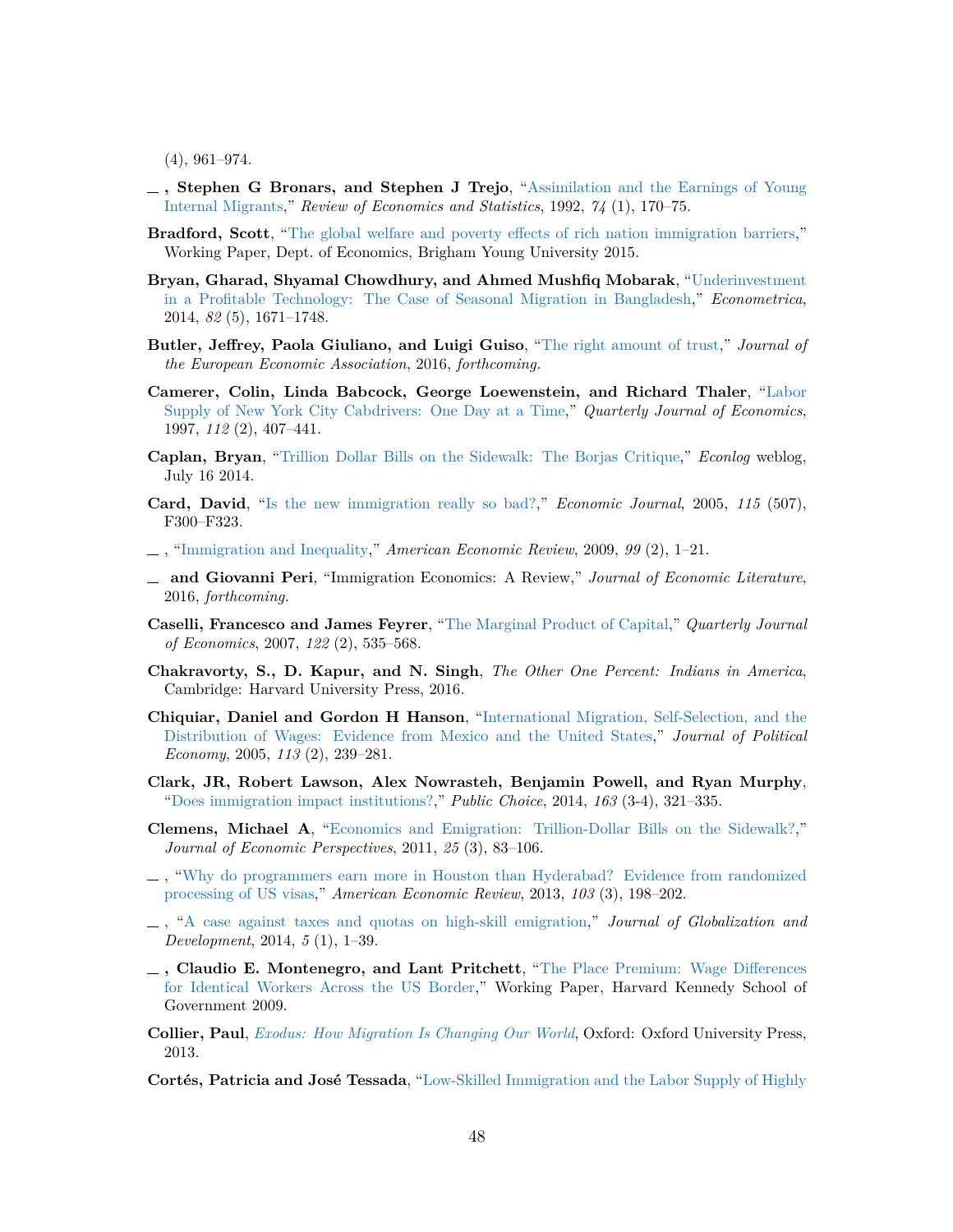[Skilled Women,](http://dx.doi.org/10.1257/app.3.3.88)" *American Economic Journal: Applied Economics*, 2011, *3* (3), 88–123.

- <span id="page-51-12"></span>**Dell, Melissa**, ["The persistent effects of Peru's mining mita,](http://dx.doi.org/10.3982/ECTA8121)" *Econometrica*, 2010, *78* (6), 1863– 1903.
- <span id="page-51-4"></span>**DHS**, *[Malawi Demographic and Health Survey, 2010](https://dhsprogram.com/pubs/pdf/FR247/FR247.pdf)*, Calverton: National Population Council, 2011.
- <span id="page-51-1"></span>**di Giovanni, Julian, Andrei A Levchenko, and Francesc Ortega**, ["A global view of cross](http://dx.doi.org/10.1111/jeea.12110)[border migration,](http://dx.doi.org/10.1111/jeea.12110)" *Journal of the European Economic Association*, 2015, *13* (1), 168–202.
- <span id="page-51-8"></span>**Diamond, Peter A and Jerry A Hausman**, ["Contingent Valuation: Is Some Number Better](http://dx.doi.org/10.1257/jep.8.4.45) [than No Number?,](http://dx.doi.org/10.1257/jep.8.4.45)" *Journal of Economic Perspectives*, 1994, *8* (4), 45–64.
- <span id="page-51-5"></span>**Docquier, Frédéric, Joël Machado, and Khalid Sekkat**, ["Efficiency gains from liberalizing](http://dx.doi.org/10.1111/sjoe.12097) [labor mobility,](http://dx.doi.org/10.1111/sjoe.12097)" *Scandinavian journal of economics*, 2015, *117* (2), 303–346.
- <span id="page-51-14"></span>**Dohmen, Thomas, Armin Falk, David Huffman, and Uwe Sunde**, ["The intergenerational](http://dx.doi.org/10.1093/restud/rdr027) [transmission of risk and trust attitudes,](http://dx.doi.org/10.1093/restud/rdr027)" *Review of Economic Studies*, 2012, *79* (2), 645–677.
- <span id="page-51-7"></span>**Esipova, N., J. Ray, and A. Pugliese**, *[Gallup World Poll: The Many Faces of Global Migra](http://publications.iom.int/system/files/pdf/mrs43.pdf)[tion](http://publications.iom.int/system/files/pdf/mrs43.pdf)*, Geneva: IOM, International Organization for Migration, 2011.
- <span id="page-51-18"></span>**Fernández-Huertas, Jesús and Hillel Rapoport**, ["Tradable immigration quotas,](http://dx.doi.org/10.1016/j.jpubeco.2014.04.002)" *Journal of Public Economics*, 2014, *115*, 94–108.
- <span id="page-51-2"></span>**Fernández, Raquel**, ["Does culture matter?,](http://dx.doi.org/10.1016/B978-0-444-53187-2.00011-5)" in Jess Benhabib, Matthew O. Jackson, and Alberto Bisin, eds., *Handbook of Social Economics*, Vol. 1A, Amsterdam: North-Holland, 2011, pp. 481– 510.
- <span id="page-51-3"></span>**Fisman, Raymond and Edward Miguel**, ["Corruption, Norms, and Legal Enforcement: Ev](http://dx.doi.org/10.1086/527495)[idence from Diplomatic Parking Tickets,](http://dx.doi.org/10.1086/527495)" *Journal of Political Economy*, 2007, *115* (6), 1020– 1048.
- <span id="page-51-17"></span>**Freeman, Richard B**, ["People Flows in Globalization,](http://dx.doi.org/10.1257/jep.20.2.145)" *Journal of Economic Perspectives*, 2006, *20* (2), 145–170.
- <span id="page-51-10"></span>**Gollin, Douglas**, ["Getting Income Shares Right,](http://dx.doi.org/10.1086/338747)" *Journal of Political Economy*, 2002, *110* (2), 458–474.
- <span id="page-51-6"></span>**Grogger, Jeffrey and Gordon H Hanson**, ["Income maximization and the selection and sorting](http://dx.doi.org/10.1016/j.jdeveco.2010.06.003) [of international migrants,](http://dx.doi.org/10.1016/j.jdeveco.2010.06.003)" *Journal of Development Economics*, 2011, *95* (1), 42–57.
- <span id="page-51-11"></span>**Guerriero, Marta**, ["The Labour Share of Income around the World. Evidence from a Panel](http://piketty.pse.ens.fr/files/Guerriero2012.pdf) [Dataset,](http://piketty.pse.ens.fr/files/Guerriero2012.pdf)" Development Economics and Public Policy Working Paper 32. University of Manchester 2012.
- <span id="page-51-13"></span>**Guiso, Luigi, Paola Sapienza, and Luigi Zingales**, ["Does Culture Affect Economic Out](http://dx.doi.org/10.1257/jep.20.2.23)[comes?,](http://dx.doi.org/10.1257/jep.20.2.23)" *Journal of Economic Perspectives*, 2006, *20* (2), 23–48.
- <span id="page-51-16"></span>**Hainmueller, Jens and Daniel J Hopkins**, ["Public Attitudes Toward Immigration,](http://dx.doi.org/10.1146/annurev-polisci-102512-194818)" *Annual Review of Political Science*, 2014, *17*, 225–249.
- <span id="page-51-9"></span>**Hall, Robert E and Charles I Jones**, ["Why do Some Countries Produce So Much More Output](http://dx.doi.org/10.1162/003355399555954) [Per Worker than Others?,](http://dx.doi.org/10.1162/003355399555954)" *Quarterly Journal of Economics*, 1999, *114* (1), 83–116.
- <span id="page-51-15"></span>**and** , ["Why do some countries produce so much more output per worker than others?,](http://dx.doi.org/10.3386/w6564)" NBER Working Paper 6564. National Bureau of Economic Research 1999.

<span id="page-51-0"></span>**Hamilton, Bob and John Whalley**, ["Efficiency and distributional implications of global re-](http://dx.doi.org/10.1016/0304-3878(84)90043-9)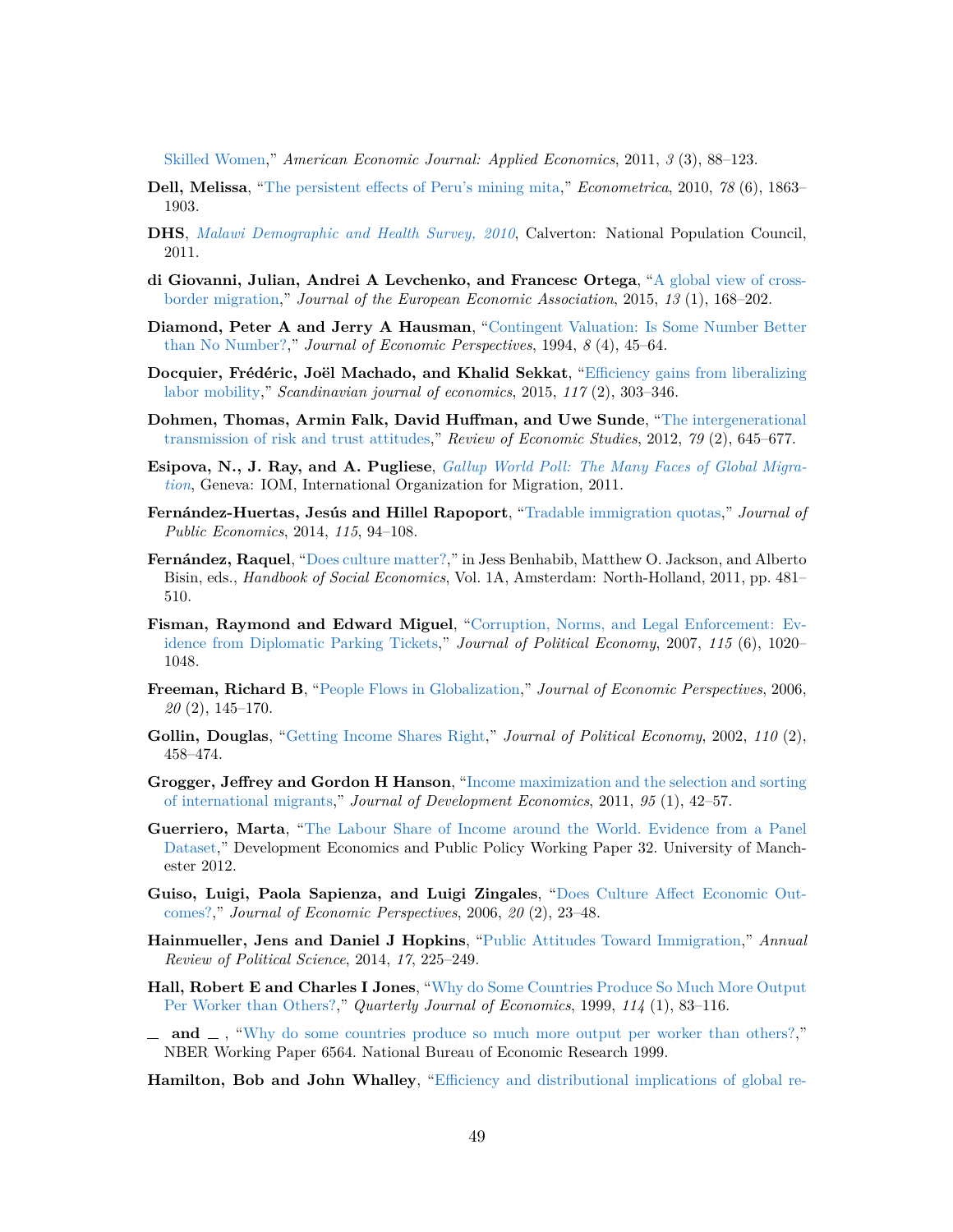[strictions on labour mobility: Calculations and policy implications,](http://dx.doi.org/10.1016/0304-3878(84)90043-9)" *Journal of Development Economics*, 1984, *14* (1), 61–75.

- <span id="page-52-14"></span>**Hatton, T.J. and J.G. Williamson**, *[The Age of Mass Migration: Causes and economic impact](http://www.worldcat.org/oclc/47007967)*, New York: Oxford University Press, 1998.
- <span id="page-52-19"></span>**Hausman, Daniel M and Michael S McPherson**, ["Taking Ethics Seriously: Economics and](http://www.jstor.org/stable/2728513) [Contemporary Moral Philosophy,](http://www.jstor.org/stable/2728513)" *Journal of Economic Literature*, 1993, *31* (2), 671–731.
- <span id="page-52-7"></span>**Hausman, Jerry**, ["Contingent Valuation: From Dubious to Hopeless,](http://dx.doi.org/10.1257/jep.26.4.43)" *Journal of Economic Perspectives*, 2012, *26* (4), 43–56.
- <span id="page-52-16"></span>**Helliwell, John F and Robert D Putnam**, ["Economic Growth and Social Capital in Italy,](http://www.jstor.org/stable/40325643)" *Eastern Economic Journal*, 1995, *21* (3), 295–307.
- <span id="page-52-11"></span>**Hidalgo, César A and Ricardo Hausmann**, ["The building blocks of economic complexity,](http://dx.doi.org/10.1073/pnas.0900943106)" *Proceedings of the National Academy of Sciences*, 2009, *106* (26), 10570–10575.
- <span id="page-52-12"></span>**Hsieh, Chang-Tai and Peter J Klenow**, ["Development Accounting,](http://dx.doi.org/10.1257/mac.2.1.207)" *American Economic Journal: Macroeconomics*, 2010, *2* (1), 207–23.
- <span id="page-52-0"></span>**Iregui, Ana María**, ["Efficiency Gains from the Elimination of Global Restrictions on Labour Mo](http://dx.doi.org/10.1057/9780230522534)[bility,](http://dx.doi.org/10.1057/9780230522534)" in George J. Borjas and Jeff Crisp, eds., *Poverty, International Migration and Asylum*, New York: Palgrave Macmillan, 2005, pp. 211–238.
- <span id="page-52-5"></span>**Isaac, Julius**, *[Economics of Migration](http://www.worldcat.org/oclc/613191)*, London: Routledge, Trench, Trubner & Co. Ltd., 1947.
- <span id="page-52-18"></span>**Javorcik, Beata S, Çağlar Özden, Mariana Spatareanu, and Cristina Neagu**, ["Migrant](http://dx.doi.org/10.1016/j.jdeveco.2010.01.012) [networks and foreign direct investment,](http://dx.doi.org/10.1016/j.jdeveco.2010.01.012)" *Journal of Development Economics*, 2011, *94* (2), 231–241.
- <span id="page-52-10"></span>**Jensen, Robert**, ["The \(perceived\) returns to education and the demand for schooling,](http://dx.doi.org/10.1162/qjec.2010.125.2.515)" *Quarterly Journal of Economics*, 2010, *125* (2), 515–548.
- <span id="page-52-4"></span>**Jones, Charles I**, ["The Facts of Economic Growth,](http://dx.doi.org/10.3386/w21142)" in John B. Taylor and Harald Uhlig, eds., *Handbook of Macroeconomics*, Vol. 2, forthcoming, 2016.
- <span id="page-52-8"></span>**Kahneman, Daniel and Jack L Knetsch**, ["Valuing public goods: the purchase of moral](http://dx.doi.org/10.1016/0095-0696(92)90019-S) [satisfaction,](http://dx.doi.org/10.1016/0095-0696(92)90019-S)" *Journal of environmental economics and management*, 1992, *22* (1), 57–70.
- <span id="page-52-3"></span>**Kennan, John**, ["Open borders,](http://dx.doi.org/10.1016/j.red.2012.08.003)" *Review of Economic Dynamics*, 2013, *16* (2), L1–L13.
- <span id="page-52-6"></span>**and James R Walker**, ["The effect of expected income on individual migration decisions,](http://dx.doi.org/10.3982/ECTA4657)" *Econometrica*, 2011, *79* (1), 211–251.
- <span id="page-52-17"></span>**Kerr, William R**, ["Ethnic scientific communities and international technology diffusion,](http://dx.doi.org/10.1162/rest.90.3.518)" *Review of Economics and Statistics*, 2008, *90* (3), 518–537.
- <span id="page-52-15"></span>**and William F Lincoln**, ["The Supply Side of Innovation: H-1B Visa Reforms and US Ethnic](http://dx.doi.org/10.1086/651934) [Invention,](http://dx.doi.org/10.1086/651934)" *Journal of Labor Economics*, 2010, *28* (3), 473–508.
- <span id="page-52-1"></span>**Klein, Paul and Gustavo J Ventura**, ["TFP differences and the aggregate effects of labor](http://dx.doi.org/10.2202/1935-1690.1370) [mobility in the long run,](http://dx.doi.org/10.2202/1935-1690.1370)" *The BE Journal of Macroeconomics*, 2007, *7* (1).
- <span id="page-52-2"></span>**and Gustavo Ventura**, ["Productivity differences and the dynamic effects of labor move](http://dx.doi.org/10.1016/j.jmoneco.2009.10.011)[ments,](http://dx.doi.org/10.1016/j.jmoneco.2009.10.011)" *Journal of Monetary Economics*, 2009, *56* (8), 1059–1073.
- <span id="page-52-9"></span>**Kőszegi, Botond and Matthew Rabin**, ["A Model of Reference-Dependent Preferences,](http://dx.doi.org/10.1093/qje/121.4.1133)" *Quarterly Journal of Economics*, 2006, *121* (4), 1133–1165.
- <span id="page-52-13"></span>**Kremer, Michael**, ["Globalization of labor markets and inequality,](http://dx.doi.org/10.1353/btf.2007.0007)" in "Brookings Trade Forum,"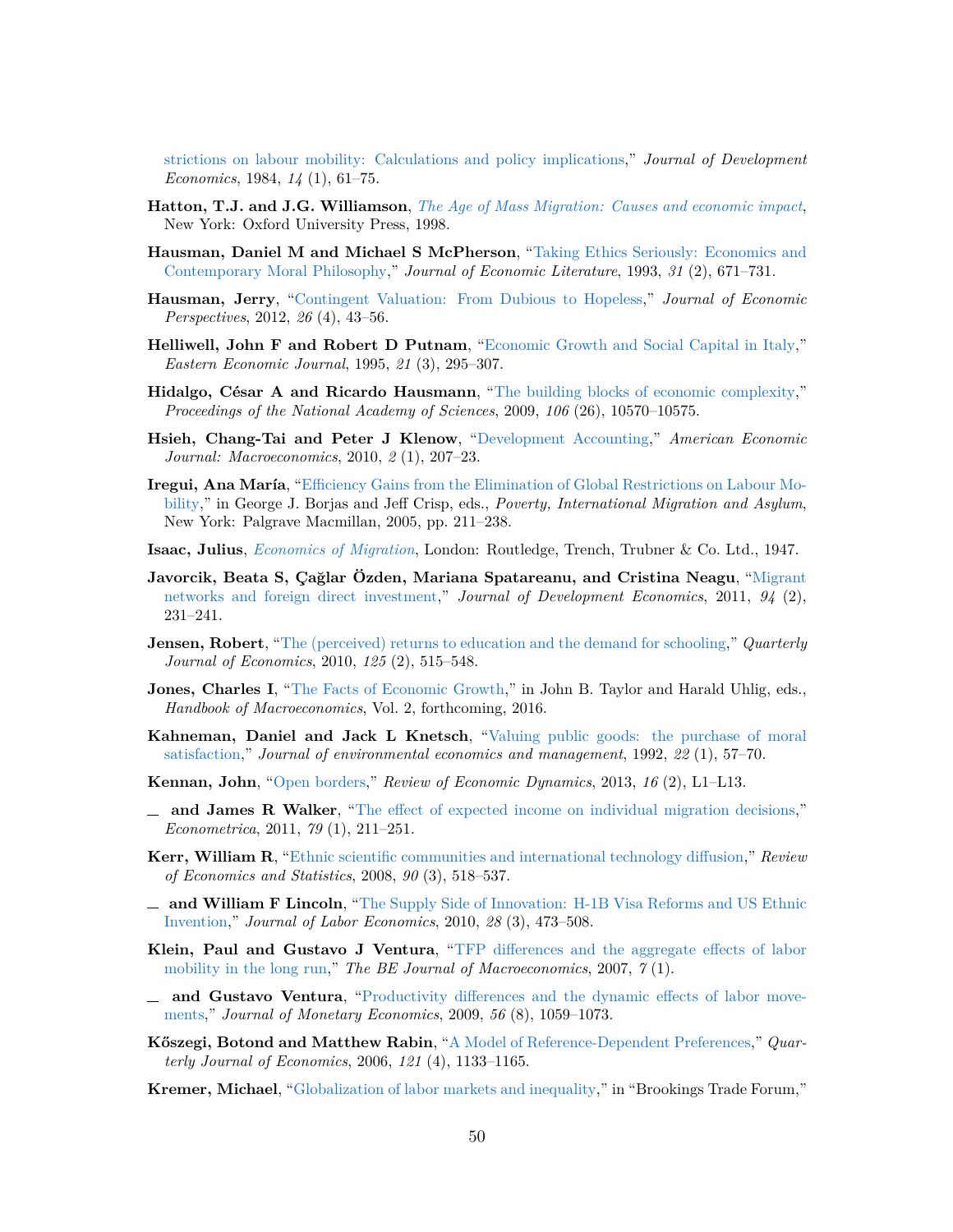Vol. 1 Brookings Institution Press 2006, pp. 211–228.

- <span id="page-53-14"></span>**LaLonde, Robert J, Robert H Topel et al.**, ["Immigrants in the American Labor Market:](http://www.jstor.org/stable/2006873) [Quality, Assimilation, and Distributional Effects,](http://www.jstor.org/stable/2006873)" *American Economic Review*, 1991, *81* (2), 297–302.
- <span id="page-53-10"></span>**Lawson, Robert A and Saurav Roychoudhury**, ["Do Travel Visa Requirements impede](http://dx.doi.org/10.1007/s12197-015-9343-5) [Tourist Travel?,](http://dx.doi.org/10.1007/s12197-015-9343-5)" *Journal of Economics and Finance*, 2016, *forthcoming.*
- <span id="page-53-4"></span>**Lewis, Ethan and Giovanni Peri**, ["Immigration and the Economy of Cities and Regions,](http://dx.doi.org/10.1016/B978-0-444-59517-1.00010-6)" in Gilles Duranton, J. Vernon Henderson, and William C. Strange, eds., *Handbook of Regional and Urban Economics*, Vol. 5, Amsterdam: Elsevier, 2015, pp. 625–685.
- <span id="page-53-13"></span>**Lubotsky, Darren**, ["Chutes or Ladders? A Longitudinal Analysis of Immigrant Earnings,](http://dx.doi.org/10.1086/522871)" *Journal of Political Economy*, 2007, *115* (5), 820–867.
- <span id="page-53-16"></span>**Manski, Charles F**, ["Measuring Expectations,](http://dx.doi.org/10.1111/j.1468-0262.2004.00537.x)" *Econometrica*, 2004, *72* (5), 1329–1376.
- <span id="page-53-11"></span>**Mbaye, Linguère Mously**, ["'Barcelona or die': Understanding illegal migration from Senegal,](http://dx.doi.org/10.1186/s40176-014-0021-8)" *IZA Journal of Migration*, 2014, *3* (1), 1–19.
- <span id="page-53-3"></span>**McKenzie, D., S. Stillman, and J. Gibson**, ["How Important is Selection? Experimental vs.](http://dx.doi.org/10.1111/j.1542-4774.2010.tb00544.x) [Non-Experimental Measures of the Income Gains from Migration,](http://dx.doi.org/10.1111/j.1542-4774.2010.tb00544.x)" *Journal of the European Economic Association*, 2010, *8* (4), 913–945.
- <span id="page-53-12"></span>**Milanovic, Branko**, ["Global Income Inequality in Numbers: in History and Now,](http://dx.doi.org/10.1111/1758-5899.12032)" *Global Policy*, 2013, *4* (2), 198–208.
- <span id="page-53-2"></span>, ["Global Inequality of Opportunity: How Much of Our Income Is Determined by Where We](http://dx.doi.org/10.1162/REST_a_00432) [Live?,](http://dx.doi.org/10.1162/REST_a_00432)" *Review of Economics and Statistics*, 2015, *97* (2), 452–460.
- <span id="page-53-5"></span>**Mishra, Prachi**, ["Emigration and wages in source countries: A survey of the empirical literature,](http://dx.doi.org/10.4337/9781782548072.00013)" in Robert E. B. Lucas, ed., *International Handbook on Migration and Economic Development*, Cheltenham: Edward Elgar, 2014, pp. 241–266.
- <span id="page-53-0"></span>**Moses, Jonathon W and Bjørn Letnes**, ["The economic costs to international labor restric](http://dx.doi.org/10.1016/j.worlddev.2004.05.007)[tions: Revisiting the empirical discussion,](http://dx.doi.org/10.1016/j.worlddev.2004.05.007)" *World Development*, 2004, *32* (10), 1609–1626.
- <span id="page-53-1"></span>**and**  $\Box$ , ["If People Were Money: Estimating the Gains and Scope of Free Migration,](http://dx.doi.org/10.1057/9780230522534)" in George J. Borjas and Jeff Crisp, eds., *Poverty, International Migration and Asylum*, New York: Palgrave Macmillan, 2005, pp. 188–210.
- <span id="page-53-7"></span>**Müller, Daniel, Benno Torgler, and Eric M Uslaner**, ["A Comment on 'Inherited Trust and](http://EconPapers.repec.org/RePEc:ebl:ecbull:eb-12-00319) [Growth',](http://EconPapers.repec.org/RePEc:ebl:ecbull:eb-12-00319)" *Economics Bulletin*, 2012, *32* (2), 1481–1488.
- <span id="page-53-9"></span>**Nunn, Nathan**, ["The Long-term Effects of Africa's Slave Trades,](http://dx.doi.org/10.1162/qjec.2008.123.1.139)" *Quarterly Journal of Economics*, 2008, *123* (1), 139–176.
- <span id="page-53-8"></span>**and Leonard Wantchekon**, ["The Slave Trade and the Origins of Mistrust in Africa,](http://dx.doi.org/10.1257/aer.101.7.3221)" *American Economic Review*, 2011, *101* (7), 3221–52.
- <span id="page-53-6"></span>**OECD**, ["The fiscal impact of immigration in OECD countries,](http://dx.doi.org/10.1787/migr_outlook-2013-6-en)" in "International Migration Outlook 2013," Paris: OECD, 2013, pp. 125–189.
- <span id="page-53-17"></span>**Orrenius, Pia M and Madeline Zavodny**, *[Beside the Golden Door: U.S. immigration reform](http://www.worldcat.org/oclc/758334910) [in a new era of globalization](http://www.worldcat.org/oclc/758334910)*, Washington, DC: AEI Press, 2010.
- <span id="page-53-15"></span>**Ortega, Francesc and Giovanni Peri**, ["The effect of income and immigration policies on](http://dx.doi.org/10.1093/migration/mns004) [international migration,](http://dx.doi.org/10.1093/migration/mns004)" *Migration Studies*, 2013, *1* (1), 47–74.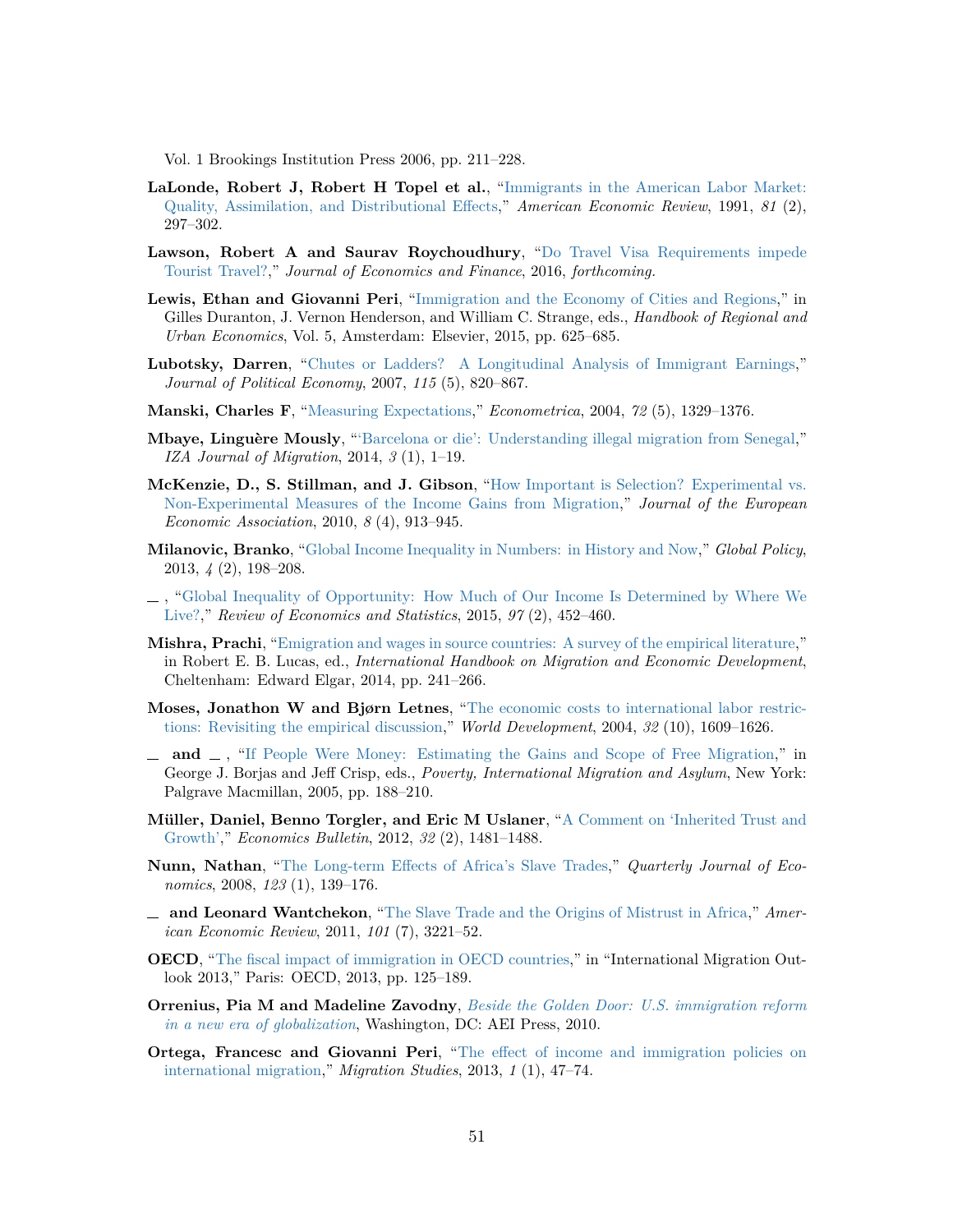- <span id="page-54-0"></span>**Ottaviano, Gianmarco IP and Giovanni Peri**, ["Rethinking the effect of immigration on](http://dx.doi.org/10.1111/j.1542-4774.2011.01052.x) [wages,](http://dx.doi.org/10.1111/j.1542-4774.2011.01052.x)" *Journal of the European Economic Association*, 2012, *10* (1), 152–197.
- <span id="page-54-12"></span>**Peri, Giovanni**, ["The effect of immigration on productivity: Evidence from US states,](http://dx.doi.org/10.1162/REST_a_00137)" *Review of Economics and Statistics*, 2012, *94* (1), 348–358.
- <span id="page-54-17"></span>, ["Rationalizing US Immigration Policy: Reforms for Simplicity, Fairness, and Economic](http://www.brookings.edu/~/media/research/files/papers/2012/5/15%20immigration%20peri/05_immigration_peri_paper.pdf) [Growth,](http://www.brookings.edu/~/media/research/files/papers/2012/5/15%20immigration%20peri/05_immigration_peri_paper.pdf)" Technical Report 2012.
- <span id="page-54-3"></span>**Pritchett, Lant**, *[Let their people come: Breaking the gridlock on global labor mobility](http://www.cgdev.org/publication/9781933286105-let-their-people-come-breaking-gridlock-global-labor-mobility)*, Washington, DC: Center for Global Development, 2006.
- <span id="page-54-7"></span>, ["The Cliff at the Border,](http://dx.doi.org/10.1596/978-0-8213-8180-9)" in Michael Spence and Ravi Kanbur, eds., *Equity and Growth in a Globalizing World*, 2010, pp. 263–286.
- <span id="page-54-4"></span>**and Rebekah Smith**, "Is there a Goldilocks Solution?: 'Just Right' Promotion of Labor Mobility in a Post-2015 World," 2016.
- <span id="page-54-6"></span>**Putterman, Louis and David N Weil**, ["Post-1500 Population Flows and The Long-Run De](http://dx.doi.org/10.1162/qjec.2010.125.4.1627)[terminants of Economic Growth and Inequality,](http://dx.doi.org/10.1162/qjec.2010.125.4.1627)" *Quarterly Journal of Economics*, 2010, *125* (4), 1627–1682.
- <span id="page-54-11"></span>**Rauch, James E**, ["Networks versus markets in international trade,](http://dx.doi.org/10.1016/S0022-1996(98)00009-9)" *Journal of International Economics*, 1999, *48* (1), 7–35.
- <span id="page-54-14"></span>**Ruggles, Steven, J. Trent Alexander, Katie Genadek, Ronald Goeken, Matthew B. Schroeder, and Matthew Sobek**, ["American Community Survey 5-year, 2008–2012,](https://usa.ipums.org)" Integrated Public Use Microdata Series: Version 5.0 [Machine-readable database], Minneapolis: University of Minnesota 2013.
- <span id="page-54-13"></span>**Seabright, Paul**, *[The Company of Strangers: A Natural History of Economic Life](http://www.worldcat.org/oclc/52639182)*, Princeton: Princeton University Press, 2004.
- <span id="page-54-16"></span>**Sen, Amartya**, ["The impossibility of a Paretian liberal,](http://www.jstor.org/stable/1829633)" *Journal of Political Economy*, 1970, *78* (1), 152–157.
- <span id="page-54-15"></span>**Spilimbergo, Antonio**, ["Democracy and Foreign Education,](http://dx.doi.org/10.1257/aer.99.1.528)" *American Economic Review*, 2009, *99* (1), 528–543.
- <span id="page-54-9"></span>**Stillman, Steven, John Gibson, David McKenzie, and Halahingano Rohorua**, ["Mis](http://dx.doi.org/10.1016/j.worlddev.2013.07.003)[erable migrants? Natural experiment evidence on international migration and objective and](http://dx.doi.org/10.1016/j.worlddev.2013.07.003) [subjective well-being,](http://dx.doi.org/10.1016/j.worlddev.2013.07.003)" *World Development*, 2015, *65*, 79–93.
- <span id="page-54-10"></span>**Taylor, Alan M and Jeffrey G Williamson**, ["Convergence in the age of mass migration,](http://dx.doi.org/10.1017/S1361491697000038)" *European Review of Economic History*, 1997, *1* (1), 27–63.
- <span id="page-54-2"></span>**van der Mensbrugghe, Dominique and David Roland-Holst**, ["Global Economic Prospects](http://hdr.undp.org/en/content/global-economic-prospects-increasing-developing-country-migration-developed-countries) [for Increasing Developing Country Migration into Developed Countries,](http://hdr.undp.org/en/content/global-economic-prospects-increasing-developing-country-migration-developed-countries)" United Nations Development Programme Human Development Research Paper 2009/50, Human Development Report Office (HDRO), United Nations Development Programme (UNDP) 2009.
- <span id="page-54-1"></span>**Walmsley, Terrie L and L Alan Winters**, ["Relaxing the restrictions on the temporary move](http://www.jstor.org/stable/23000667)[ment of natural persons: A simulation analysis,](http://www.jstor.org/stable/23000667)" *Journal of Economic Integration*, 2005, *20* (4), 688–726.
- <span id="page-54-5"></span>**Wolf, Martin**, ["The benefits of migration are questionable: Cosmopolitanism is incompatible](http://www.ft.com/intl/cms/s/0/509c8f5a-65c3-11e5-a28b-50226830d644.html) [with our organisation into territorial jurisdictions,](http://www.ft.com/intl/cms/s/0/509c8f5a-65c3-11e5-a28b-50226830d644.html)" *Financial Times*, 2015, *September 29.*
- <span id="page-54-8"></span>**Wydick, Bruce, Paul Glewwe, and Laine Rutledge**, ["Does international child sponsorship](http://dx.doi.org/10.1086/670138)